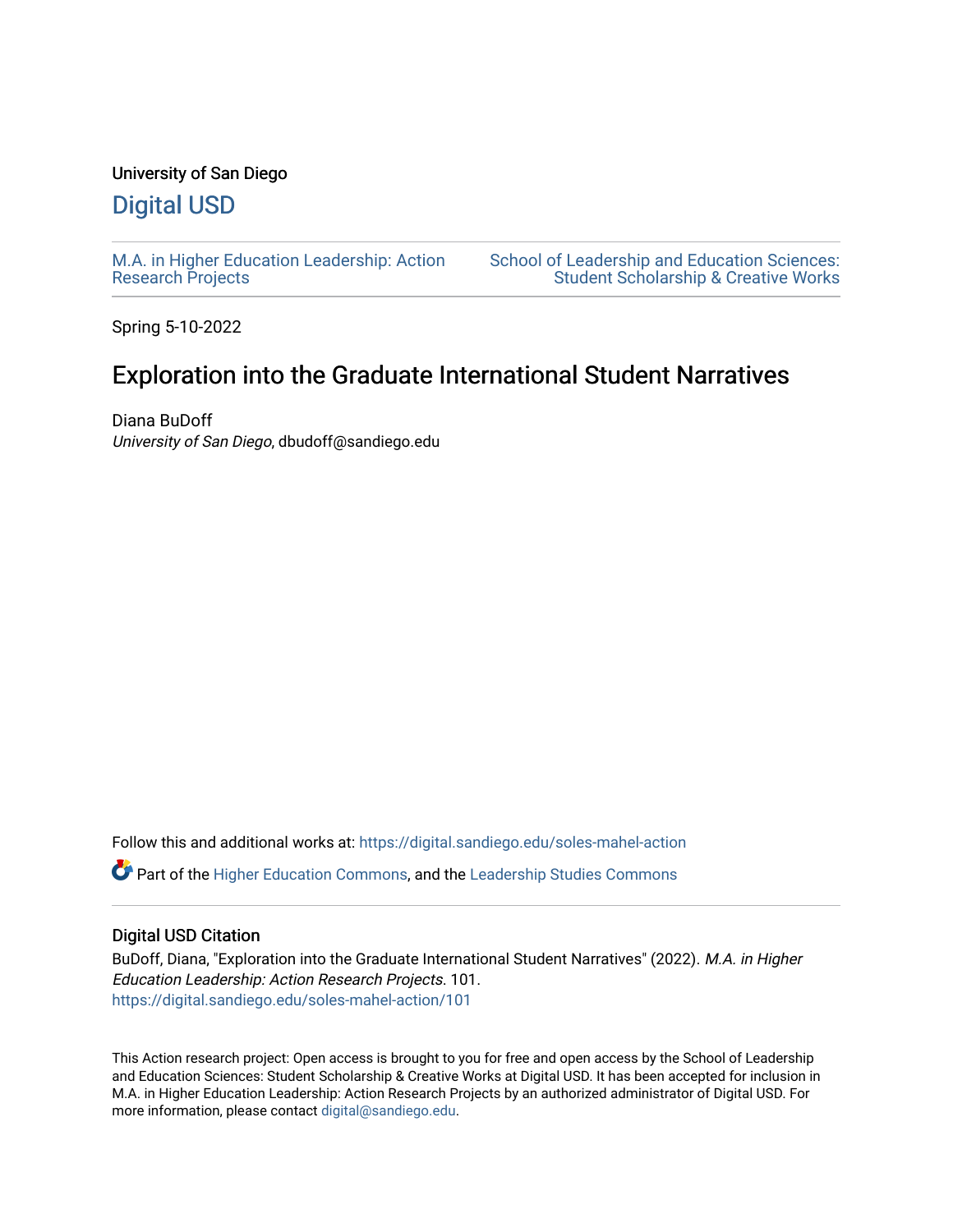# **Exploration into the Graduate International Student Narratives**

Diana M. BuDoff

Action Research Project Prepared for the Degree of

Master of Arts in Higher Education Leadership

University of San Diego

May 2022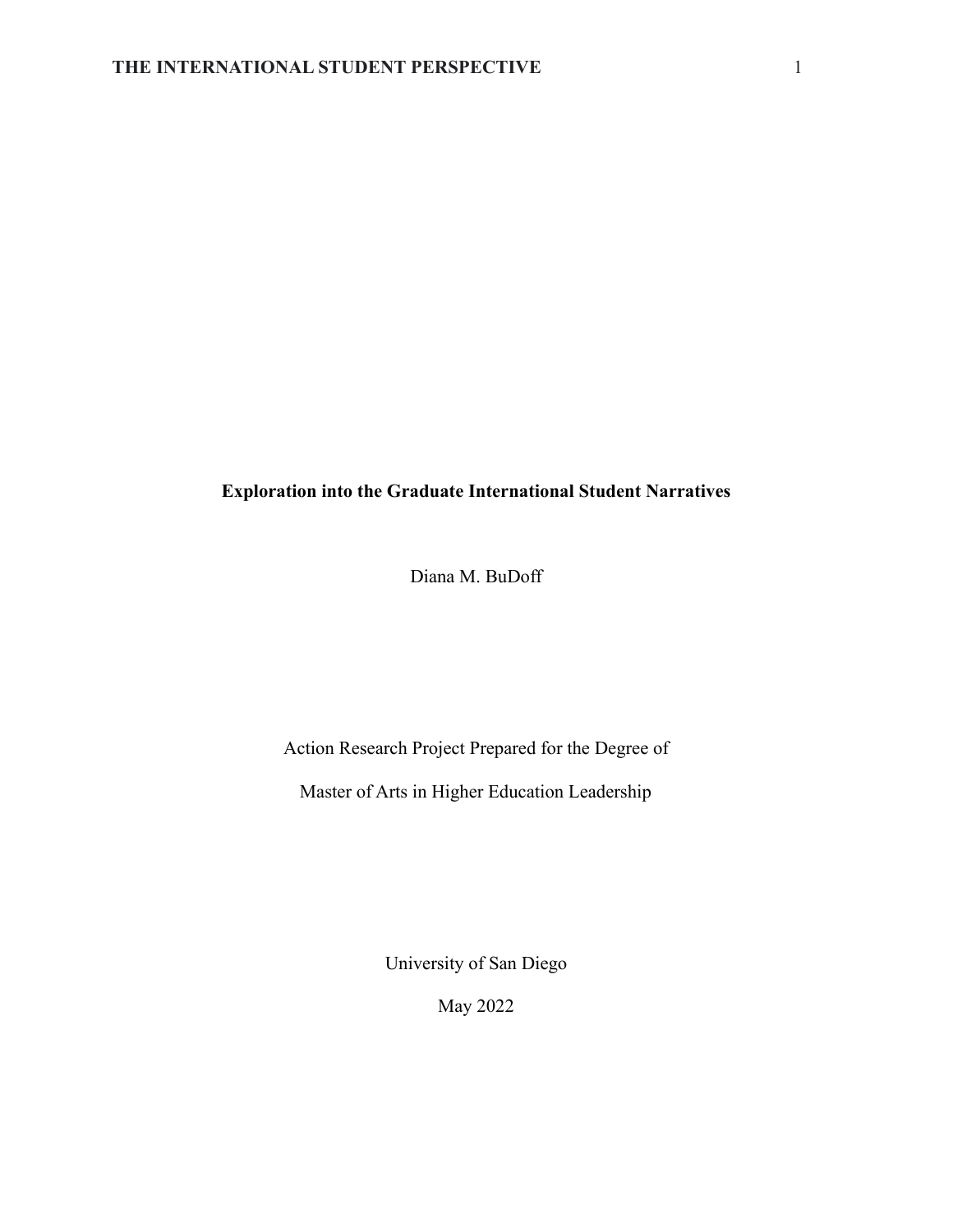#### **Abstract**

Multiple researchers have conveyed an abundance of problems international students face when choosing to study abroad in the United States. A range of emotional, psychological, and physical issues prevent students from fully succeeding. Every international student faces different challenges, and every educational institution has its own prominent issues. In my study, I examined the challenges graduate international students at the University of San Diego (USD) face that might impede them from fully transitioning and adapting to their new environment. I used a mixed-methods approach (interviews and focus groups) to understand the issues impacting the transition and adaptation of international students and give voice and power to their community through participatory action research. This project will allow USD to understand their graduate international students better while recognizing how their international center can improve their support for their international students.

*Keywords*: international student challenges, graduate students, culture shock, transition and adaptation, acculturation, psychological effects, adjustment, academics, culture, orientation, support, sense of belonging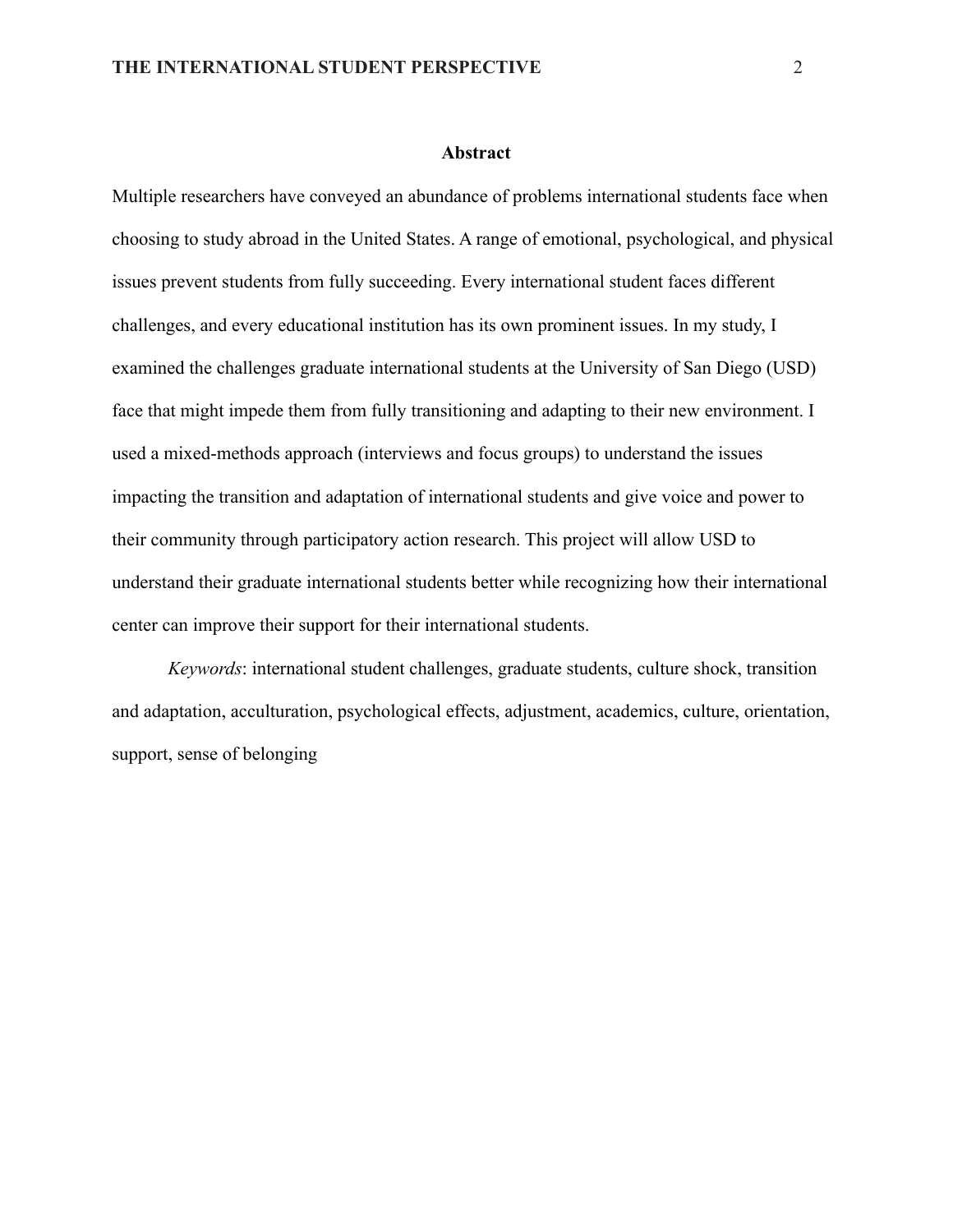# **Table of Contents**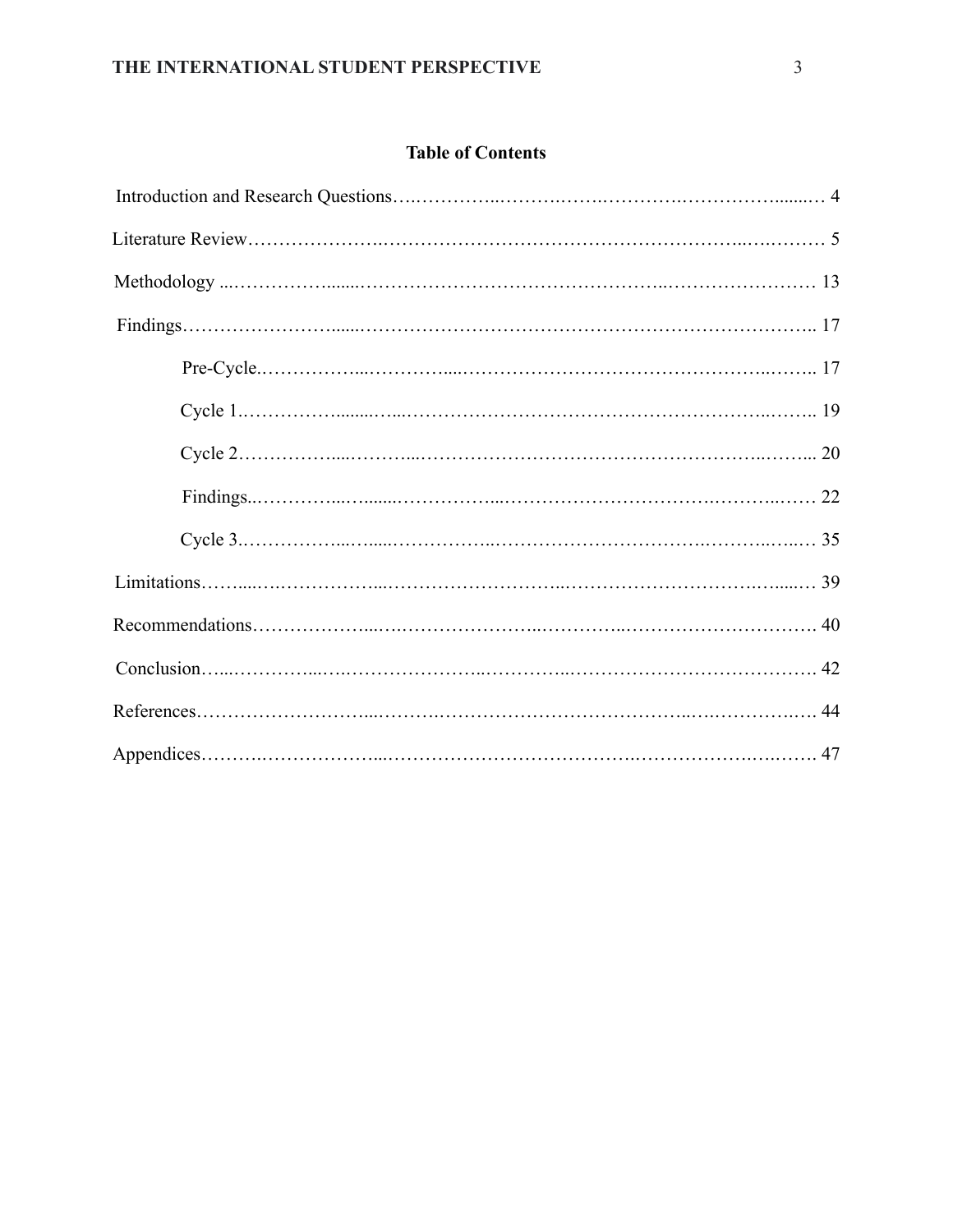#### **The International Student Perspective: Transition and Adaptation Narratives**

For my project, I explored the difficulties international students face as they transition and adapt to studying in the United States. I focused my project on graduate international students who attend the University of San Diego (USD), a private Catholic university. My project was conducted via Zoom. I engaged in the study using the following methods: a survey, interviewing, and creating focus groups with students and professional staff. The purpose of my project is to explore the various difficulties international students face during their process of transitioning and adapting to studying in the United States, to determine what support international students would like to receive, and to bring awareness to the international community. My overarching project question is: In what ways can the University of San Diego work to better aid graduate international students through the difficulties they face as they transition and adapt to studying in the United States? A subquestion involves how international students can feel a sense of inclusivity and belonging.

I was interested in conducting action research focused on supporting international students because, in my undergraduate years, I noticed gaps in supporting international students. The primary support they received was getting help setting up their phones, opening bank accounts, and transportation to stores to buy necessities. Even when the current international students gave a small panel on advice, they spoke of little things such as, "make sure to fill your room condition housing card" (personal communication). I felt as if more support could have been given during their transition. They had to deal with changes in culture, language, location, and more. When I reflect, I feel as if I received more help transitioning and adapting during the four months I studied abroad than they did in the 4 years they spent studying abroad. For example, I attended a class specifically made to help me prepare to study abroad, and then I took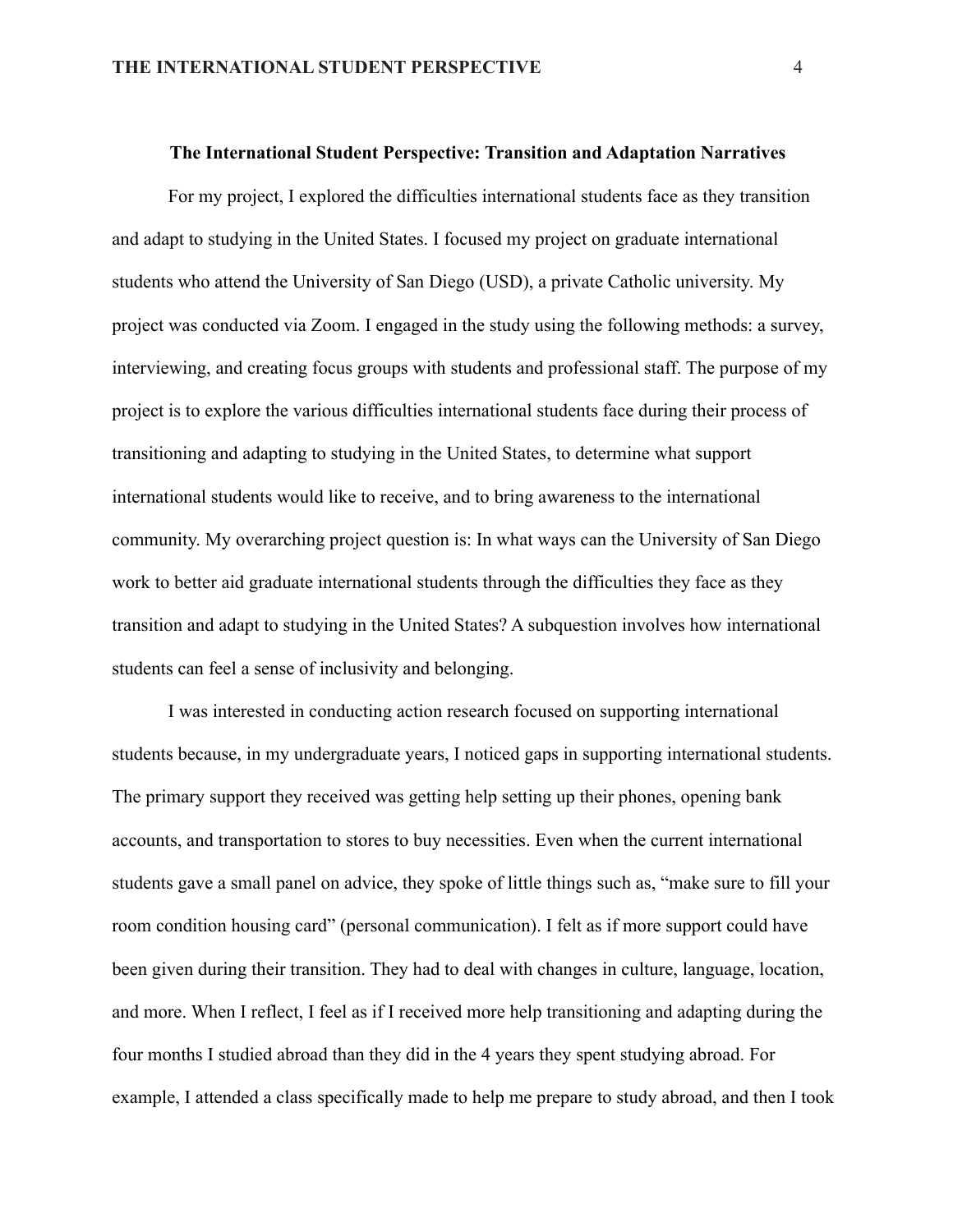another class while abroad to help me transition. Even when I was a freshman, I took a class called first-year seminar, which helped first-year students transition into their major. I wonder why some universities cannot provide courses to help support the specific needs of international students. As a current graduate student, I perceive more support being given to undergraduate international students. More events and programming seem to be geared to undergraduate international students. Not only that, there are also at times big age gaps between undergraduate and graduate international students, which can affect the interest levels of which programs and events reach students. Whether positive or negative, I am curious how much a student's success is impacted by their transition and adaptation.

The number of students choosing to study abroad has increased over time. In 2019, Educationdata.org reported 1,095,299 international students were enrolled in U.S. colleges, making up 5.5% of the U.S. student body. Increased acknowledgment and support is needed with the rise of international students. They face similar challenges as U.S. students; however, it seems international students tend to face more issues or experience challenges differently. They are confronted with "racial discrimination, language problems, accommodation difficulties, separation reactions, dietary restrictions, financial stress, misunderstandings and loneliness" (Furnham, 2004, p. 17).

### **Literature Review**

As globalization continues, more and more people are choosing to study abroad. With an increase in international students, institutions need to recognize the challenges these students face. Institutions must help international students succeed with more support, such as emotional and psychological support. The majority of the literature I reviewed concerned international students studying in the United States. Some of the search terms I used were as follows: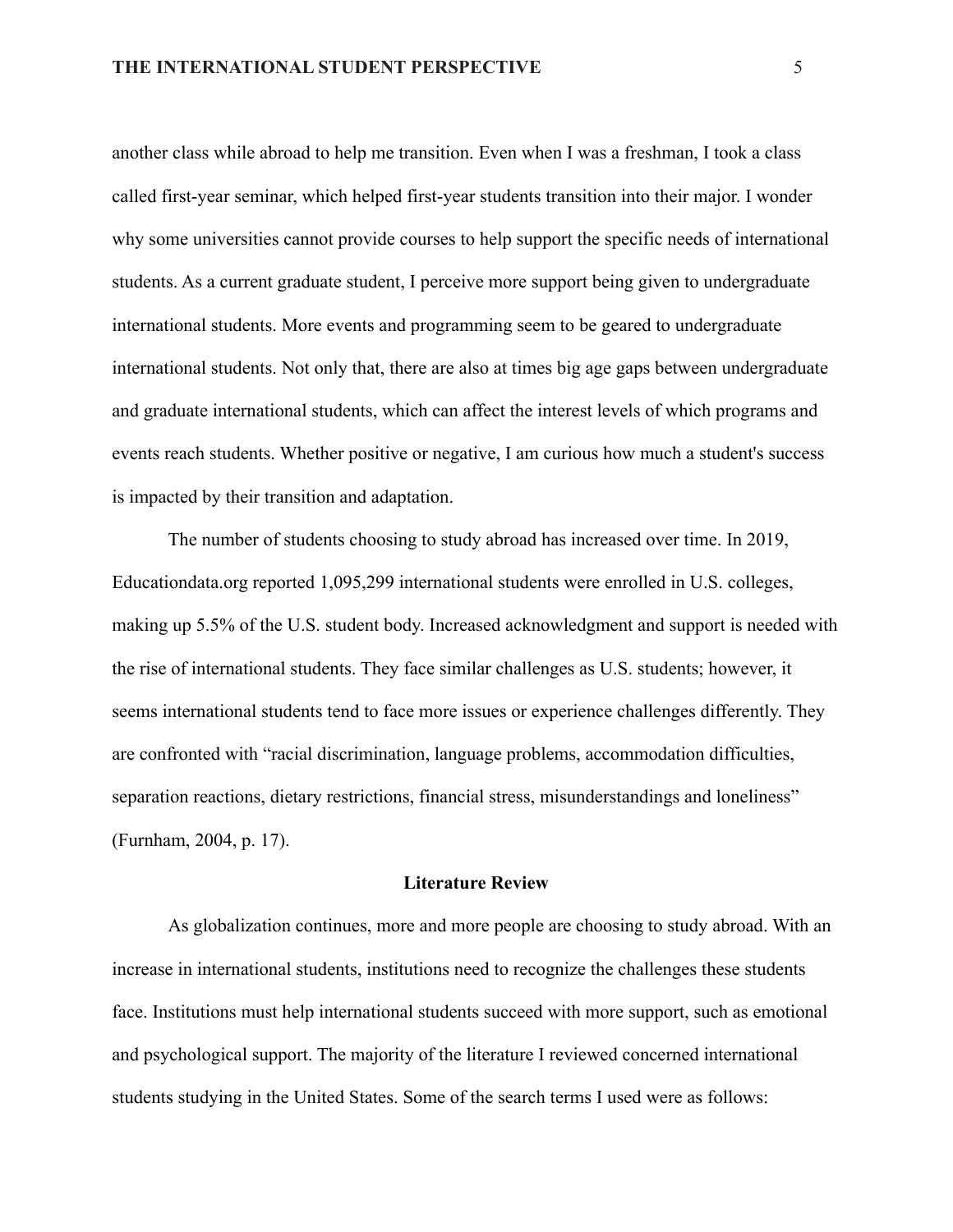transition, adapting, acculturation, culture shock, international students, and barriers. These terms helped me gather information about possible issues international students face when studying abroad. In this literature review I define key terms, explore challenges faced by a variety of international students, discuss possible solutions to support them, and conclude with gaps and future initiatives.

### **Successful Transition and Adaptation**

The transition period of international students is influenced by a variety of factors, such as student satisfaction, retention, and success (Sidoryn & Slade, 2008). According to Husted (2017), there is a correlation between psychological well-being and successful transitioning. Students who had a positive psychological well-being felt as if they successfully transitioned (Husted, 2017). Self-acceptance, positive relations with others, autonomy, environmental mastery, purpose in life, and self-growth were the six measures used to measure psychological well-being (Husted, 2017). Rhoden and Boin (2004) categorized transitioning into four categories: "academic, geographical, personal, and administrative" (p. 1), with success coming from skill acquisition. Sidoryn and Slade (2008) viewed success as student engagement, which included how involved international students were and their ability to adapt. I will use these definitions of success to determine what success looks like for the international students at USD.

#### **Issues Faced by International Students**

International students are often susceptible to culture shock; however, no clear definition for culture shock exists. Oberg (1960) stated "culture shock is precipitated by the anxiety that results from losing all our familiar signs and symbols of social intercourse" (p. 142). Oberg (1960) mentioned several aspects of culture shock such as:

• strain due to the effort required to make necessary psychological adaptations;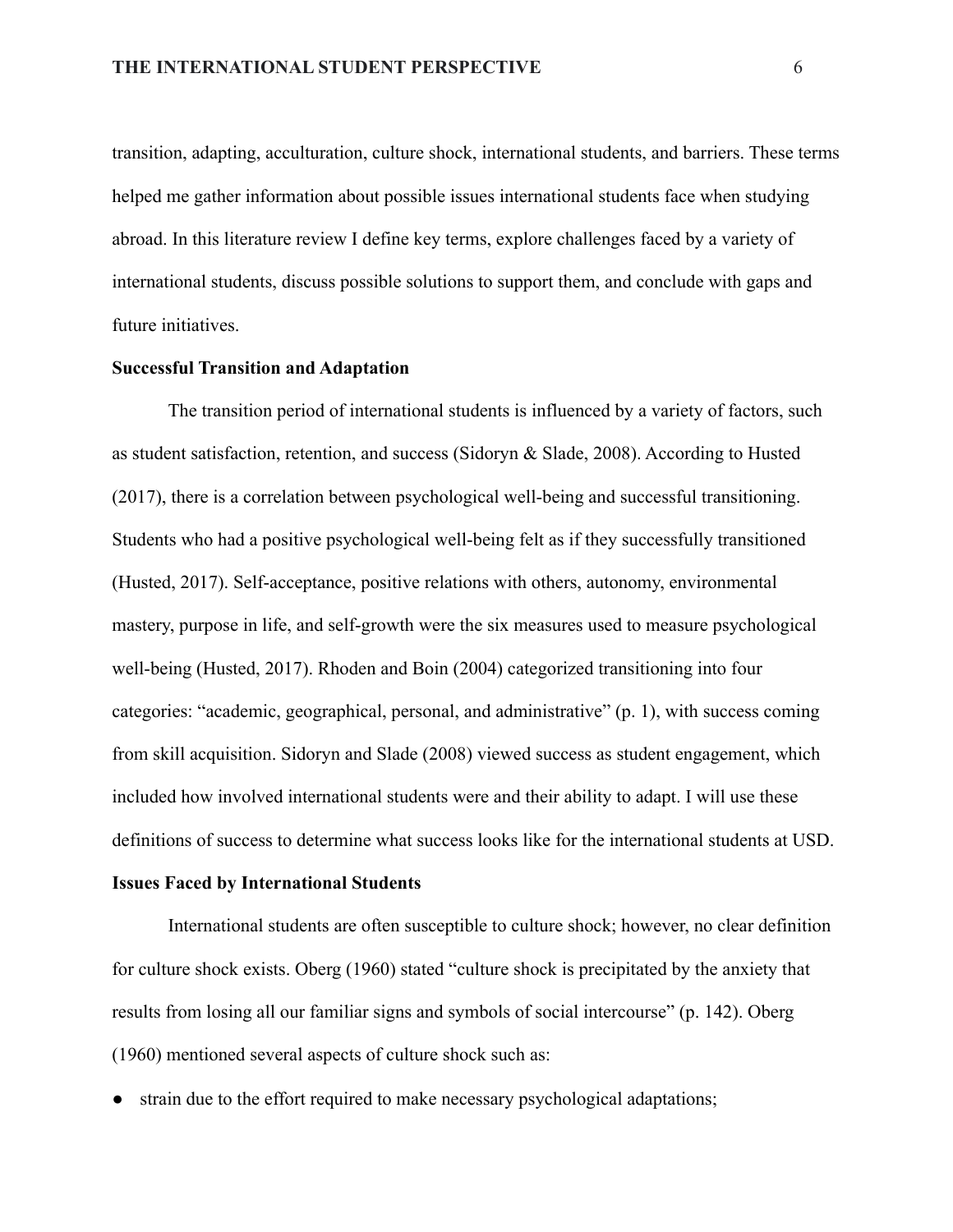- a sense of loss and feelings of deprivation in regard to friends, status, profession, and possessions;
- being rejected by, or rejecting, members of the new culture;
- confusion in role, role expectations, values;
- surprise, anxiety, even disgust and indignation after becoming aware of cultural differences; and
- feelings of impotence due to not being able to cope with the new environment.

Baklashova and Kazakov (2016) noted "when entering into a new culture, [their students] had to deal with different systems of values, models of communication, signs and symbols of social communication and patterns of interpersonal relations" (p. 1827). Oberg (1960) also discussed four different stages of adjustment. The first stage is the honeymoon stage, during which a person associates with others like them and is polite to foreigners. They tend to have a pleasant superficial experience. In the second stage, or crisis stage, people begin to develop a "hostile and aggressive attitude towards the host country" (Oberg, 1960, p. 143) due to the difficulties experienced through adjusting. Third, if a person can slowly adapt and become more comfortable, they have entered the recovery stage, having developed a "superior attitude" (Oberg, 1960, p. 143). Last, in the fourth stage, or adjustment stage, a person has adjusted to the best of their abilities, is accepting of the host country's customs, and experiences greatly diminished anxiety. Table 1 depicts stages of adjustment.

### **Cultural Norms and Misunderstandings**

All students experience cultural norms differently. Sherry et al. (2009) found international students studying in the United States had an easier time understanding cultural norms if they had previously visited the United States. Some of the international students had a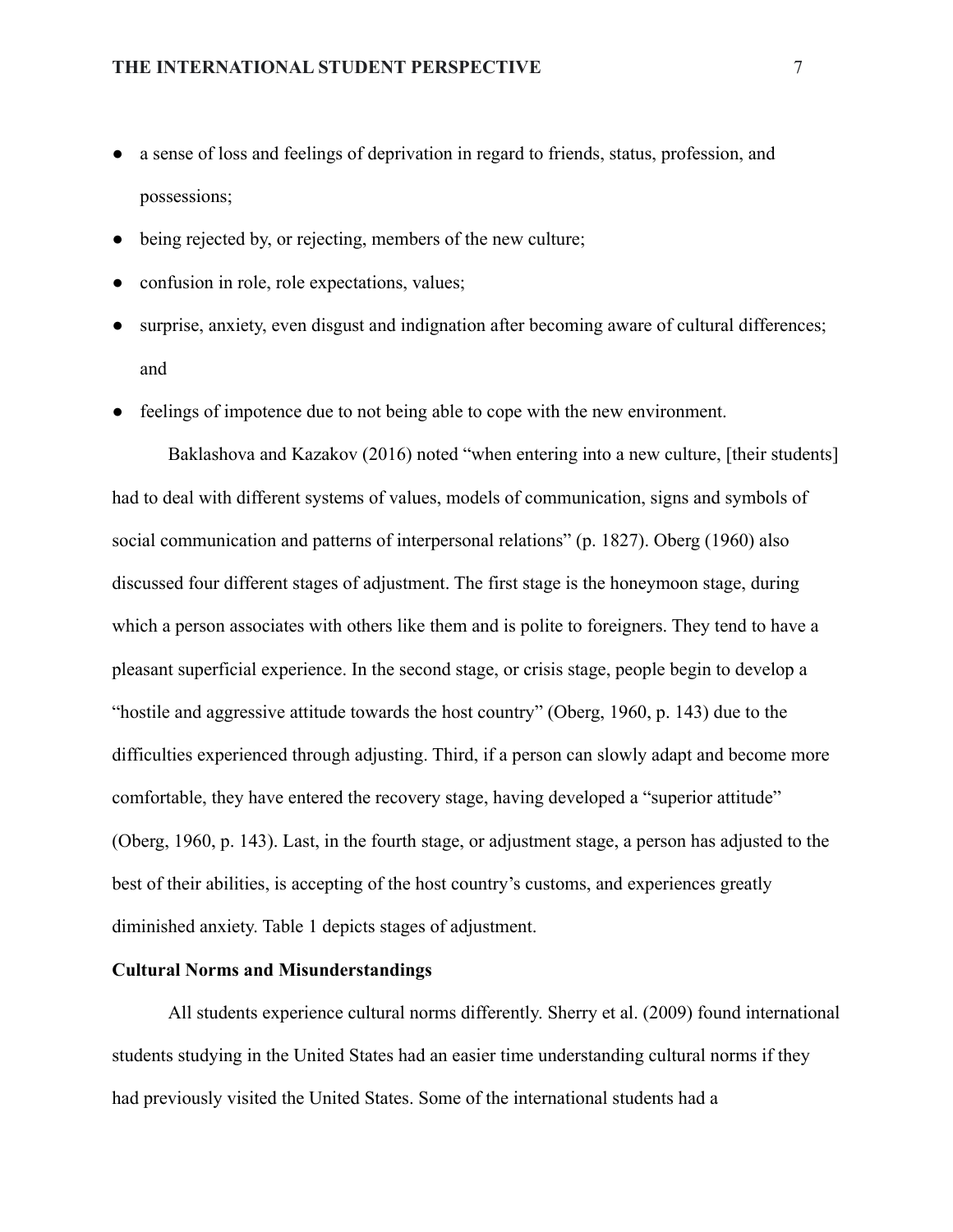### **Table 1**

*Stages of Adjustment*

| <b>Stage</b>     | Description                                                                                                                            |
|------------------|----------------------------------------------------------------------------------------------------------------------------------------|
| Honeymoon stage  | Having a "hostile and aggressive attitude <sup>[s]</sup> towards the host<br>country" (Obery, 1960, p. 143).                           |
| Crisis stage     | Being able to slowly adapt and become more comfortable.                                                                                |
| Recovery stage   | When one develops a "superior attitude."                                                                                               |
| Adjustment stage | When one has adjusted to the best of their abilities, accepts the host<br>country's customs, and their anxiety has greatly diminished. |

more difficult time getting accustomed to the culture of the United States due to not having the ability to make friends or socially interact with others (Sherry et al., 2009). Others feared they might sound unintelligent if they asked questions. Also, students coming from collective cultures were not prepared to enter an individualistic community (Zhai, 2002). Another issue involved international students feeling as if people on campus did not understand their culture and universities did not support their culture. Students felt as if there was no space for them to practice their religion on campus, and their non-Christian religious holidays went unnoticed (Sherry et al., 2009).

### **Language**

Language barriers are an issue international students might face. Language plays a prime role in their overall experience and success. If international students are not able to overcome communication barriers, they run the risk of not being successful. In the United States, the test most often advised is the Test of English as Foreign Language, which does not translate into proficiency as students are often only taught to pass it (Akanwa, 2015). The lack of proficiency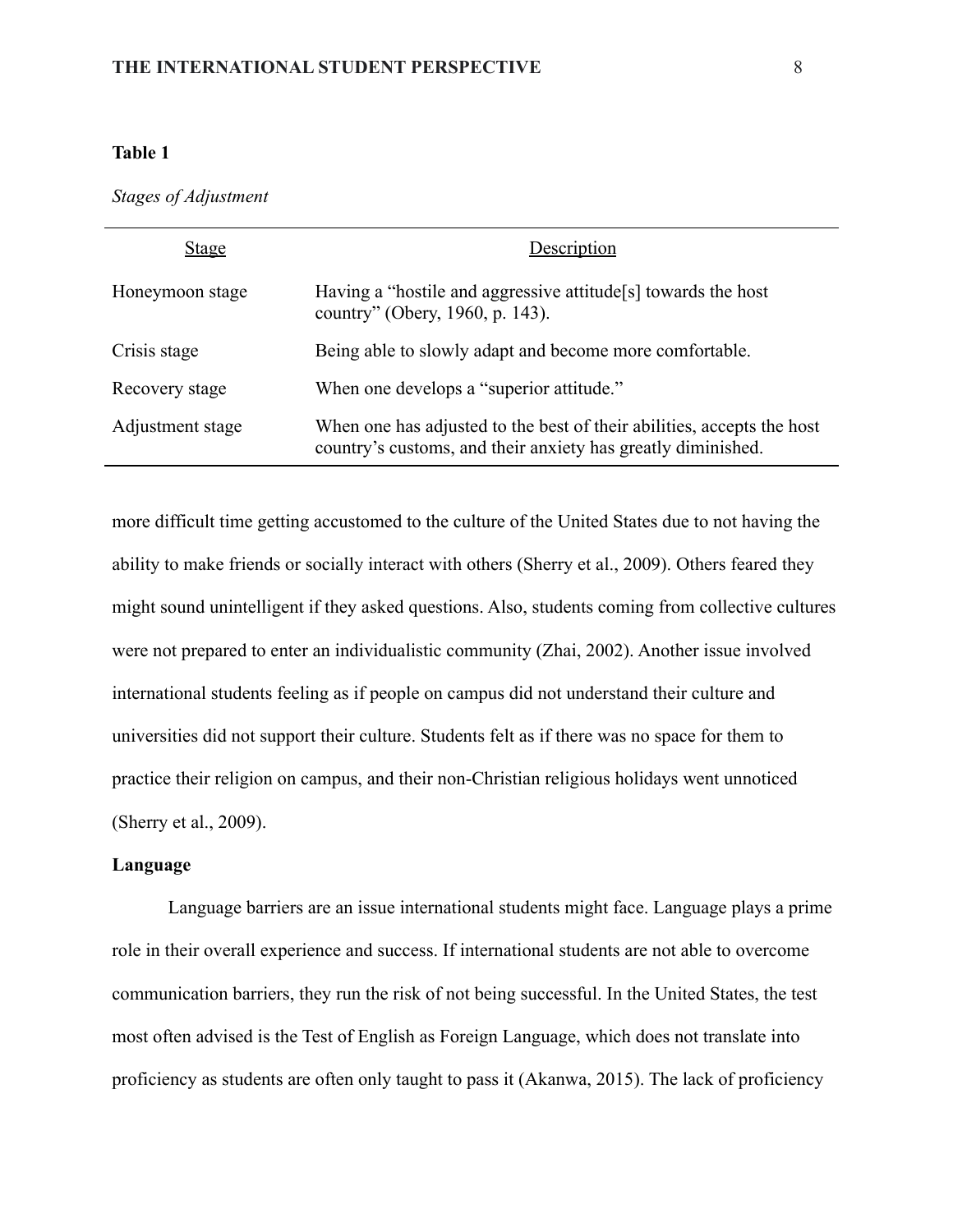can lead to many problems, such as not being able to understand or keep up with the coursework at the same rate as a native English speaker. Zhai (2002) discovered students expected to have language challenges before studying abroad. Others entered the United States not knowing any English (McLachlan & Justice, 2009). There are two aspects of language competency: written and verbal language competency. Sherry et al. (2009) found international students tended to face more difficulties with spoken barriers instead of written language issues. On the academic side, international students who do not grasp the language fail to understand their courses and have the potential to give up, not attend class, transfer, and even go back home (McLachlan & Justice, 2009).

### **Academic Shock**

Another issue international students might face is academic difficulties or academic shock. Academics and change of environment can affect a student both mentally and physically. Academic shock can also negatively affect how international students adapt academically. Zhai (2002) noted students might enter a university with no context of what coursework will entail, and they do not expect there to be academic differences compared to their home country. However, they are expected to participate in more group activities, have faster paced classes, learn new teaching methods, and more (Zhai, 2002). Teachers have different expectations of them, and they also face difficulty communicating with their teachers due to cultural barriers (Baklashova & Kazakov, 2016). An issue also emerges when students are expected to be high achieving. Hannassab and Tidwell (2002; as cited in McLachlan & Justice, 2009) discussed how underachievement and failure can culturally impact a student as it is viewed as shameful.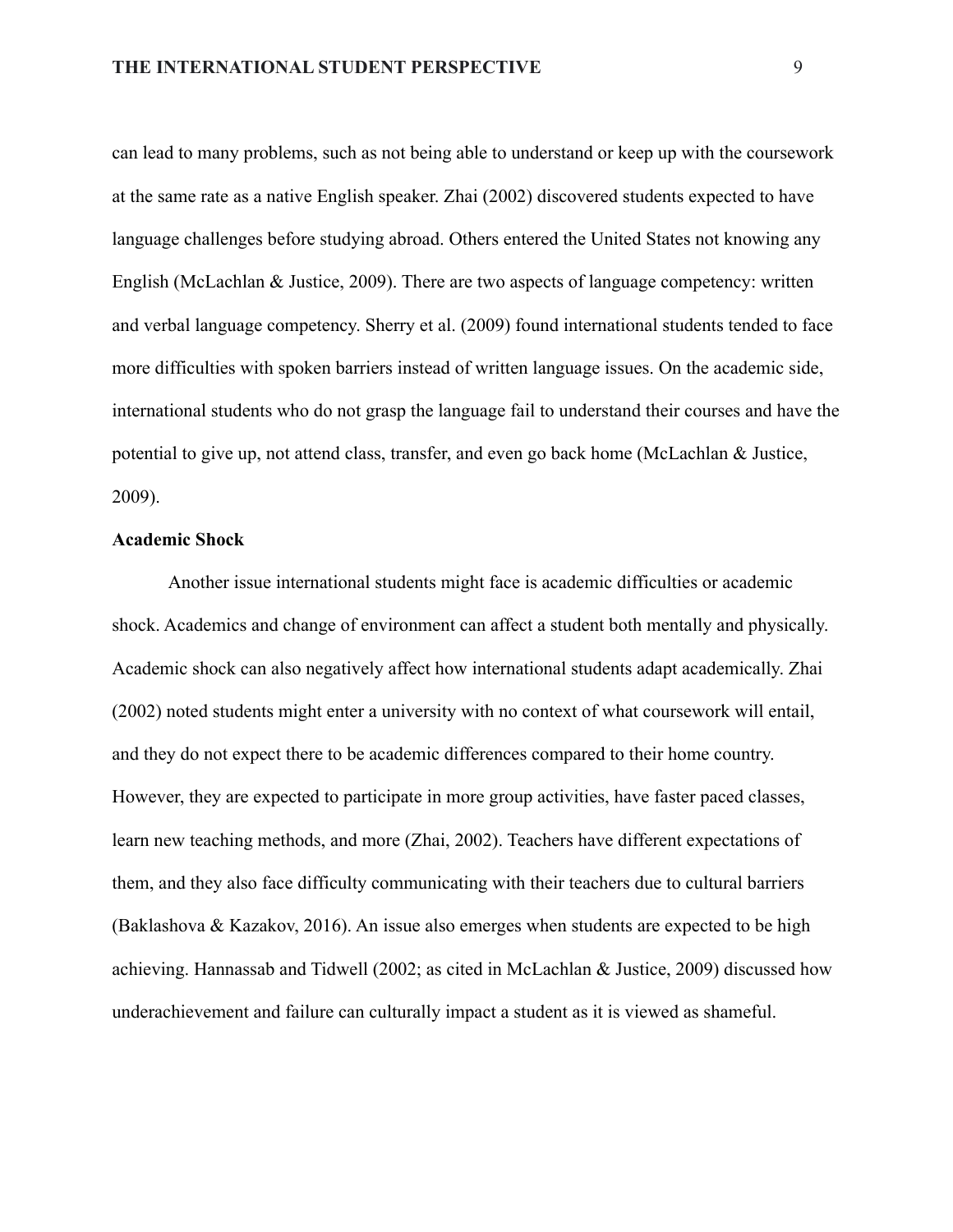### **Social Interaction**

A major theme was that international students had a difficult time connecting with others, particularly domestic students. Ryder et al. (2013; as cited in Akanwa, 2015) argued, although often neglected, social adjustment is critical to acculturation. The biggest issue seems to be making friends or interacting with domestic students is a difficult process. Sherry et al. (2009) reported their students having little to no friends who were United States citizens. Interactions were difficult because there was no connection. Others stayed in their close communities or felt students from the United States were not friendly enough to befriend (Sherry et al., 2009). Those who made friends tended to befriend other international students, from countries other than their own, rather than students from the United States. There is a connection with fellow international students that cannot be reciprocated with students from the United States (Zhai, 2002), and international students tend to work better together due to shared experiences (Akanwa, 2015). Students unconsciously tend to navigate toward those similar to themselves.

Social interactions with domestic students were not only important to acculturation, but also played a role in the classroom setting. Rienties et al. (2013; as cited in Akanwa, 2015) found, in class, it was valuable for international students to interact with domestic students to promote academic success. However, at the same time, Montgomery and McDowell (2009; as cited in Akanwa, 2015) disputed this, saying forming bonds with fellow international students is enough. Ultimately, Akanwa (2015) suggested, through their interactions, domestic students can develop multicultural skills and diversity awareness, while international students can learn cultural and communication skills, making their interaction beneficial. Overall, the many international students, within the various sources, understood the importance of interacting with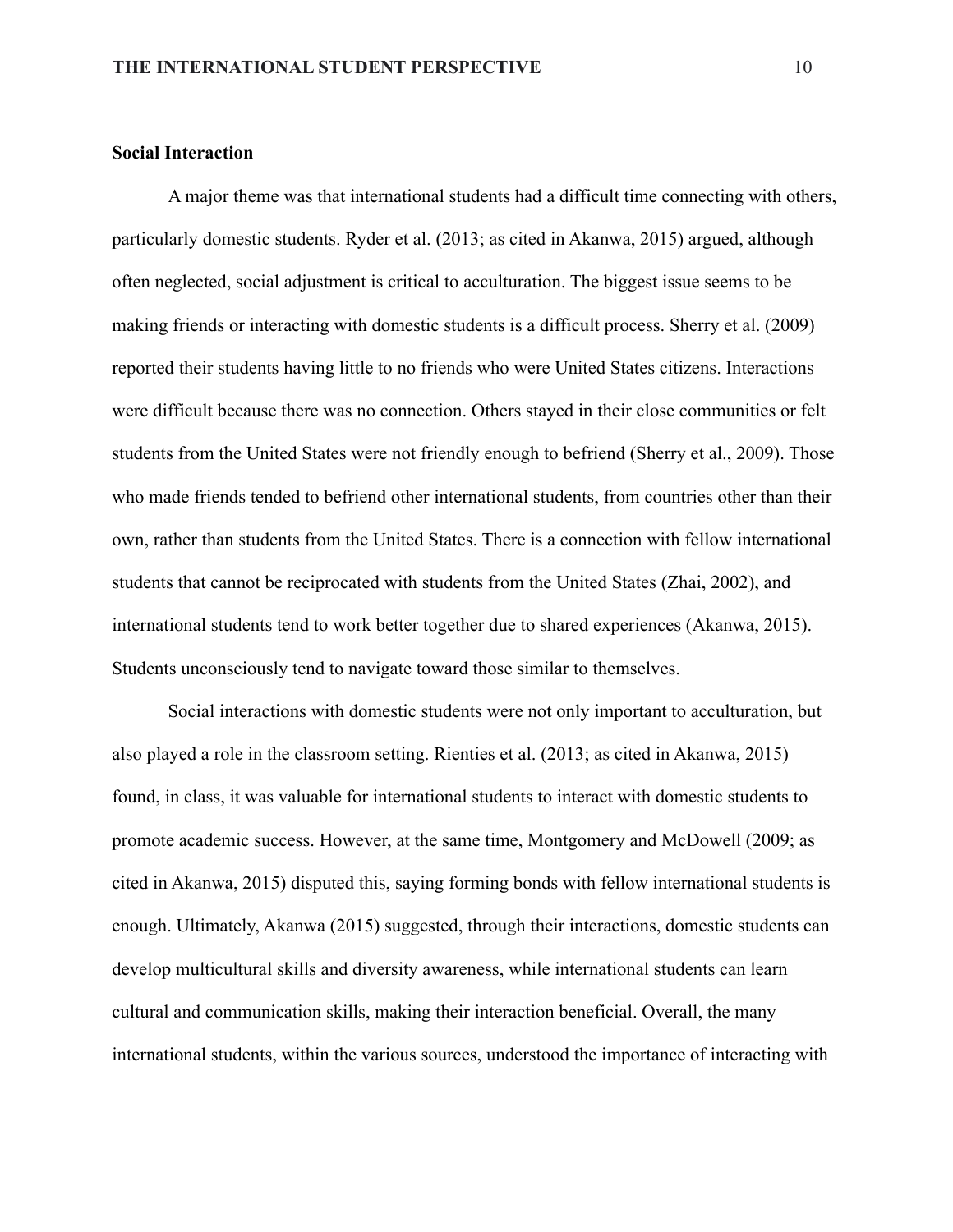domestic students and wished there were more opportunities for them to interact with one another.

#### **Solutions and Gaps**

When it came to solutions of how to support international students, many international students, within the various sources, proposed similar ideas. One pattern that emerged suggested international students most wished for more interactions with domestic students. Students reported wanting formal and informal organized events (Sherry et al., 2009). Many also wanted to have an orientation that introduced them to the culture of the United States (Sherry et al., 2009; Zhai, 2002). Creating a course was another theme that occurred. Academically, Mesidor and Sly (2016) provided a solution, which was to create an educational plan targeting struggles of international students. Brunsting et al. (2018) researched the success of first-year international students who attended a one-unit course on academic and cultural transition. They discovered the classes improved perceived intercultural competence and improved skills. Students also gained the knowledge to better communicate with students of other cultures while gaining confidence. Senyshyn (2019) created a first-year seminar class that provided similar results. These types of courses could also be created in order to support graduate international students. These solutions are a starting guide for international students at USD to start thinking and planning what they would like their plan of action to be.

When it comes to support outside of an international center, or similar department, there is not always support. Wang (2004) points out there is not always a formal support system, nor representatives outside the international department. They suggest having representatives throughout different departments to help support international students. Sarkodie-Mensah and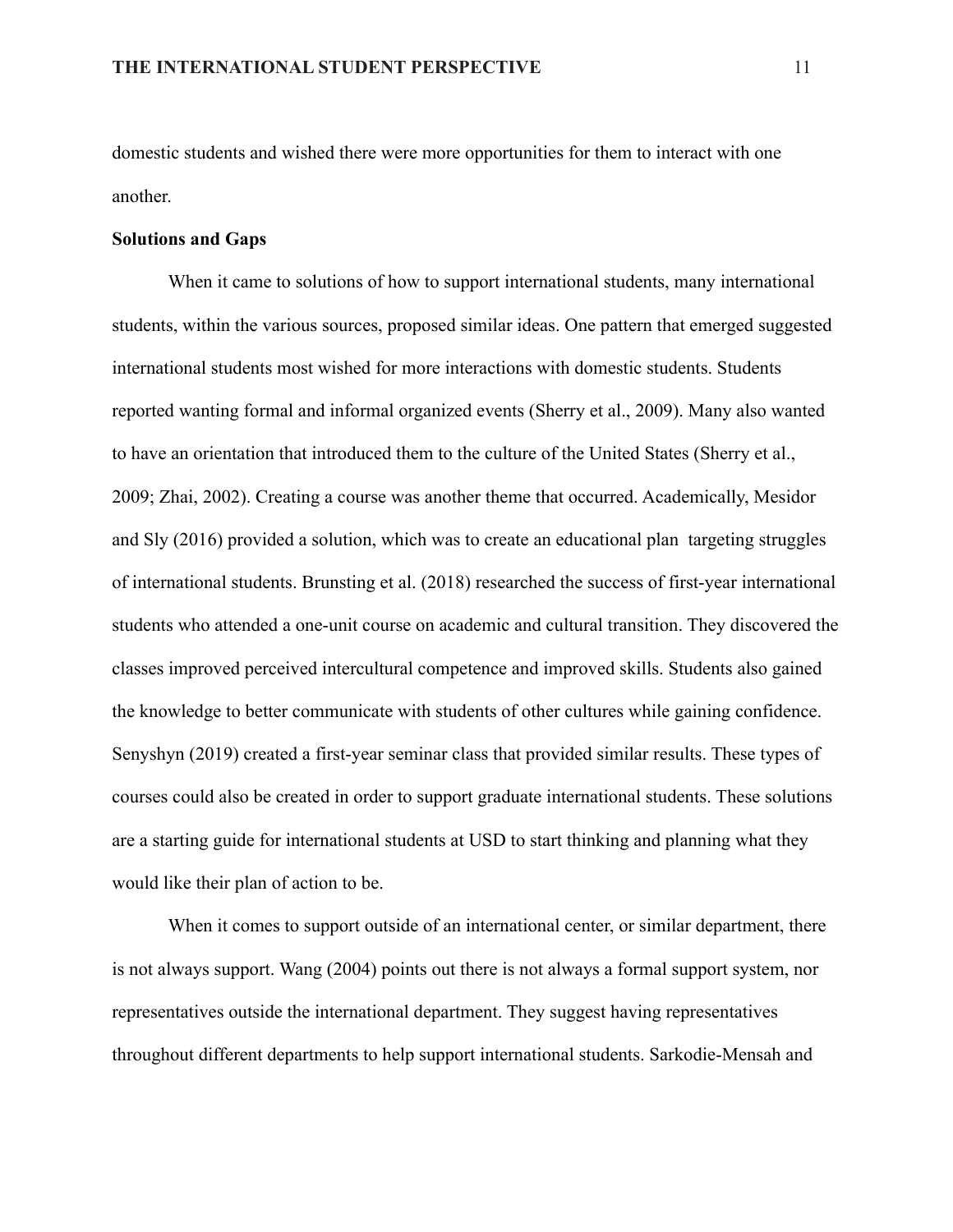Aman (1998) also present a similar solution of having campus collaborations. This means creating an international referral network.

Although there is much research on this topic, along with possible solutions, there are still gaps. Among the studies viewed, there was little study done on solutions that did and did not work. International students have answers as to how they would like to be supported. I wonder why some institutions are still lacking when it comes to implementing programs and resources to meet their needs. Discussions and interviews revolve around students. Staff and faculty are left out of the research and do not see the issue from the international student viewpoint. It is important to know their view in order to see where they connect and disconnect with international students. For example, sometimes there are resources provided to benefit and support international students, but international students may not know they exist. There are also times where resources are available, but not relevant or made available for graduate international students, compared to undergraduate international students (Zhai, 2002). One of the persistent problems many international students face is having difficulty befriending students from the United States. There needs to be continuous research to help solve this issue. Another thing that needs to be looked at are the improvements that can be made with orientations. According to Senyshyn (2019), their research found the 2-day orientation, at the university they researched, was not enough for their students to understand what is needed to be successful or is expected of them. Güvendir's research (2016) discussed the orientation program at the University of California Los Angeles which touched on initial worries, but did not address future challenges international students may face such as cultural, academic, and social issues. Along with this, more work needs to be done around getting international students to explore and get involved with resources, such as the counseling center, that are at their disposal. Lastly, there are not many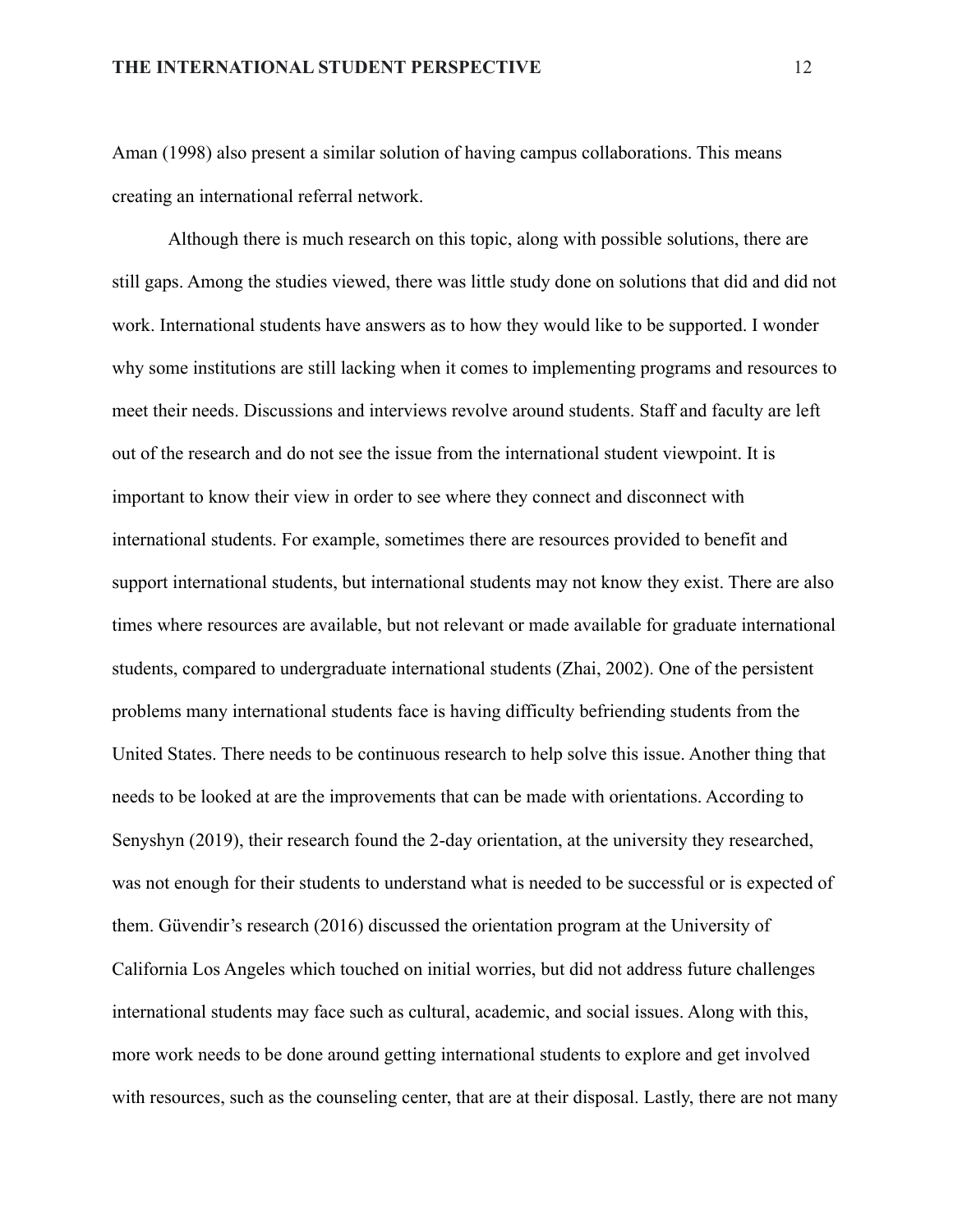studies done on how religious institutions affect international students. There are international students who will choose to attend religious institutions that do not cater to their religion and face challenges such as having to learn curriculum based on the university's religion or are socially ostracized for not having the same faith. Other things to think about are graduate international students who are raising a family while attending school, and the age-gap between international undergraduate and graduate students.

#### **Overview**

International education continues to grow as more students are choosing to study abroad. Unfortunately, students who study abroad in the United States can face both visible and invisible barriers that impede them from fully transitioning and adapting to their new environment, as seen throughout the literature review. The literature reviewed in this paper dives into the various difficulties these students face and describes possible solutions. The multiple studies conducted their research using different methodologies, both qualitative and quantitative. In the end, more research is needed to understand the gaps that exist, and there is a need to develop programs, classes, or workshops that will help international students succeed. In the next section, I will be discussing the methodology I will be using to further understand the international experience.

#### **Methodology**

Based on my review of the literature, I developed a plan to conduct my project on the experiences of international students at USD. In this section, I will go over my considerations, methods, steps to gain data, and more.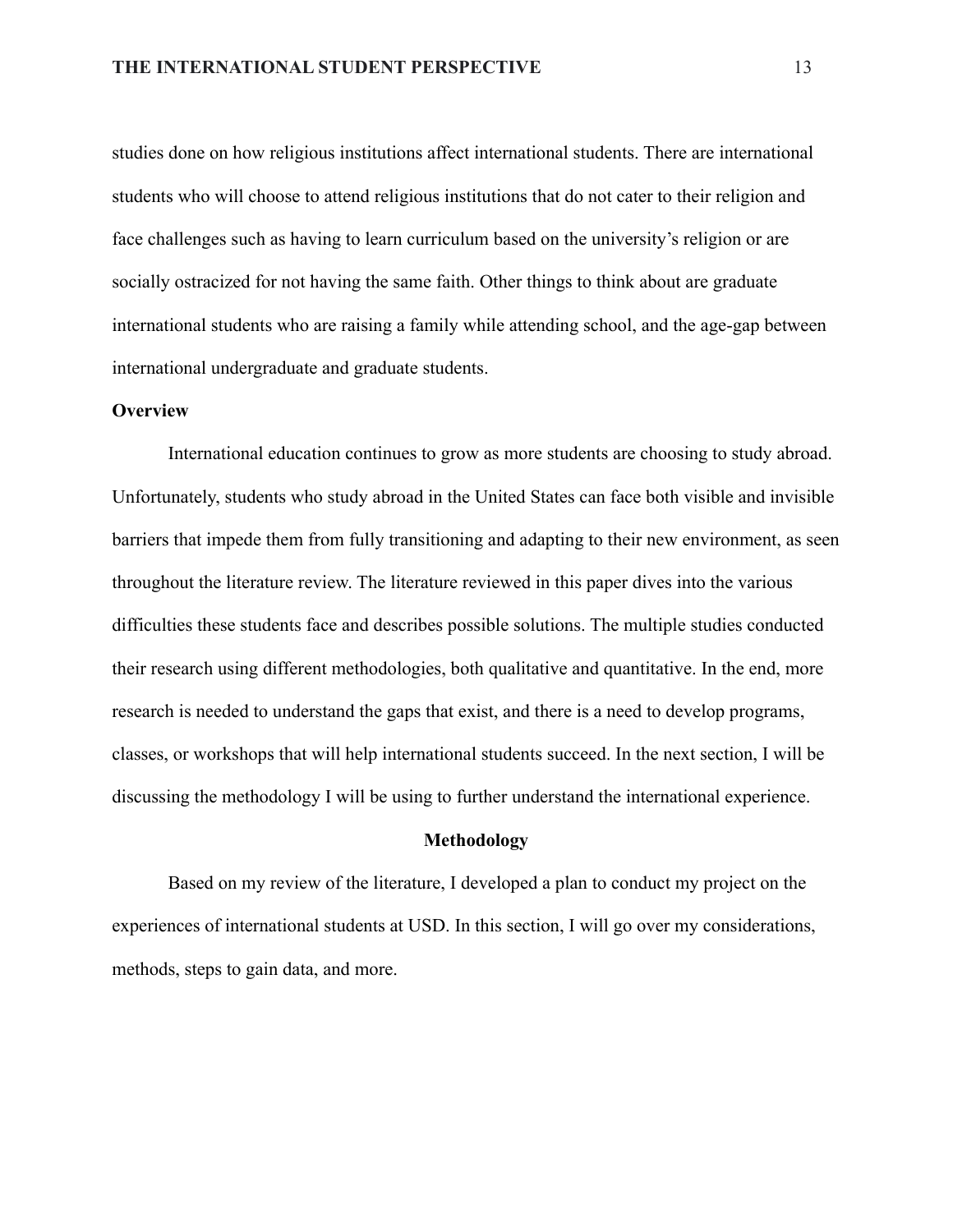### **Ethical Considerations and Participant Rights**

To begin my project, I first gained Institutional Review Board (IRB) approval. From there, I moved forward with my project. When approaching my participants, I made ethical considerations in the steps I took to approach and engage with my potential participants. All participation was voluntary and participants had the opportunity to end their involvement. I informed all my participants about my project and the purpose of it. I gained their consent throughout the project to use their information, and if I recorded anything, I gained written and verbal consent. For my research I used mixed-methods research. I initially had a qualitative survey to ask students about their general experience at USD, while also collecting data about the identities, such as nationality and age. However, I had no response rate. Informal interviews took place next, going more in depth about the experiences of students and how they wish to be supported. Questions revolved around any barriers or issues they may be facing. I also interviewed a staff member to learn more about the resources already present at USD for graduate international students. Last, I conducted two focus groups. The first was alongside the students to create a plan of action to begin strategizing how to support graduate international students. The second was to go over the plan of action alongside a staff member from the International Center. During my interviews, I made sure I used non harmful vocabulary, and I tried to not make my participants feel uncomfortable. If there was ever anything they wanted me to leave out of their interviews, I made sure to do so. I made sure to keep confidentiality and anonymity by removing names and identifying information from any subsequent records and reports. Lastly, I made sure it is voluntary participation. When it came to the stakeholders, I made sure they were aware of me and the project I am conducting. I made sure I spoke with them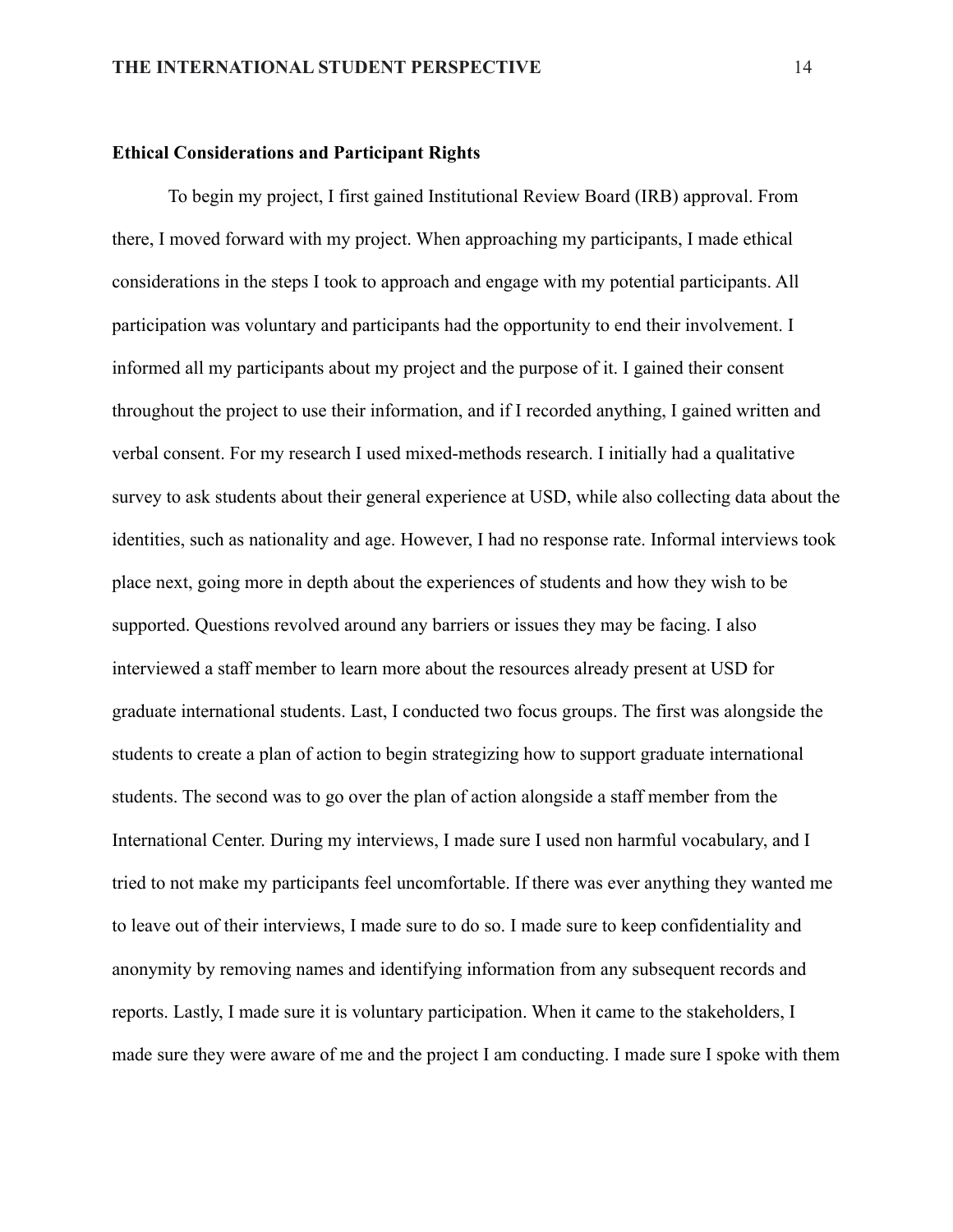before I started my project, to better understand their boundaries and what is and is not acceptable from me.

### **Methods**

For my project, I used a mixed-methods and participatory action research approach. It was most beneficial for my project and the process I wanted to take. Having quantitative data will help me map out my project by figuring out the type of topics or issues I will be discussing, any gaps in knowledge, and my main population of international students. It was also supposed to help me understand what the most prominent issues may or may not be. The qualitative data helped provide narratives and allowed for a deeper dive into certain topics. I wanted to provide narratives to give power to the voices involved in the project.

The participants focused in my study are graduate international students at USD. I recognize with the COVID-19 pandemic, recent students have different experiences than those who started before the pandemic. I did not plan on picking a particular population, such as only students from Asia or Europe, within the international student population as I developed my study. I hoped to get a variety of international student voices. Another population I worked with is staff members who work closely with supporting international students.

### **Connection to Project**

The data I collected relates to the current issues facing international students at the USD.

I wanted to look at variable that prevent the international students from transitioning, challenges they are facing (socially, mentally…), tools necessary to succeed… etc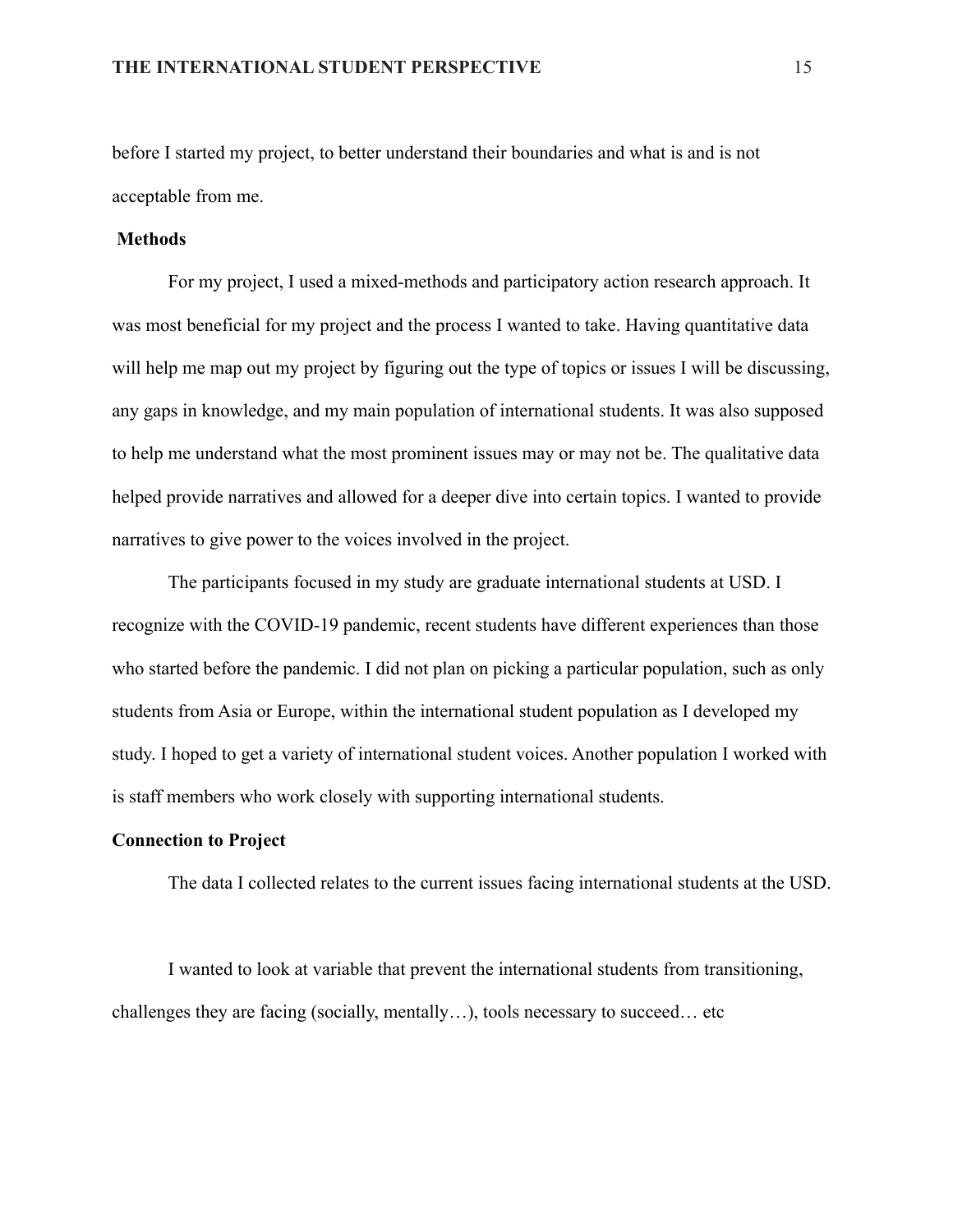I wanted to look at variables that prevent international students from fully transitioning, challenges they are facing (socially, mentally, culturally, academically, etc.), and tools international students find necessary to succeed. What are the difficulties and ways in which they would like to be supported while transitioning and adapting? I collected data from the staff at the international center in USD. I gained knowledge about programs or tools they have available and how they support their international students. I viewed the staff members perspective to see if there may be a disconnect between staff and students. Through the data, I helped give back to the participants by collaborating, and creating possible solutions or ideas. In this way, my study can serve as a guide for the International Center at USD.

### **Cycles**

For my action research and cycles, I had one pre-cycle and three cycles. I used O'Leary's (2004) cycle of observing, reflecting, planning, and acting. I started with reading and reflecting on the literature. The literature influenced how I planned my action research. I began my pre-cycle by interviewing a staff member to learn more about the graduate international student population, and the resources and support they provide. In the second cycle, I conducted a survey to get a general overview of the graduate international student experience. Not having any responses, I quickly tried to proceed to the second cycle. For this cycle, I conducted interviews, gaining the individual experience of graduate international students. Last, in the third cycle, I met with both students and staff to conduct two focus groups. Here, I discussed with students about possible forms of support or solutions.

#### **Data Collection and Interventions**

The first data I collected stemmed from the International Center, more specifically the Office of International Students and Scholars (OISS) at USD. I met with a staff member who is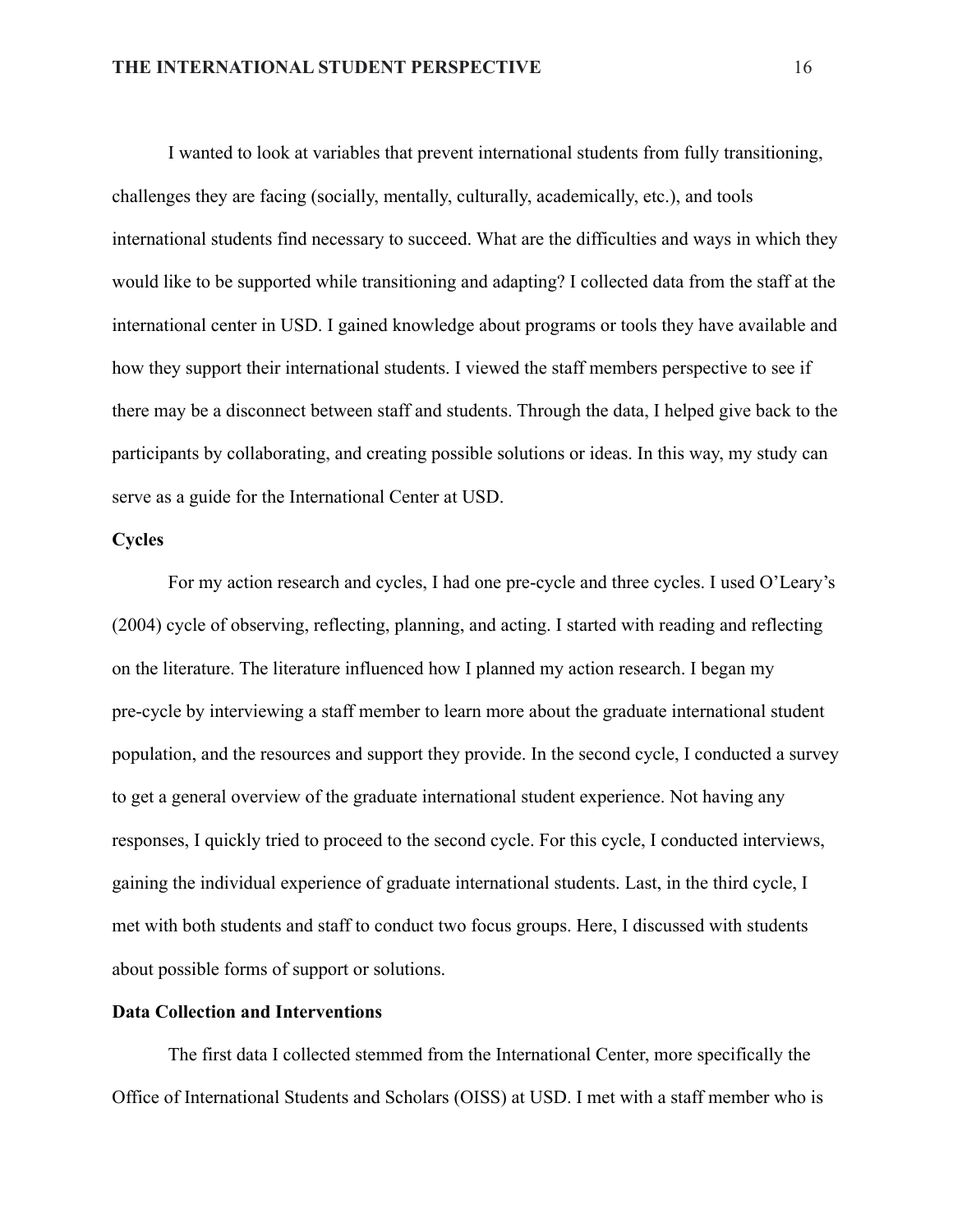knowledgeable about their programs so I could gain knowledge about the available resources. It helped me gain a connection to how I reached out to students. To begin my data collection with the students, I started with an initial survey, via Qualtrics, to gain qualitative and quantitative information. I wanted to know who my international audience is, the challenges they are facing, areas of support, and more. I hoped through the survey, I would have had a greater understanding of the population. I worked with the International center to email out my survey via their newsletter. After the survey, I conducted six individual interviews to hear the various narratives of the students. I asked the International Center to assist me in finding students who would be willing to participate in the interviews. Following this, I conducted two focus groups. When I sent out the participation consent forms for the interviews, I asked students in the form if they would be willing to also participate in the focus groups. During the interviews, I asked once more if they would be willing to participate in focus groups. I wanted to assist the students to begin taking power into their hands so the project became participatory. Out of the two focus groups, the second focus group was attended by both staff and students. It allowed them to begin to converse and create a plan of action.

#### **Pre-Cycle**

For my pre-cycle, I took the opportunity to interview a staff member (Staff A) from OISS. We met for a one-on-one Zoom informational interview. This interview aimed to learn more about programming and how graduate international students are supported. I learned about the different support students receive and the main areas they focus on.

As students transition to USD, before arriving, they are tasked with completing three modules. The topics include immigration, health and wellness, and USD resources. They are mandatory, and without their completion, students cannot fly to the United States. Staff A did say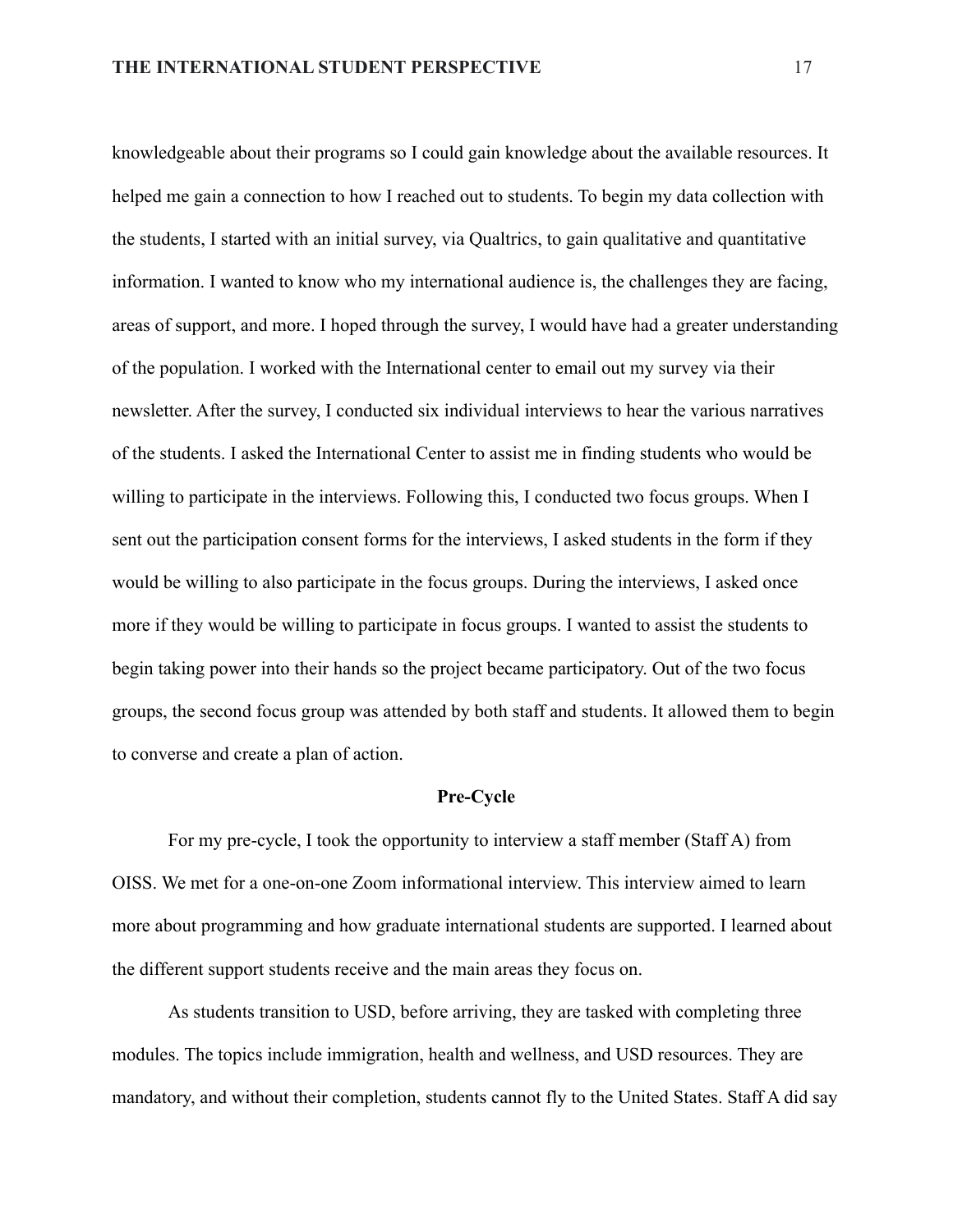that although they are mandatory, the information is not absorbed in the manner they had wished. Many students view it as something to check off a list of things they need to do. The modules also help to serve as a basis when they do in-person orientations. OISS does not spend a lot of time on orientation for graduate international students as they receive a lot of information from their academic school orientations. Also, during orientation, they do not focus on academics and best practices because students have already gone through undergraduate schooling.

OISS provides a variety of resources to support their graduate international students. They do a variety of advising such as immigration, employment, tax compliance, and healthcare advising. OISS also has an International Student Organization (ISO), which is an organization for international students. If graduate international students had played sports at the undergraduate level, OISS will try to connect them to clubs and sports teams at USD. They also try to support students through acculturation and help students acclimate. Staff A said the International Center is a hub for students. "We want [students] to remember that they can come here and talk to us, and we can at least point them in the right direction." Staff A knows that they cannot solve every problem, but that they can act as a guide and support. They collaborate heavily to support the holistic well-being of an international student.

When it comes to getting graduate international students involved, they are invited to all of OISS's events. They are invited to orientation and engagement activities such as beach day, a harbor cruise, padres games, athletic nights, and hikes. Statistically, only about 10-15% of graduate international students attend the International Center's events. The majority of these students are mainly graduate exchange students. OISS does try to promote events through target emails and WhatsApp. There are two WhatsApp groups, one for incoming students and the second is a general USD international group. Staff A said this is where a majority of graduate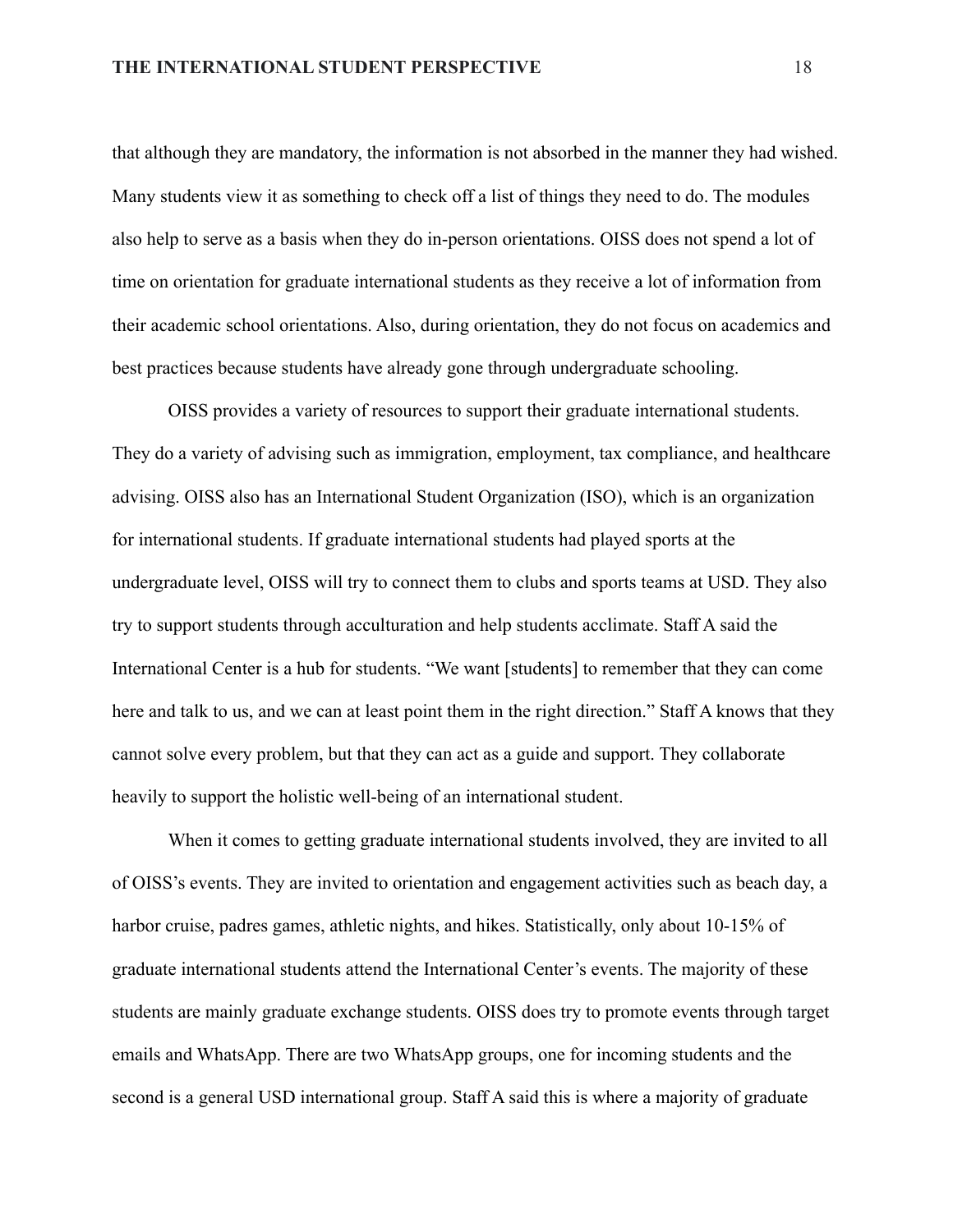students engage in. Having a graduate assistant allows OISS to stay attuned to the graduate needs, while also making sure to collaborate with Graduate Student Life. Students will get involved to the extent they want. Some have to return home and some are trying to make a home in the United States, and have to immerse themselves in the community.

Staff A felt not much acculturation was needed in supporting graduate international students, but it was a case-by-case situation. They said many students go to undergraduate institutions in the United States and do not need support. If students do need support, thanks to the small communities at USD, students quickly create friendships to support their adaptation. Staff A does not really see students with language or cultural barriers. It is rare to see students with language issues, and culturally, it is more common in certain situations. They said they mainly saw cultural issues through networking and the U.S. workplace work environment. Every graduate international student has their own experiences, with some students needing a lot of support and others only needing the minimum. This cycle allowed me to learn more about the various resources available and the perception of graduate international students.

### **Cycle 1**

In the first cycle, I sent out a survey to international graduate students via the Office of International Students and Scholars (OISS) at USD. My intention for this survey was to gain an overall understanding of what students may be experiencing at USD, academically, socially, culturally, etc. They sent it out through their bi-weekly newsletter. The survey was sent out in November as students returned from Thanksgiving break. According to my knowledge, it was only shared with the students once. Unfortunately, I did not receive any responses.

This made me take on an objective lens of why students may not have completed the survey. Graduate students may have been too busy to have taken the time to complete the survey.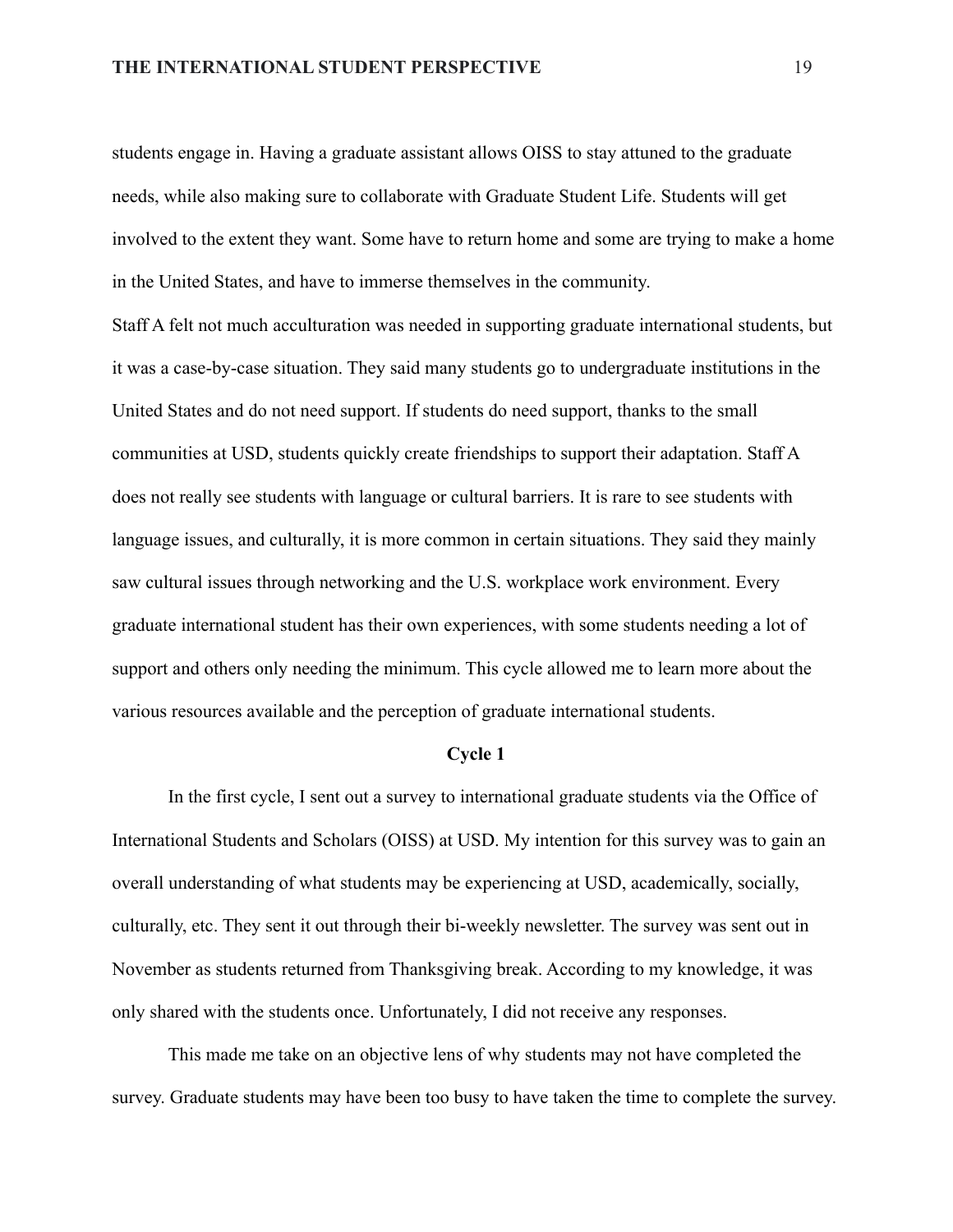Students have to deal with classes, families, their social life, and other commitments. Returning from Thanksgiving break, students were preparing to turn in final projects and take exams. Another issue may have come with the newsletter. Simply, students do not always take the time to read newsletters. Not only that, but they might also be receiving multiple newsletters from different departments on campus. They also receive the Grad Life Connect and Torero Weekly newsletters. Another aspect is I do not know what my message recruiting for students looked like in the newsletter. For future reference, it might have been ideal for me to create a flyer, rather than present students with a message.

The reason I chose to send out a survey is because in the literature review, I discovered international students respond better to internet-based research (Hughes, 2004). I ended up not receiving the engagement I expected. It may have something to do with the countries and cultures that were present in the research, and how they choose to participate. Hughes (2004) mentioned not only is it difficult to recruit students, but they also do not think what they have to contribute is important. The background and identity of a student can inform the methods that best work for them and best practices.

#### **Cycle 2**

In the second cycle, I conducted six one-on-one interviews with graduate international students. This allowed me to learn more about the individual experiences of students and the issues they might be facing. I interviewed two students from Africa, two from Europe, one from South America, and one from North America. Out of the six students, two were male, and four were female. Students were asked questions about their identity, transitions, barriers and issues they faced, support, and sense of belonging. Some of the questions were: What were the most important adjustment problems you encountered after you came to the United States? Have you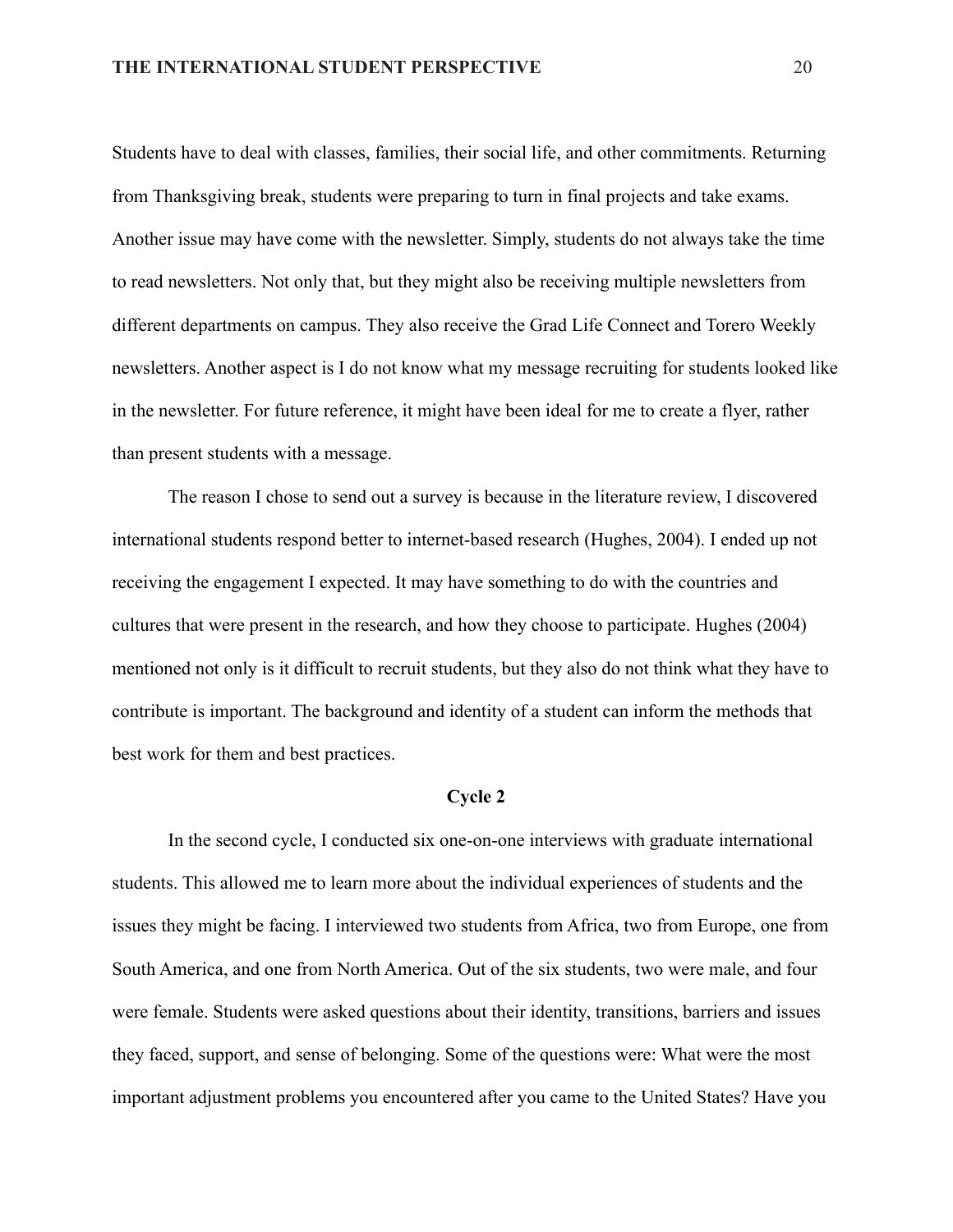ever used student services provided by the university? What resources have been the most beneficial or helpful? Thinking about your experience at the University of San Diego, have you felt included in the university community? I asked students if they had previously spent time in the United States, to gain an understanding of whether they had previously been exposed to American culture and way of living. One student had never been to the United States, and four students had previously visited for less than a week. The sixth student visited occasionally to visit family, but they still experienced difficulties in transitioning. Student B is also the only student to have attended a university outside of their country for their undergraduate studies. Every student answered to the extent they wished to and was very open.

### **Table #1**

|           | Place of Origin | Educational<br>Department              | Duration of Stay    | <b>Enrollment Start</b> |
|-----------|-----------------|----------------------------------------|---------------------|-------------------------|
| Student A | Africa          | Kroc School of<br>Peace and<br>Justice | 2 year program      | Fall 2021               |
| Student B | Africa          | Kroc School of<br>Peace and<br>Justice | 15 month<br>program | Fall 2021               |
| Student C | Europe          | Kroc School of<br>Peace and<br>Justice | 2 year program      | Fall 2021               |
| Student D | Europe          | Knauss School<br>of Business           | 1 year program      | Fall 2021               |
| Student E | South America   | College of Art<br>and Sciences         | 2 year program      | Fall 2021               |

*Student Population*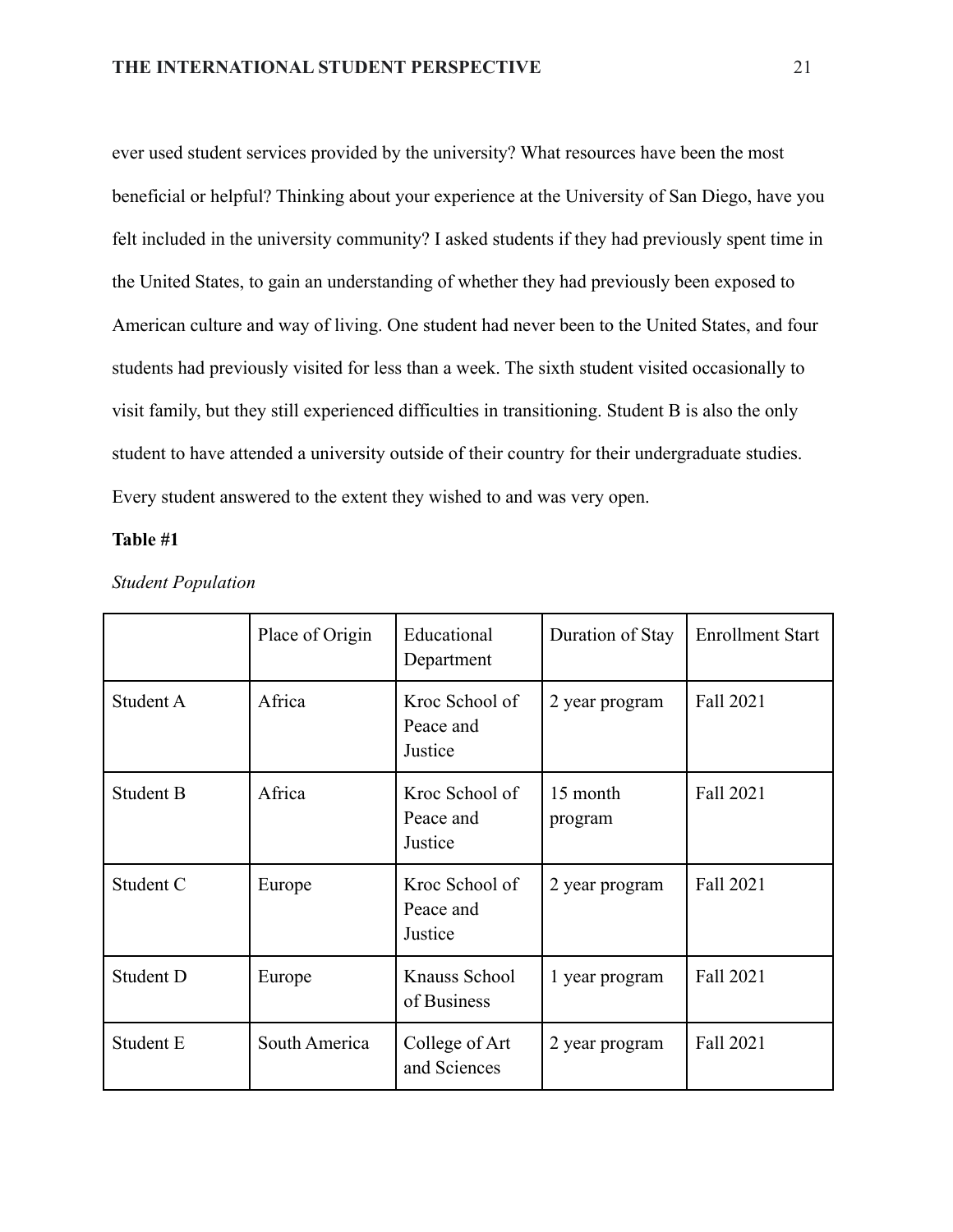| North America | Kroc School of | Fall of 2020   |
|---------------|----------------|----------------|
|               | Peace and      |                |
|               | Justice        |                |
|               |                | 2 year program |

*Note*: Students were grouped by continents rather than specific countries to keep confidentiality

#### **Findings**

As the students transitioned into the United States and USD, students were faced with a variety of challenges and surprises. Students faced issues with academics, housing, language, culture shock, and more. Student E said they did not expect there to be such a big difference between the culture of their country and America. A few others expressed similar thoughts. Academically, students were not prepared to understand or enter the academic field. Students did not know what was expected of them. Many did not find the pre-arrival modules to be helpful. To them, it was an overload of information, and a few did not remember completing the modules. Student B was lost in the practical sense when they transitioned. They also were surprised by the weather. They did not realize California became cold as they were told it is always sunny. Students from warmer climates struggled with the temperature and were not prepared for the drop in temperatures. Student F had the most unique experience as they started amid the pandemic. Their first year was fully online. They had a difficult time starting during the pandemic, but it also aided their transition as they created connections before moving. Although students might have struggled or faced issues, they all felt they were able to get the support they needed. They had friends and professors who supported them in navigating academics, culture, housing, and more.

#### **Barriers or Issues**

During the student's transitions, they faced a variety of barriers or issues. Most of these challenges were experienced by the students I interviewed, but my participants also mentioned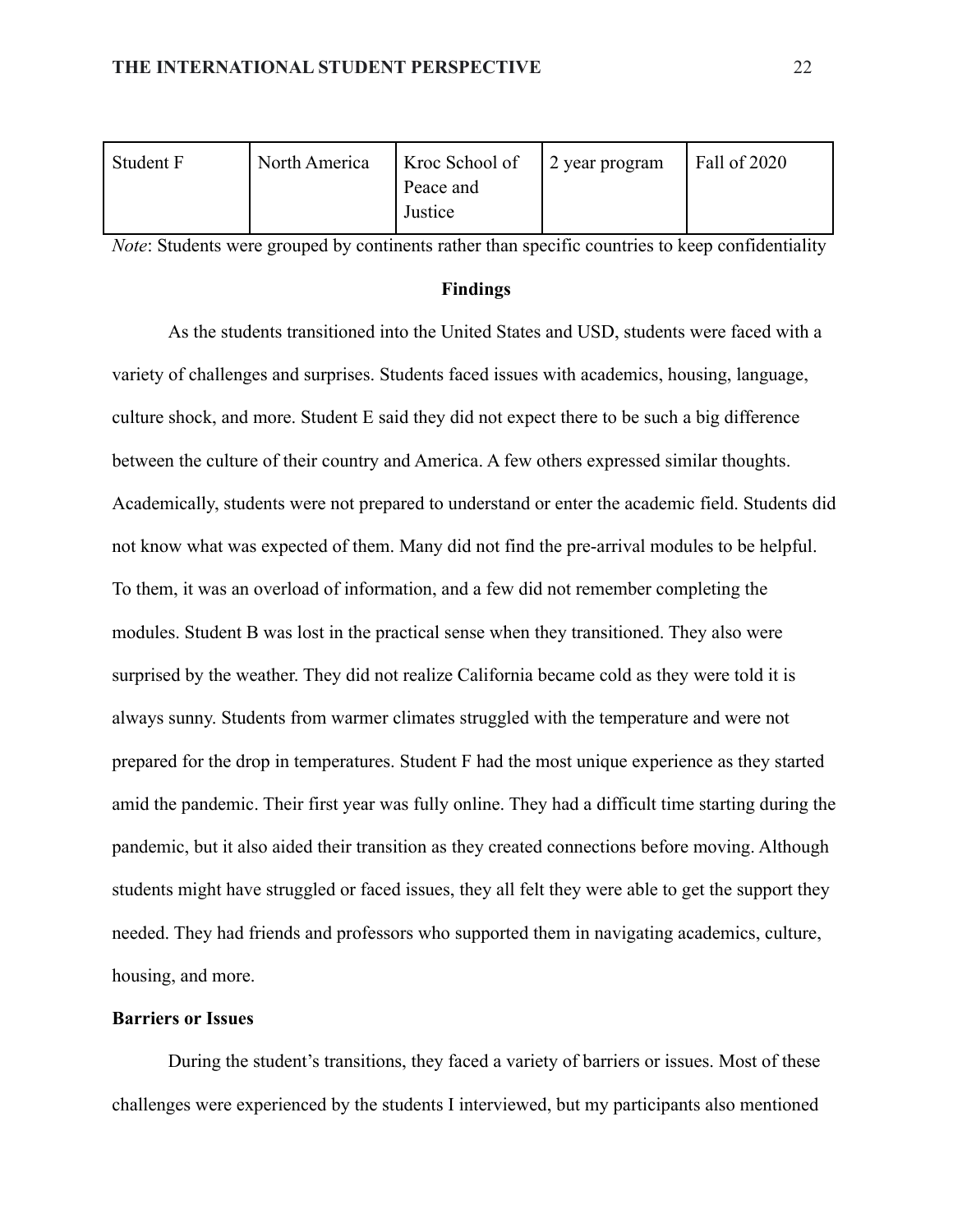the issues faced by their classmates. The main challenges they faced were academic, housing, language, transportation, and culture shock.

#### *Academic*

Academically, students discussed the issues they faced with understanding the academic system of USD and how to navigate through it. Student E and Student A discussed how they came from countries where the academic system was very different. Student E said they were not used to the number of presentations that were required of them in their program. According to Student A, our academic system favors the extrovert, making it difficult for them. They struggled in knowing when to speak and understanding what are appropriate things to say or discuss. Student B said they did not know what to expect in the courses or what to prepare. Coming from a different academic background from USD, they were not sure how to write or structure their assignments. Student A brought up that in their country, there is a hierarchical power structure between students and professors, where students are not allowed to overstep and discuss certain matters. It was a shock to them when they had a USD professor invest in them with curiosity about how they were doing. Students may come from countries where academics are structured very differently, or where the socialization between students and faculty is not present. Student E also expressed the difficulty they first had in interacting with faculty and reaching out to them for academic needs. Not only was their language buried impeding from wanting to reach out, but they did not know what the appropriate manner of interacting with a faculty member was. They did not know what would be considered rude.

Alongside this, not all students were familiar with the academic grading system. Students were not affected by the grading system, but they wished to gain a better understanding of it. Student C did not know and does not understand what extra credit is, and they wished to know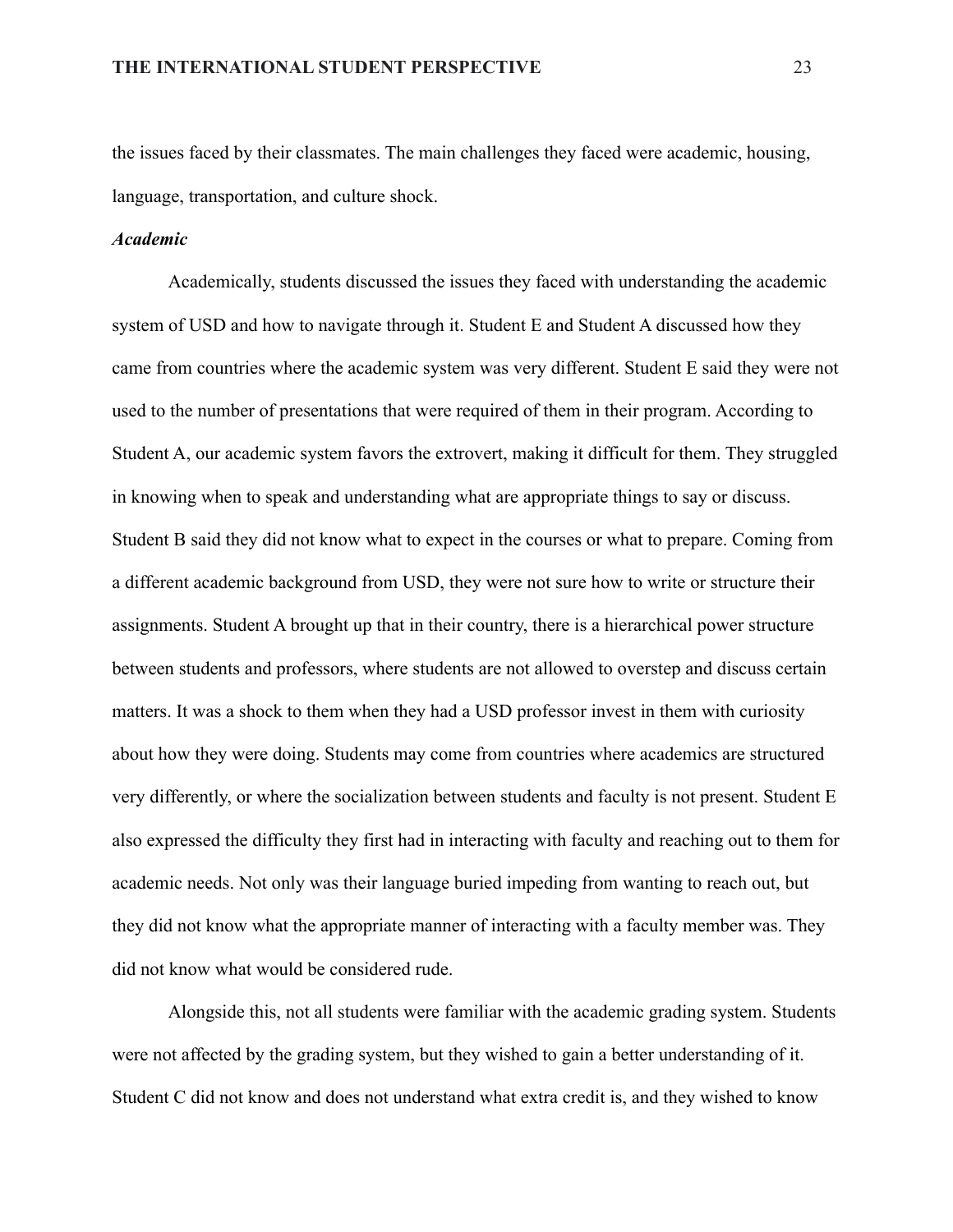more about it. Student F was used to a grading system where one receives a score between one to ten. The letter system grading was a new concept for them. Student B, who attended their undergraduate program in the United Kingdom, felt the academic standard of USD was at a lower standard than Cardiff University. This was due to the difference in the academic grading system. They mentioned it was difficult to receive more than 70% on an assignment. Then there is USD where they found students received high scores easily. After explaining the scoring system in the United States, they were able to gain a better understanding, however, they still felt it is easy to cheat the system.

Last, some students mentioned they struggled with writing. Student A grew up with the British writing system, so they were used to writing in English. However, they found the British writing system was different from the American system. In the British system, sentences tend to be long winded, while Americans tend to be more direct. Their main form of support is the Writing Center. However, they feel the Writing Center's form of support is impersonal and they would like to know more about how they can improve. They do not just want notes on how to correct their paper. Student B purchased a variety of writing books to help catch up and understand the American writing system. They gave an example of how they were told to write an argument, but their definition and the professor's definition were very different. Their academic backgrounds informed how they wrote or defined things.

Although student C did not struggle with writing, they mentioned other international students they knew were struggling with writing, needing extra support.

#### *Housing*

One of the biggest issues every student struggled with revolved around housing. At USD, housing is only provided to undergraduate students. For graduate international students, that can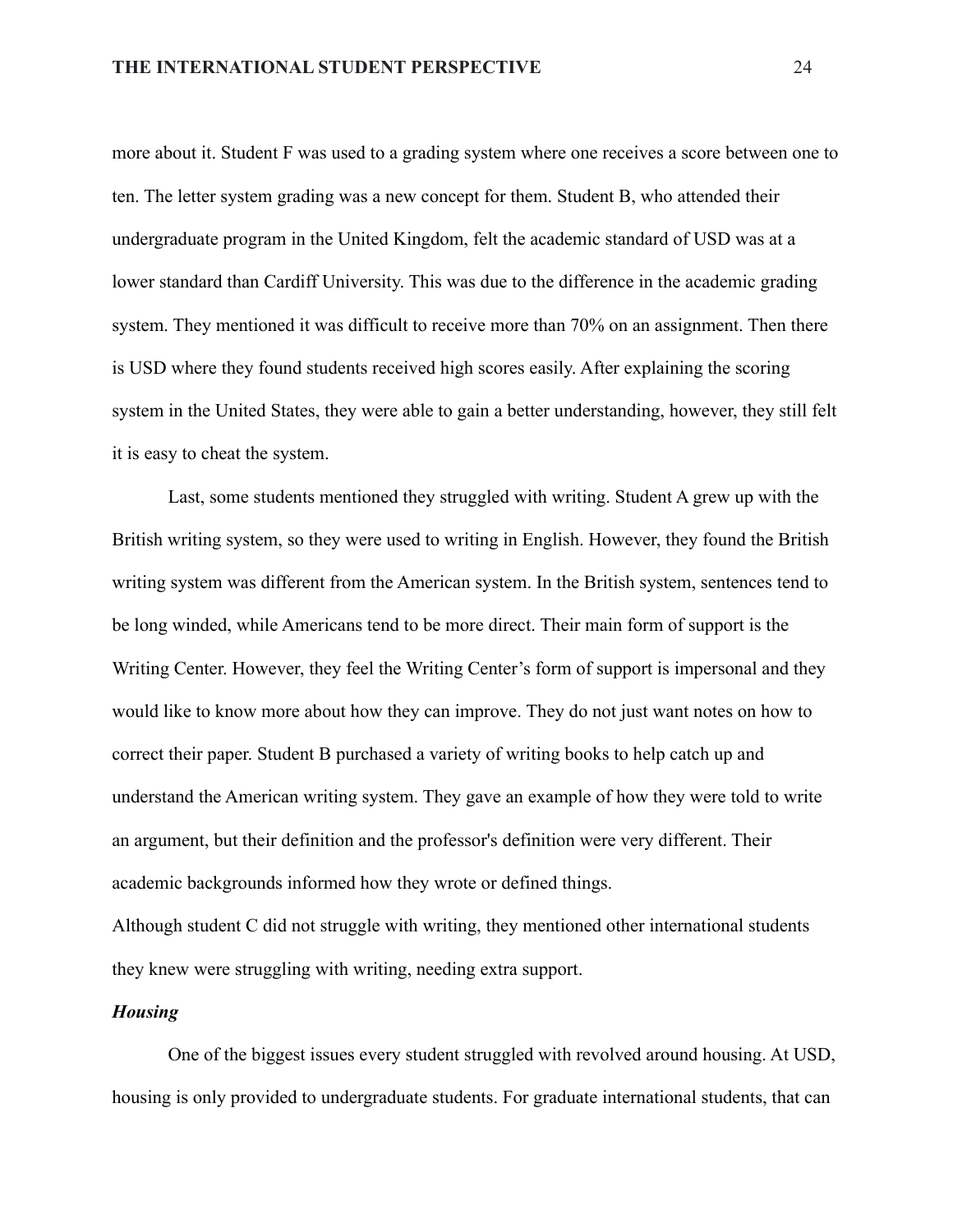cause an issue when they find difficulties in acquiring housing because they do not have a credit score. It also does not help that they are not familiar with San Diego and the environment. Student F wished to at least have a map of San Diego, with advice, to gain a better understanding of where to live. Students mentioned they had little to no support in regard to housing. Student D discussed how they were told to check Facebook and various resources, but it is not enough. The lack of connections and credit scores leave a great barrier. Student A also mentioned the lack of connection. They had reached out to housing, who had no available housing, and were told to reach out to friends. Many international students come to the United States without having any connections. Student C mentioned HUGS, a housing resource meant to support international students in finding housing. They pointed out it was a great resource, but it did not have the capacity to give or support everyone in housing. HUGS is used by international students on other university campuses in San Diego, creating competition in finding housing. It does not help, Student D mentioned, you are limited in where you can live. Due to lack of or limited transportation, students struggle to find housing around a reasonable distance from campus. There was a consensus from the students that they wished to know about the housing issue earlier in their transition. They felt as soon as they were accepted, this is one of the things they should be told.

#### *Language*

A few of the students mentioned struggling with the language or mentioned having classmates that struggled. Student E discussed how they struggled with the language, and how they assumed someone in the International Center would be able to speak their language. There was a form of support they were expecting that was not met. Student C, who comes from an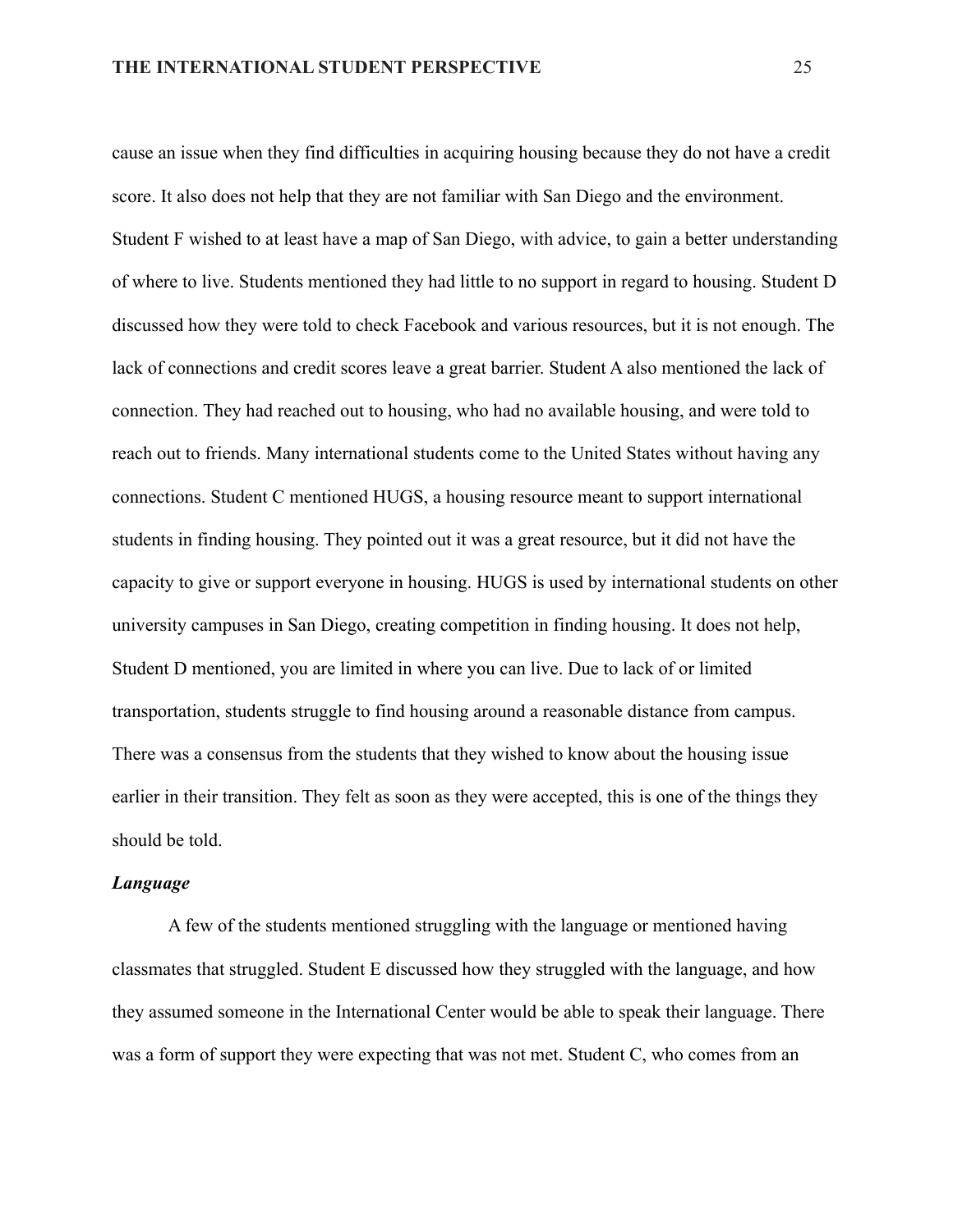English-speaking country, said they did not struggle. However, they mentioned their classmates were struggling academically due to struggling with the language barrier.

#### *Transportation*

Although many of the students mentioned they did not need a car, most mentioned the transportation issues they have encountered. A majority mentioned without a car, their mobility was restricted and limited. Student E said if one is not living near campus, you are going to need a car. Student A expressed their surprise at the way the American public transportation system navigates compared to their country. In their country, they quickly get on and off their public transportation, with transportation moving fast. They discussed how in the United States, they live 15 minutes away from campus, yet it takes them an hour to arrive on campus by public transportation. They had difficulty with the amount of time they lost in a day. Student A did not state living in the Old Town area, but they also expressed difficulties in getting home and going to Old Town after classes. For certain graduate student programs, some courses run late, and for those who have to rely on public transportation, it can be difficult. This is what Student A experienced. After late-night classes, they did not want to walk to the Linda Vista station at night, due to safety issues. They reached out to public safety on campus, who said they were not able to support them because it is not on campus. How do you support students in keeping them safe through their transportation needs?

### *Culture Shock*

Within culture shock, students had a difficult time adjusting to and navigating the culture of USD and the United States. Some of these cultural differences impacted the classroom setting and how students interacted with others. Student C brought up the issue of struggling with the political correctness culture of the United States. Knowing that they need to be politically correct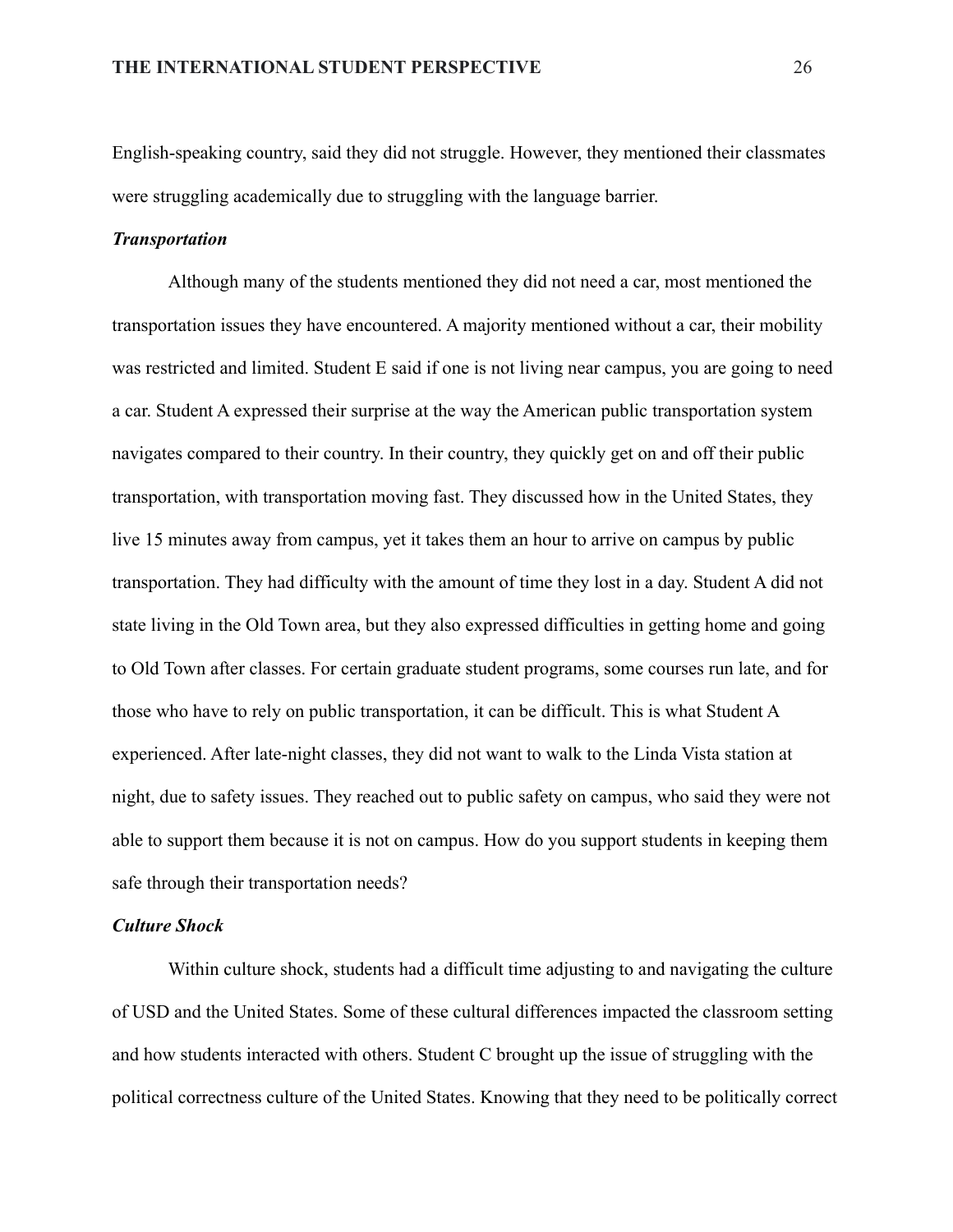all the time because students are constantly politically and emotionally charged, they felt intimidated in wanting to speak. They found it hard to navigate conversations and felt it was difficult to have discussions. Expressing discontent or criticism did not feel like an option. Student F was not used to the identity work that is done at USD. Students have to acknowledge their identity and struggles before they can do anything or create friendships. They come from a country where they do not talk about these things as it is not an issue for them. Their country is not as diverse. They do find it interesting and enjoy learning about it, but they also said when they go back to their country, nobody is going to care. The way we navigate the culture in the United States and at USD was not something all students were prepared for.

There were also cultural concerns brought out upon international students from certain countries. Student C spoke to the Arabian students and the difficulties they may have in understanding the policies and rules USD has created. USD has the same gendered bathrooms, and students coming from a more conservative country such as Arabia, might not understand it. Student C said the Arabian students may not understand or resonate with this concept as it is foreign to them. They may not be willing or open to discussing these things.

Only student B brought up issues with relocation being shocked by new environments. The price of food and the distance of grocery stores came as a shock to them. They were used to having markets around the corner, where at USD, they needed a car just to go to the grocery store. When they moved into their apartment, it was their first time using a garbage disposal. Not really knowing how to use it, they used it incorrectly and caused plumbing issues. For them, the weather was also a big issue. Everyone told them they were lucky to be going to sunny California. Student B did not expect it to get so cold. They were not prepared for it, nor did they pack for the temperature. Weather, although student B was the only one that spoke to it, speaks to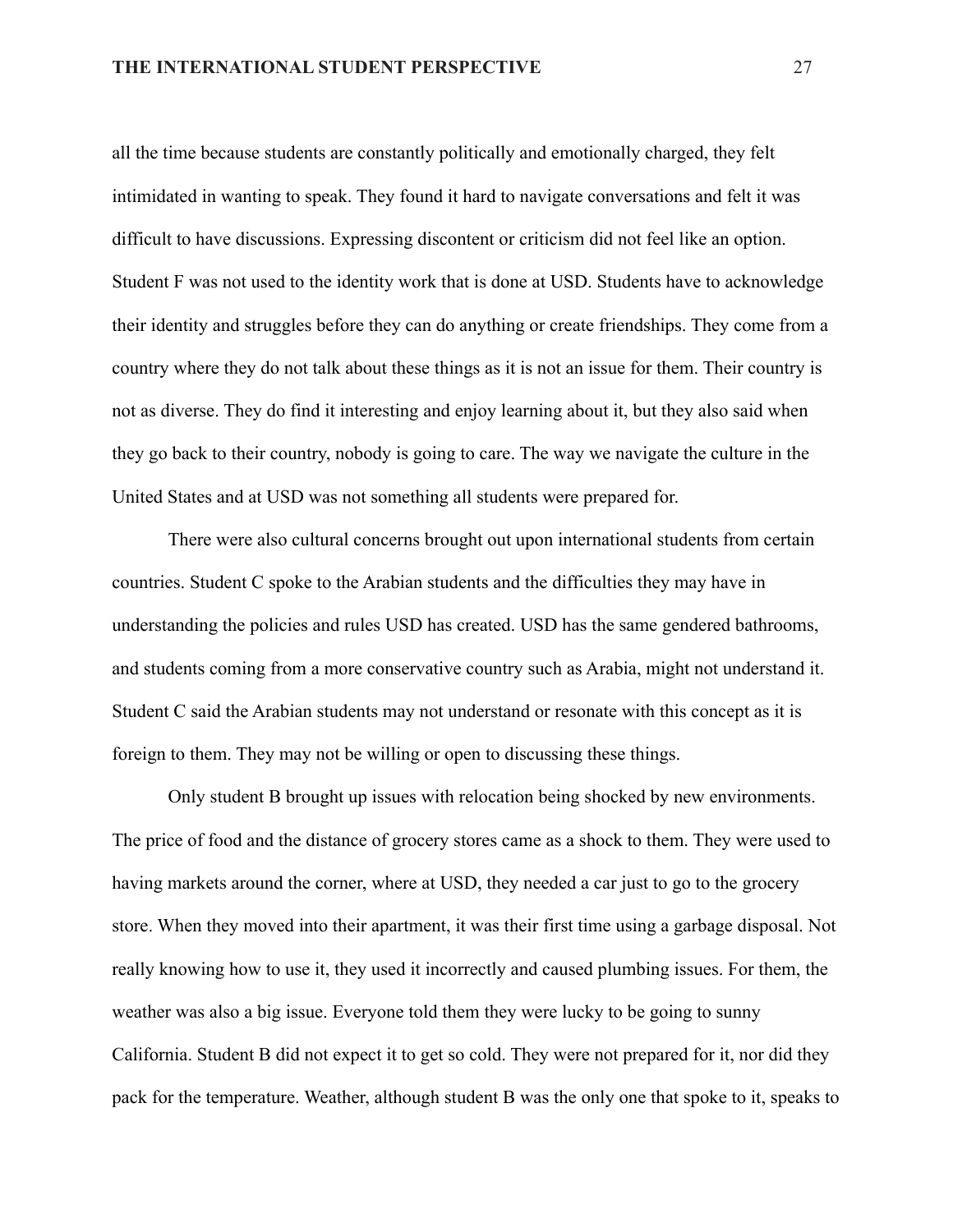be an issue for students who had informal conversations with me outside of the interviews. Students from warmer climates face issues with the cold weather, while those who come from colder climates do not have as many issues. Student B said they began their transition in the honeymoon phase and quickly moved past it. Students are not always fully prepared or given the information they need. Sometimes even the smallest amount of information creates a big impact.

### **Student Services and Resources**

Through USD, students have been able to use a variety of resources to support themselves. However, there are times when students are not satisfied with their services or feel they are not able to grasp an understanding of some of the resources. Student resources used by graduate international students include the library, health center, writing center, International Center, University Ministry, and Graduate Student Life.

Students felt there was no lack of resources, but wish that more were available. Student D found it difficult to find resources and felt like at times, they were being sent in circles. Not only that, but students felt not enough information is given to them, or too much is given, making them feel overwhelmed. Both Student D and Student C said they did not know a lot about the Health Center and how to navigate it. Student C remembers being given a handout on the Health Center, but that it felt like an overload of information, and did not know where to start. A few students wished to learn more about the library and how to use the library to conduct research or use the online services. Then there are times when there is a mix of information, where students do not know what is being offered to graduate students and what is only for undergraduate students. Student A wanted to learn more from the Writing Center about writing practices, as it was promoted through the International Center. However, they learned this resource is only offered to undergraduate students. At orientation, they were told USD has a really good writing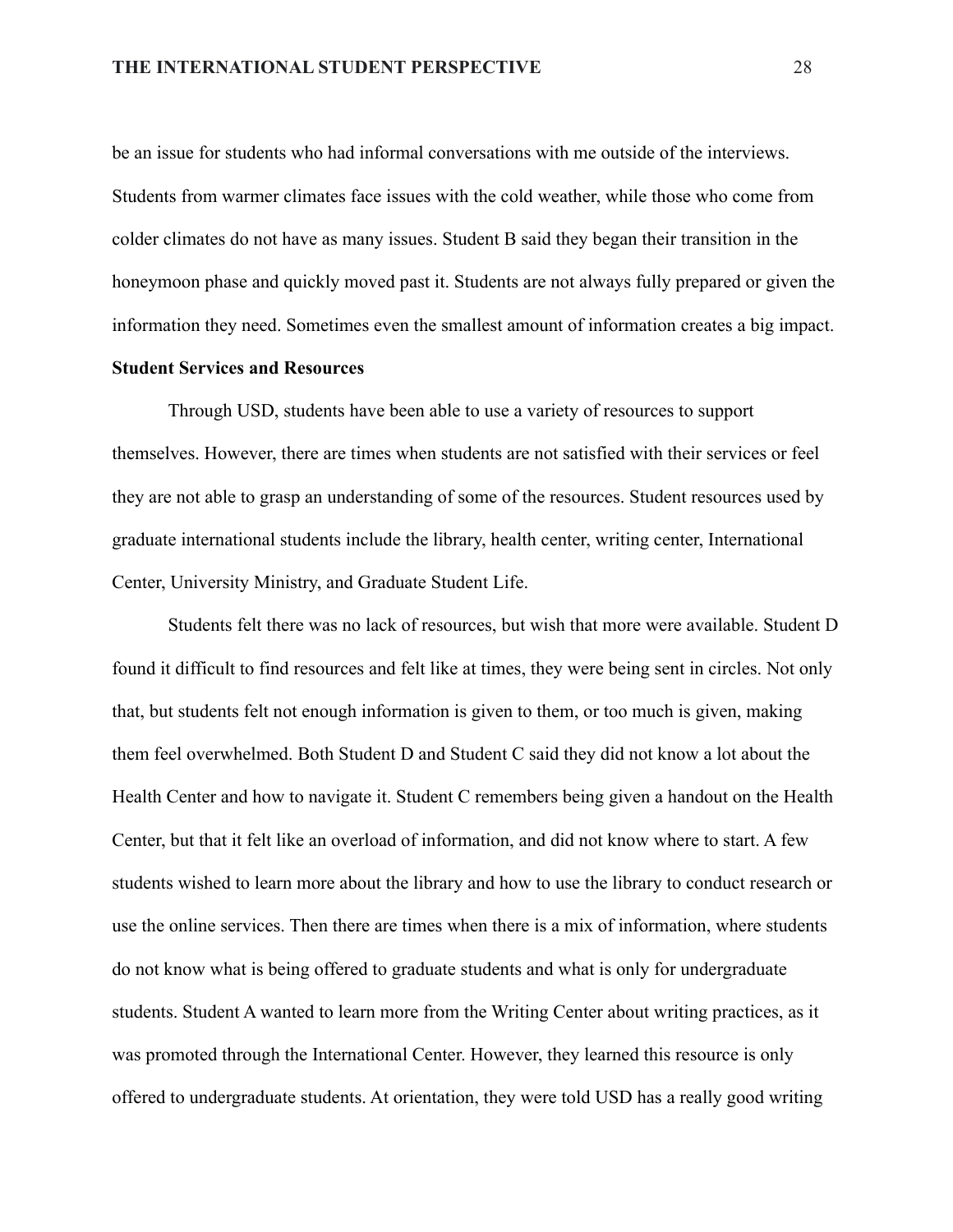center and to use it. Student A said, "but you join and it is like, where are you?" Many resources are not offered to graduate students. Student E did not even know the Writing Center existed. Overall, there needs to be a consensus of what is an overload of information, and when is there not enough provided. Along with this is providing clear communication.

#### **Support from USD**

Students felt USD, as an institution, was able to support them, but some felt it was only to a certain extent. For those who felt supported they found areas on campus where they were able to seek resources and fulfill their needs. Student B was able to go to University Ministry, where they can support them through personal matters and life issues. With the new addition of TimelyCare, a mental health telehealth app, Student B has gained more support. They believe USD holds their Christian spirit of service. Student E and Student F also felt supported and felt they could reach out to seek help.

Other students wanted more support to be offered or felt they could not receive the full support they needed. Student A said USD is trying and is willing to help, but USD is also still trying to figure things out. Student A is a part of a student advisory board and is aware the resources available have reduced over the years. They also felt they would have benefited if USD was able to assist them more financially. Due to lack of support, they spend their time seeking opportunities to aid their tuition. Student C did not feel supported because USD does not provide an open academic environment. Students, faculty, and staff all have to be politically correct. They talk about how they were not allowed to post a J.K. Rowling quote because of the backlash they would receive. They expressed there were very few staff and faculty members who could be reached out to discuss these issues. Even then, they may be comfortable discussing this issue, but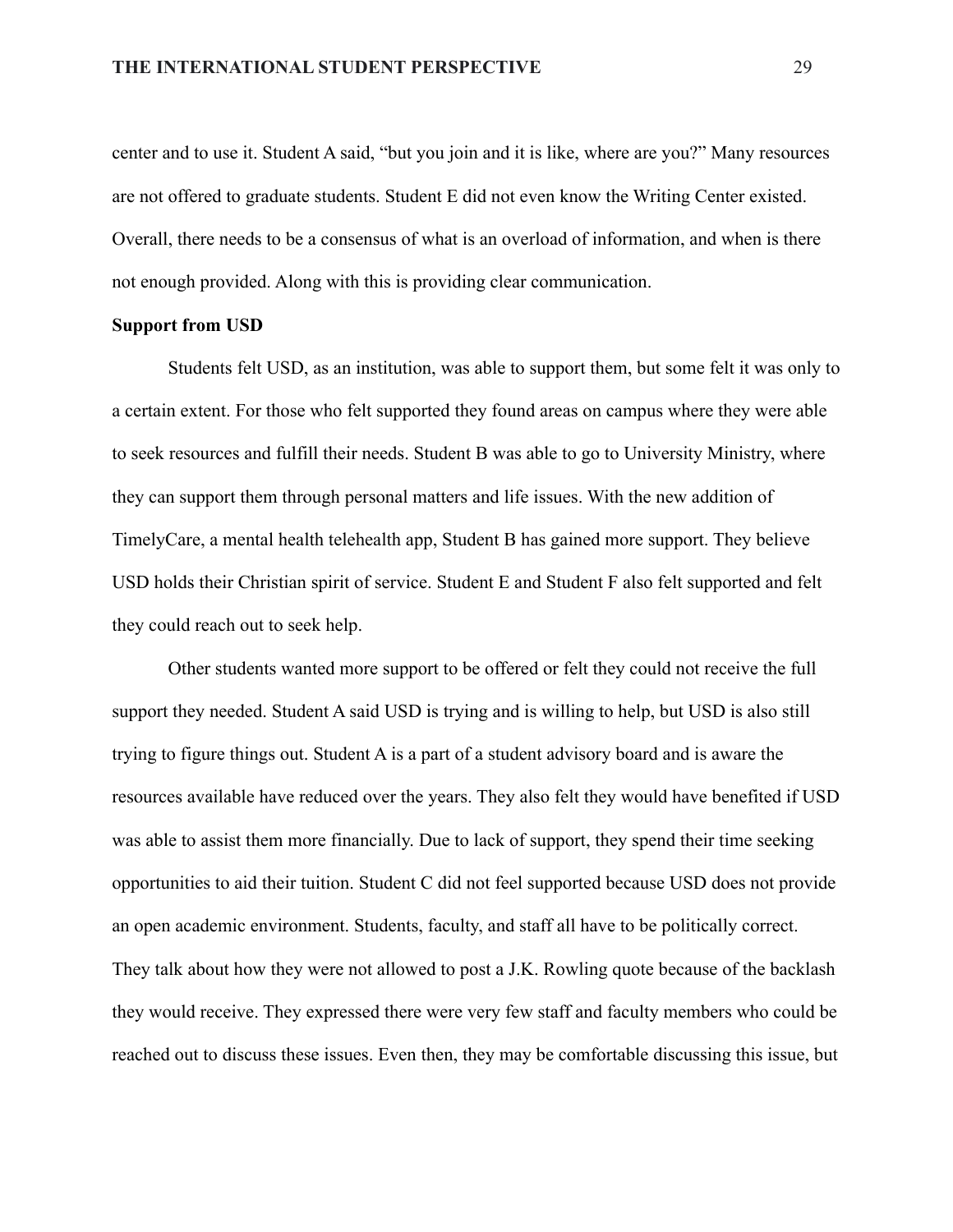it might make others feel uncomfortable. Every student is going to need and seek the support they need. Not everyone is going to feel fully supported throughout the college experience.

#### **Support on Campus**

Witnessing students did not always receive the support they need, I followed up with a question about the support they would like to receive. I specifically kept it to the International Center and the student's academic school, who have more direct contact with the graduate international students.

### *International Center*

When it comes to graduate international students receiving support from the International Center, many felt supported. However, they also wanted to see more out of the International Center. Student A appreciated the International Center for the cultural events and guests they invited to campus. They mentioned it was helpful for the International Center to bring in a lawyer to better understand immigration issues and the scope of what international students are allowed to do. In terms of advising, the International Center does a great job of supporting students.

On the opposite end, Student D and Student C wished to see more with new events coming from the International Center. Student D said, "it is not reasonable to have only one event once a semester." There is only one big event every semester for graduate international students, and they wish to see more events. Student C feels the International Center's events are outdated, with them trying to push out as many events. They wished the International Center events were driven by students or with students. When too many events are pushed out, there is a disconnect with the community as the International Center does not recognize students are busy. Student A said time is an issue when it comes to engaging with community. When they want to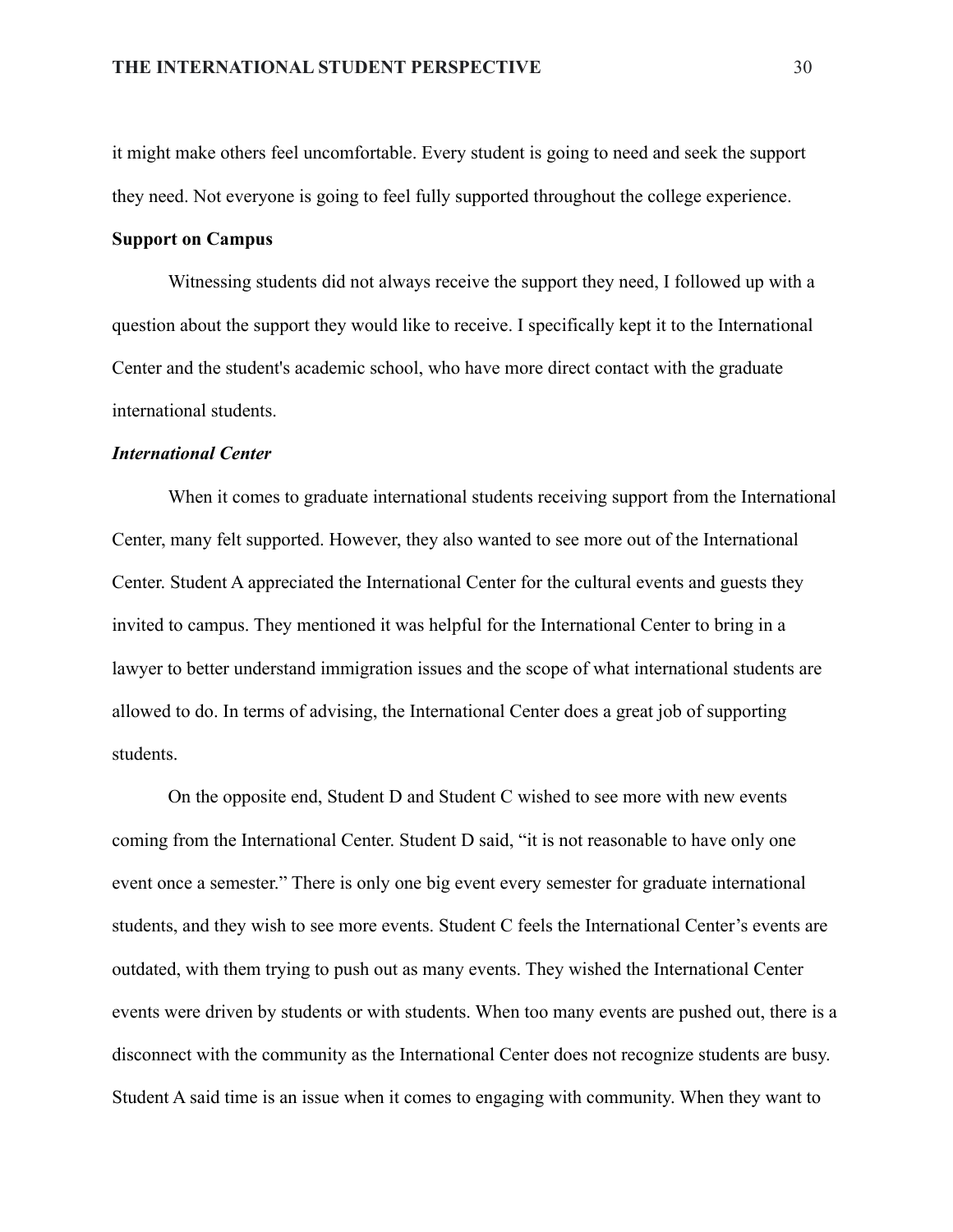go to events or be a part of a club, they have class. They felt most events seemed to make sense for undergraduate students. Student B tried to be a part of ISO, but it was mainly an undergraduate community. They would go to their coffee events, but they did not feel welcomed. They thought it was a space where all international students would be able to connect. However, they found everyone stayed in their subgroups, where there was no real community for them. Student C wants to see the OISS Graduate Assistant work more closely with international graduate students as they share identities. They thought it did not make sense for a graduate assistant to create social events for undergraduate students when the undergraduate assistant could take on that role. Student C mentioned, "why is the Graduate student organizing undergraduate social events?" Although they share similar experiences, they do not fully understand the undergraduate experience. They believed the graduate assistant could take on a bigger role in supporting graduate international students and if they are not willing to make this change, then it is immediately a disconnect in priorities.

When it comes to orientation, many students wanted to see more support, but they also recognized the COVID-19 pandemic had an impact. Students desired to have had at least a tour of USD and where all the resources are located. There was a group consensus that orientation is great, but that it is hard to retain all the information. Students are not thinking about or fully focused on what is in front of them. They are thinking about all the things they have to do and prepare for. One's mind is occupied with the fact they are in a new country. Student E would like the International Center to be more visible in their support and what they can offer. This might mean becoming more active in social media to target students.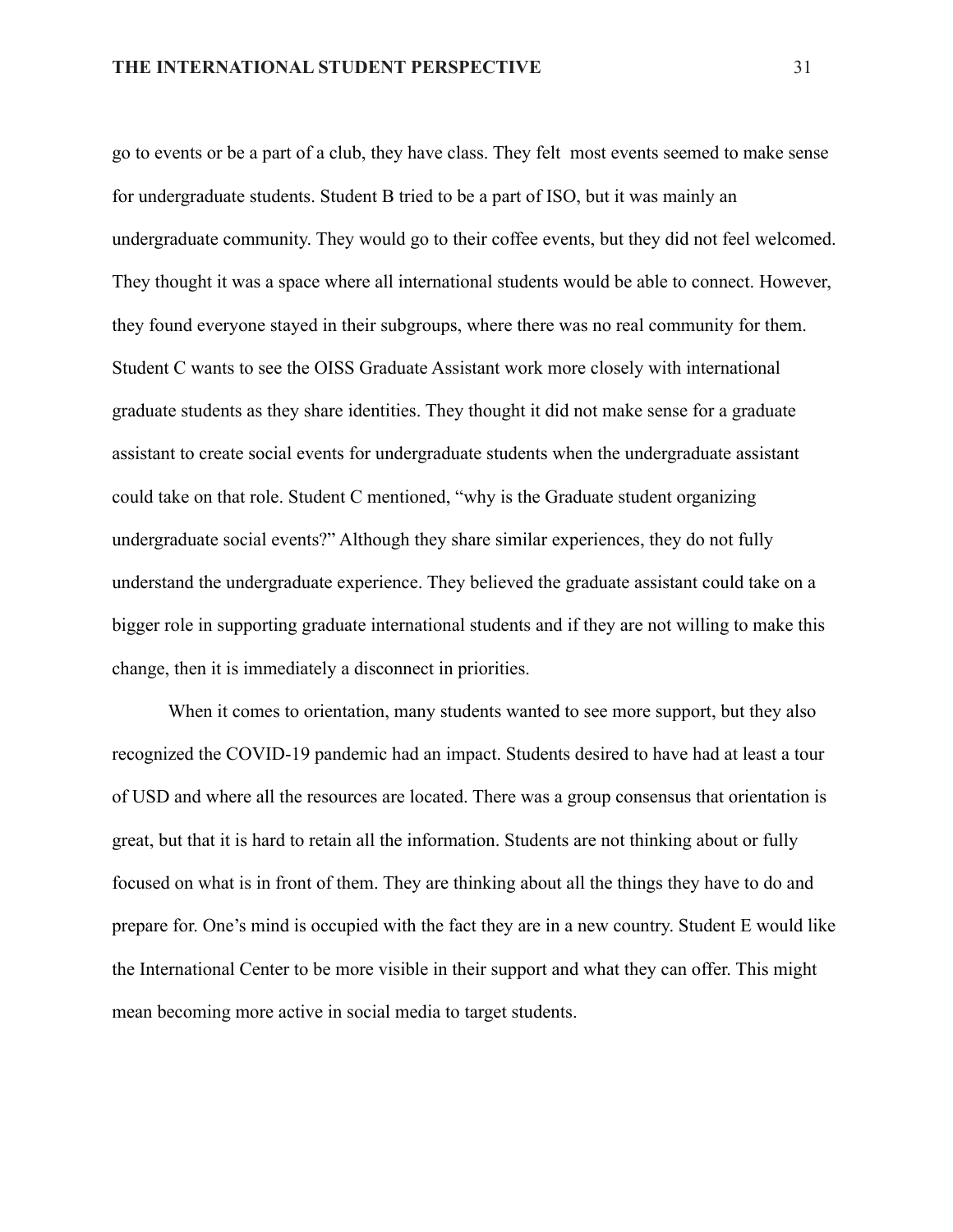### *Academic School*

In gaining support from their academic schools, I asked students how they would like to be supported. Every student said they wanted to see more social gatherings in their academic schools. It is a chance to be able to meet other international students within their programs they might not ever meet. Student A also mentioned having a social event alongside domestic students. Their school put on an event where international students were paired with domestic students to get to know each other. Unfortunately, nothing was done past his activity. They would have liked to see more events such as this, where students can form relationships, such as a buddy system. This allows for a new form of support for graduate international students. Student C said it would be nice to have a point of contact or organization that tries to get students together. Students want to receive more engagement.

On the practical end of academics, students would like to receive more academic support. Student B wants to receive more training and workshops around writing. They want to gain a greater understanding of the academic culture and what is expected of them. Student E felt it would be useful if their academic school sent out an email every two weeks with information about resources and things their school is offering. They also mentioned that at the orientations, they should introduce the whole faculty. For them, it would allow them to more easily engage with faculty, especially those who have similar topics of interest. Not all students have an academic understanding of the American system, and they need support.

### **Community and Sense of Belonging**

A community is often created with a group of people sharing commonalities. This is why international students tend to navigate toward other international students, or at least those with similar identities. It allows students to connect with those who are going on a similar journey.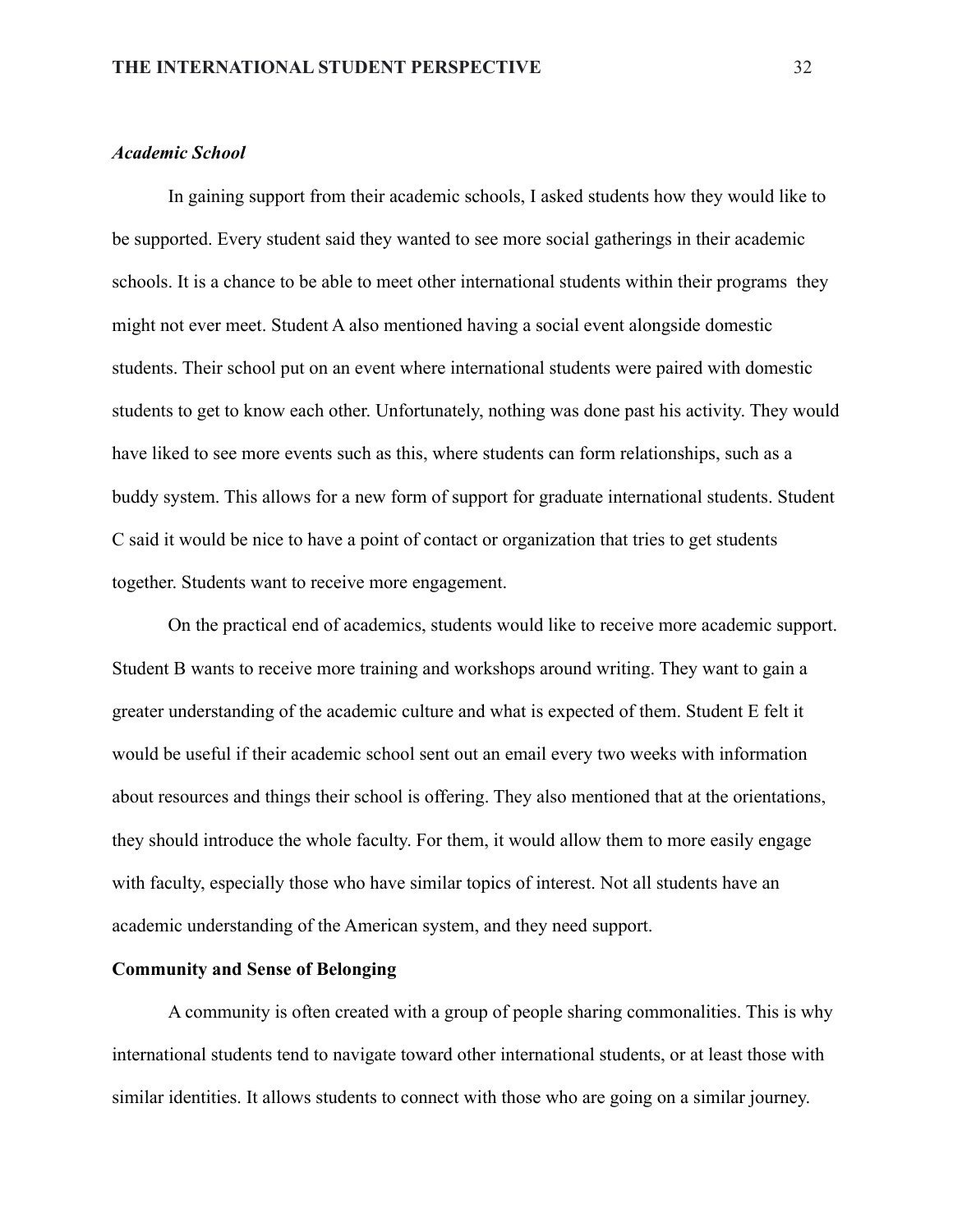Student C said, "the international student experience is so different from the domestic experience." They were able to create friendships with American students, but they found it difficult. A domestic student will not understand some of the issues around finances and employment. Student F, although has made American friends, they gravitate toward students that identify as Latinas or those that speak Spanish. Student A came to USD with curiosity and wanting to learn, but felt it was easier to connect with other students from their region. The conversations were more personal. Both Student A and E discussed creating friendships due to students having curiosity about their country. Student E said students were welcoming and open to learning more about their experiences and perspectives. Student A, however, found this to be challenging. They did not know if students were actually interested in creating relationships or if students were just excited they were from a different country.

Looking at USD as a whole, when asked if they felt a part of the USD community, all students responded yes. However, they also felt it was only to a certain extent. Once students figured out how to navigate USD and campus life, they felt more confident in reaching out to staff and faculty. Student E mentioned USD tries to be very intentional with its programming. Student A has enjoyed the various spaces and events that facilitate community. However, Student A also feels they have only found community within specific communities and spaces. Student A said, "You can feel like a very small element to a very big picture."

All of the students brought up the fact that USD is typically centered around undergraduate life. Student C found it hard to answer whether they are a part of the USD community because of this. They felt, at times, if you are not an undergraduate student you are excluded. Student A did not expect to see a difference in the services provided. By virtue of being a graduate student, services and resources are automatically taken away. Student B was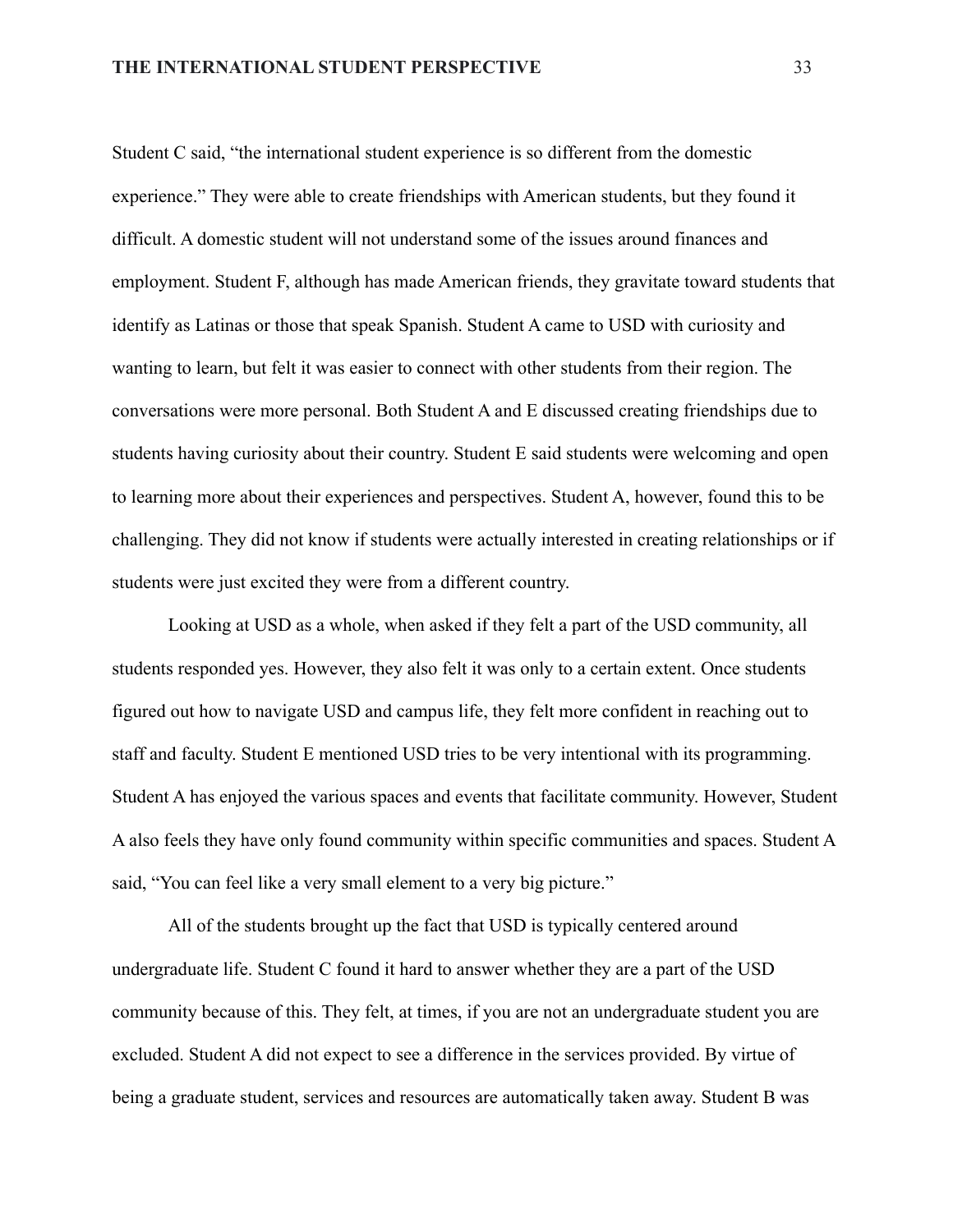very surprised to see most of the campus events are created only for undergraduate students. It is difficult for students to gain a sense of belonging when USD does not fully engage them, as it favors certain communities.

### **Solutions**

I had asked students about the various solutions or ideas they would like to see implement on campus. With their responses, I created a list:

- More Graduate International catered events or social gatherings
- Tours of the city and campus
- Sending out important information, such as housing issue, as soon as a student is admitted
- Workshops in understanding the academic culture and system
- Mentorships with domestic and international students
- Guaranteed accommodation or temporary housing
- Restructuring what orientation, when students come to campus, could look like. Adding more social interaction aspects such as have meet and greets, or having community building around San Diego
- A centralization of all resources on campus and how to use them
- Video newsletter that is roughly 1 to 2 minutes long sent via WhatsApp to all graduate international students
- Supporting students with housing by providing a minimum of one month of accommodation until students find a place to live
- Weekly grocery store trips, with information about the different grocery stores and price points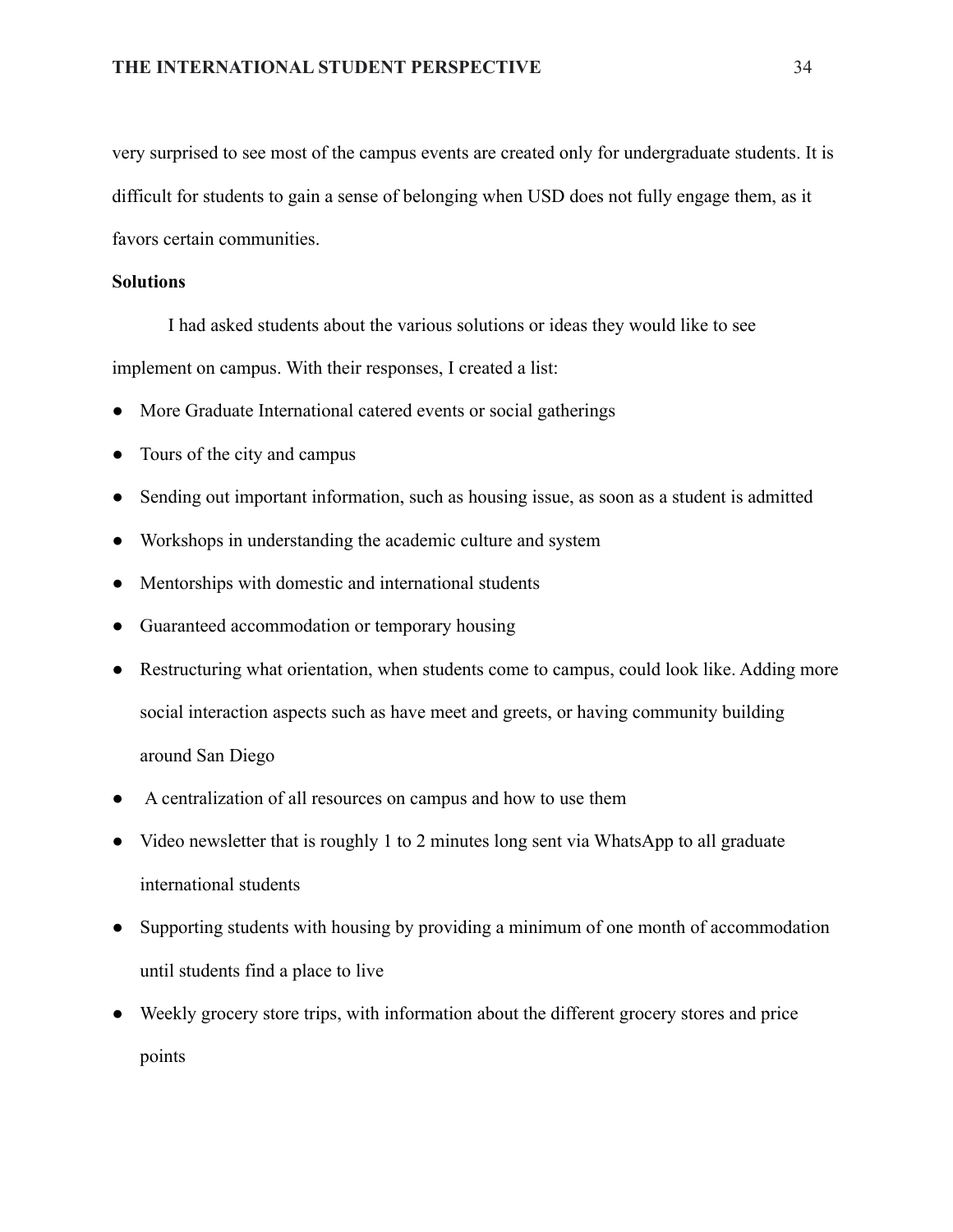#### **Cycle 3**

For the last cycle, I held two focus groups to create a plan of action to better support graduate international students. I invited all of the students I interviewed to participate in the focus group. Five of the students expressed interest in participating in the focus groups. The focus group intended to provide graduate international students a time and place to be given a voice and power. There is strength in participatory action research and involving the community in present issues.

#### **Focus Group #1**

In the first focus group, only two students were able to participate. The students who attended were Student B and Student F. I asked students questions about the issues they would like to focus on and the types of programming and events they would like to see. I also had them start to think about the steps that would need to be taken to reach our goals.

The Graduate International Students and I came up with six solutions or ideas that were the main priorities of the students who attended the focus group.

- Create orientations on San Diego and navigating the city. (Housing, weather, transportation, food, etc.)
- Create workshops to gain more information on how to navigate resources. Partnering with banks to learn how to open a bank account, partnering with phone companies to learn about SIM cards and phone plans, Talking to housing agents to learn more about navigating the San Diego housing market, etc.
- Partner with the different schools to put on social gatherings for graduate International students. (Social hour)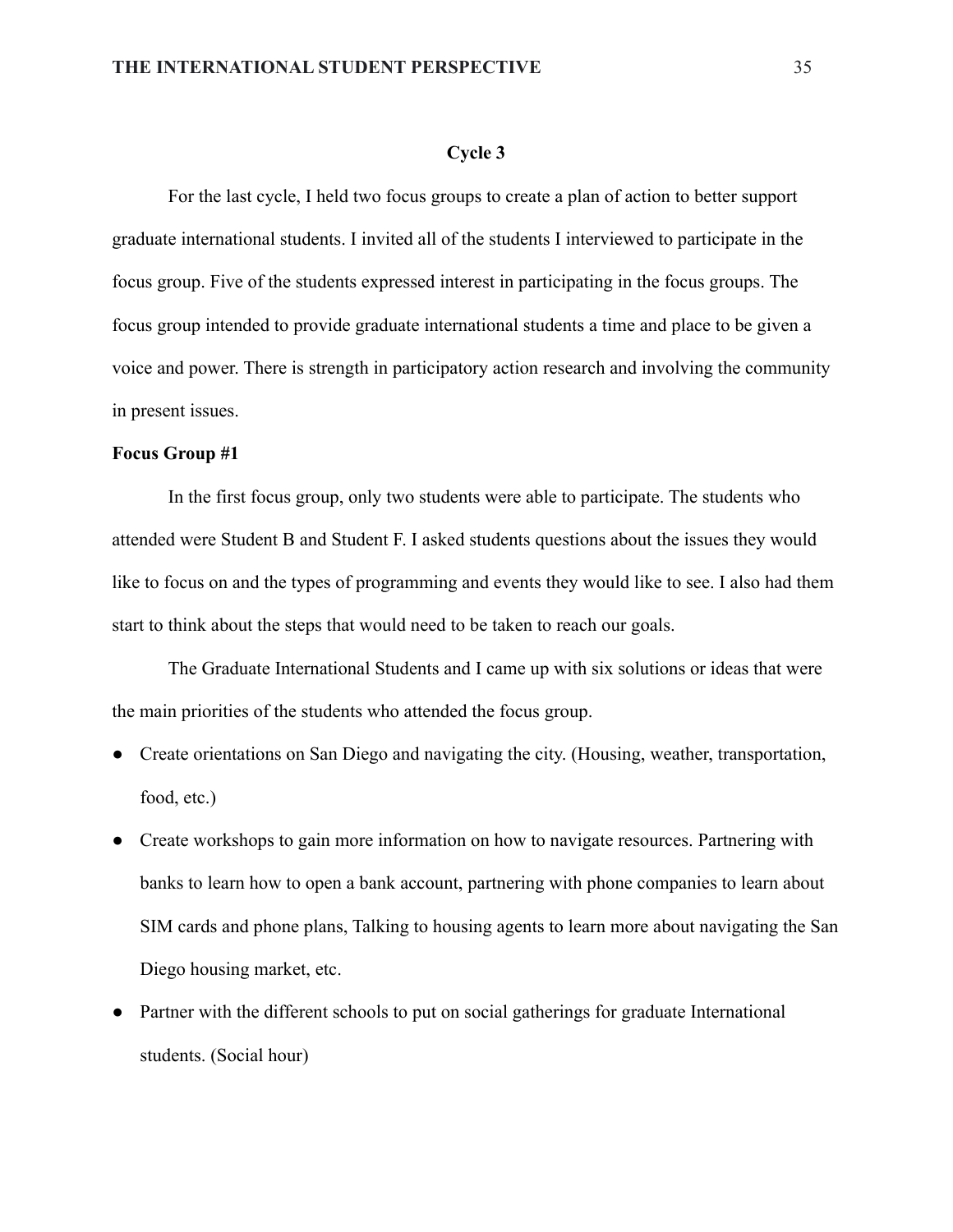- Create an ambassador program for students to interact with a current graduate international student or current domestic student, pre-arrival and during their time at USD.
- Provide welcome baskets, filled with necessities and resources, for students when they arrive to USD. Filling the baskets with necessities such as soap, detergent, snacks, a list of grocery stores and the price points, etc.
- Restructure pre-arrival learning modules. (Asynchronous)
- Provide information to students earlier.

Afterwards, I shared these six points with the rest of the students interested in partaking in the focus groups in order to keep them in the loop.

### **Focus Group #2**

In the second focus group, the intention was to have the graduate international students finalize their plan of action. We looked at the action steps, resources needed, and the departments and collaborations that would be involved. Before this focus group, I wrote down the desired outcomes of the action steps based on the discussions that happened in the first focus group. We ended up not creating dates or measurables for these action steps as it was taxing for the students. They were also not sure how to measure the progress. Those in the focus groups were about to graduate or only had a semester left, which meant they might not be a part of or see change. For this focus group, Students B, E, and F participated. We spent around 30 minutes going over the plan of action. For the second half, a staff member (Staff B) from OISS joined us. The goal was to have a staff member and students work together to go over the plan of action and start thinking about its implementation.

Before Staff B joined us, the students were unsure about the plan of action, and the staff taking it seriously. Student B talked about buy-in and was worried about how to get the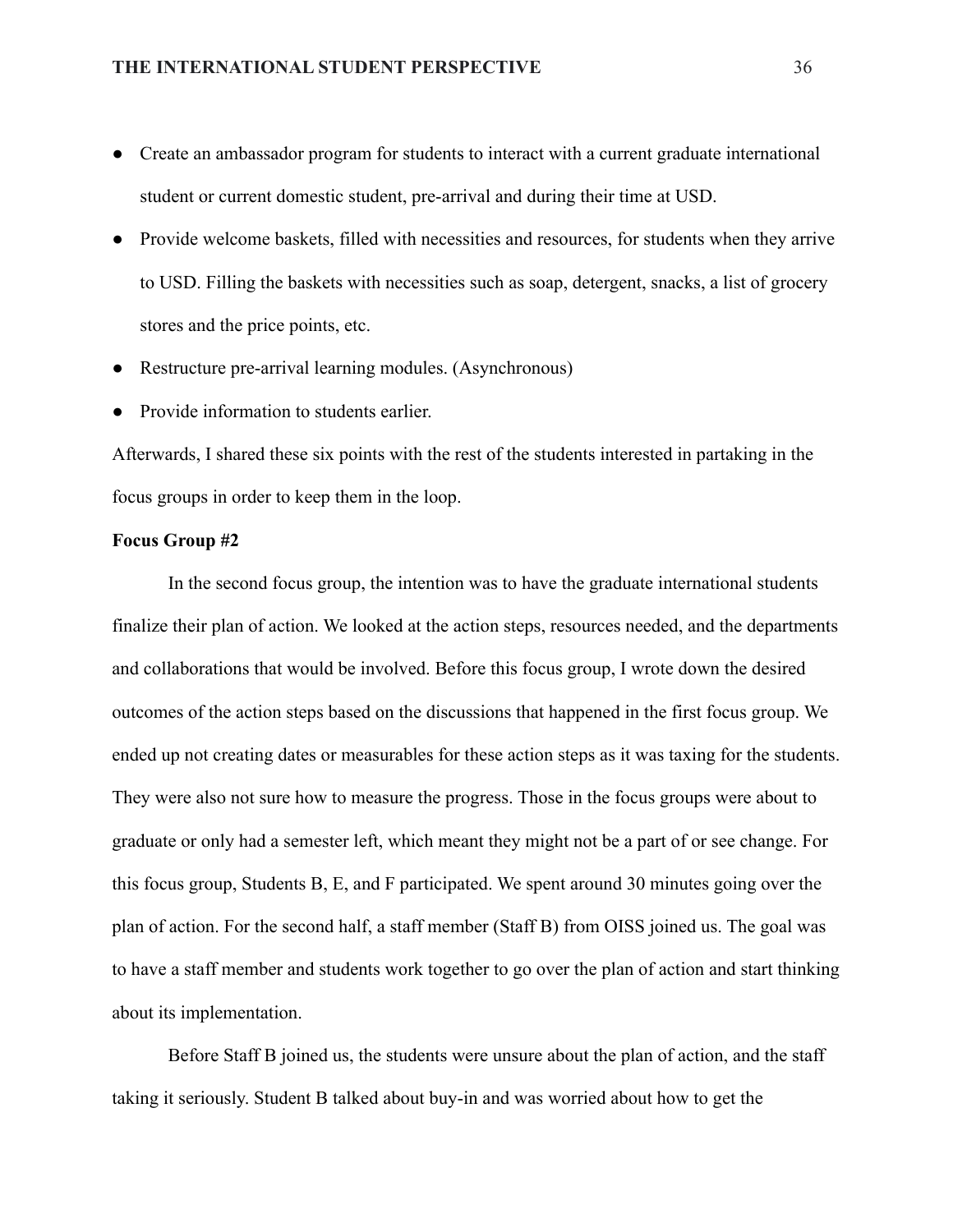International Center to buy into our plan. Student B said, "The ideas are there, the hardest would be creating buy-in. However clever your project may be… it is very hard to create buy-in." I affirmed them by saying they were the buy-in, it was their experiences and voices that created the importance of the work that needs to be done. What affects one student affects the whole community. They also all acknowledged their proposed ideas were not difficult to implement. Student F talked about how easy some of the ideas were to implement. At least one of the ideas did not need more work than just collaboration with a department. We have programs and events already created, now we just need to work to shift some of them to the next level or add to them. I told them we are the ones who get to keep the International Center accountable for the work they do.

When Staff B joined, each student went over the idea that was most important to them. Student F discussed orientation and what students would like to see in orientation. This meant getting tours around the city and USD. Students wanted to learn more about the various resources available. Student E went over creating an ambassador program that would help better introduce and transition international students to USD. Current international students have more empathy than domestic students and share an experience that will be able to help guide incoming international students. They brought up how they have already started to become an ambassador for incoming international students at their academic school thanks to this project. They told their professor about the project, which made them ask for Student E's help in supporting incoming graduate international students. Student B spoke about the welcome baskets and the benefits of students receiving these baskets. Students travel from all over the world, traveling with very little and they might need certain necessities as soon as they arrive. Student B shared their experience of not being able to buy anything as they had to wait to receive a credit card,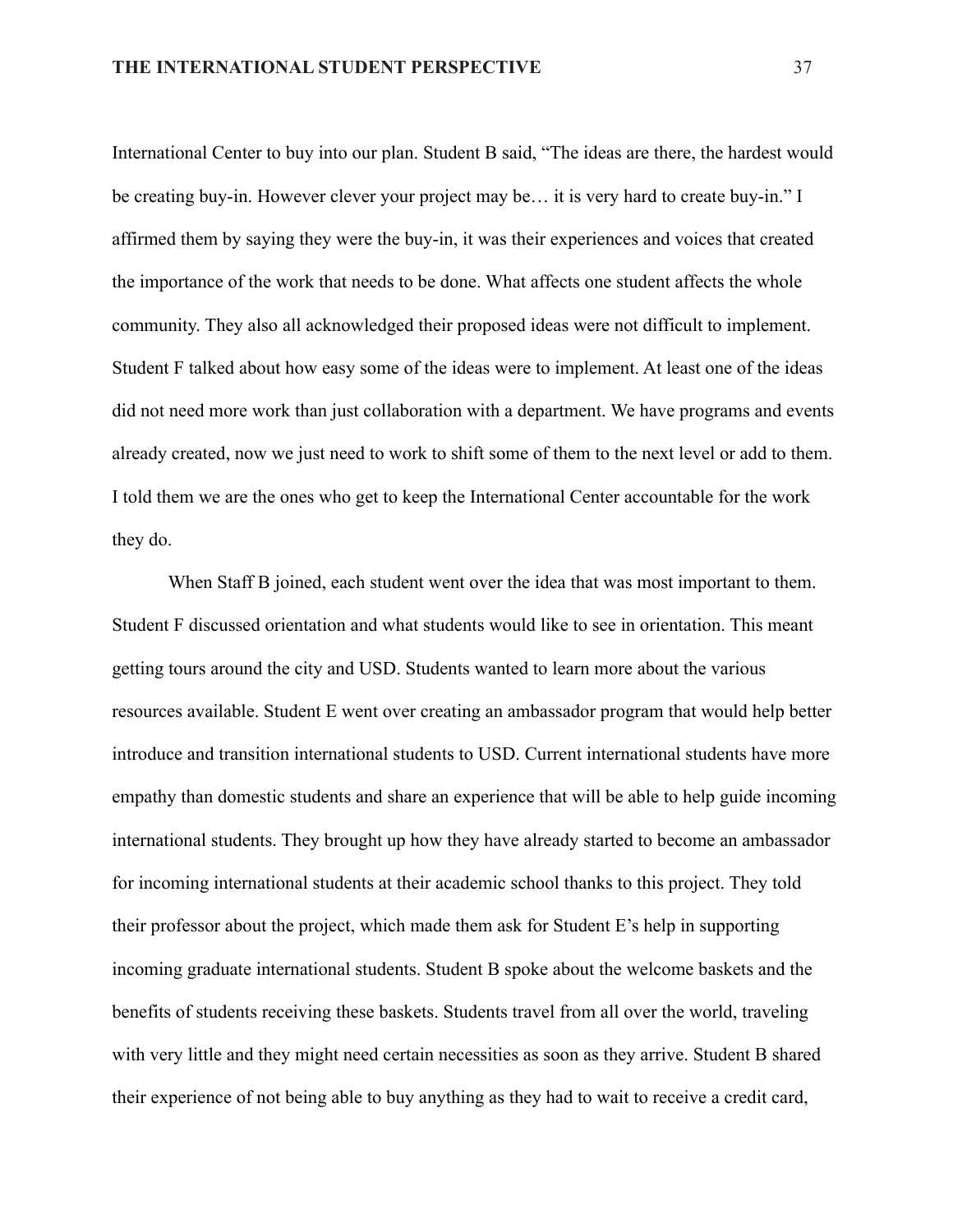which meant they lived on the bare minimum for a week. Adding to this is that not all students are familiar with brands or know what products look like in the United States. The baskets help to give extra support through a student's transition period. For the other three ideas, I quickly went over them giving insight into what students discussed.

When Staff B gave their overview, they were relieved to see all the ideas were things the International Center has been discussing or thinking about. They were also able to give us a better understanding of how much the COVID-19 pandemic impacted their office and programing. Staff B talked about the orientation action step and how pre-pandemic, they typically do all the things that we came up with. They brought up how none of the current students and leaders know what a normal orientation looks like. Staff take students on grocery store trips, help them move into their housing, take day trips, and more. Staff B was also able to affirm the students in their action steps and their importance of them. Student B, who was the most worried about buy-in was met by excitement from Staff B with the welcome basket. Staff B said that it was a plan that they want to take back to their team. The students and Staff B felt the same about certain programs such as the modules. There was an understanding that there may be too much and that students are not grasping the information that is needed. There was mutual understanding throughout the conversation.

In the end, Staff B connected with the students and began recruiting them and asking for their help. They asked the students, if they had time, to help serve as a source of support during orientation. Staff B stated, "we cannot do what has happened to you, but let's work together to make our community, moving forward, to be exactly what you hoped. We can continue to improve that." Staff B also wanted to gain insight into what would be good marketing strategies to get graduate international students involved and reading emails. They humbly asked the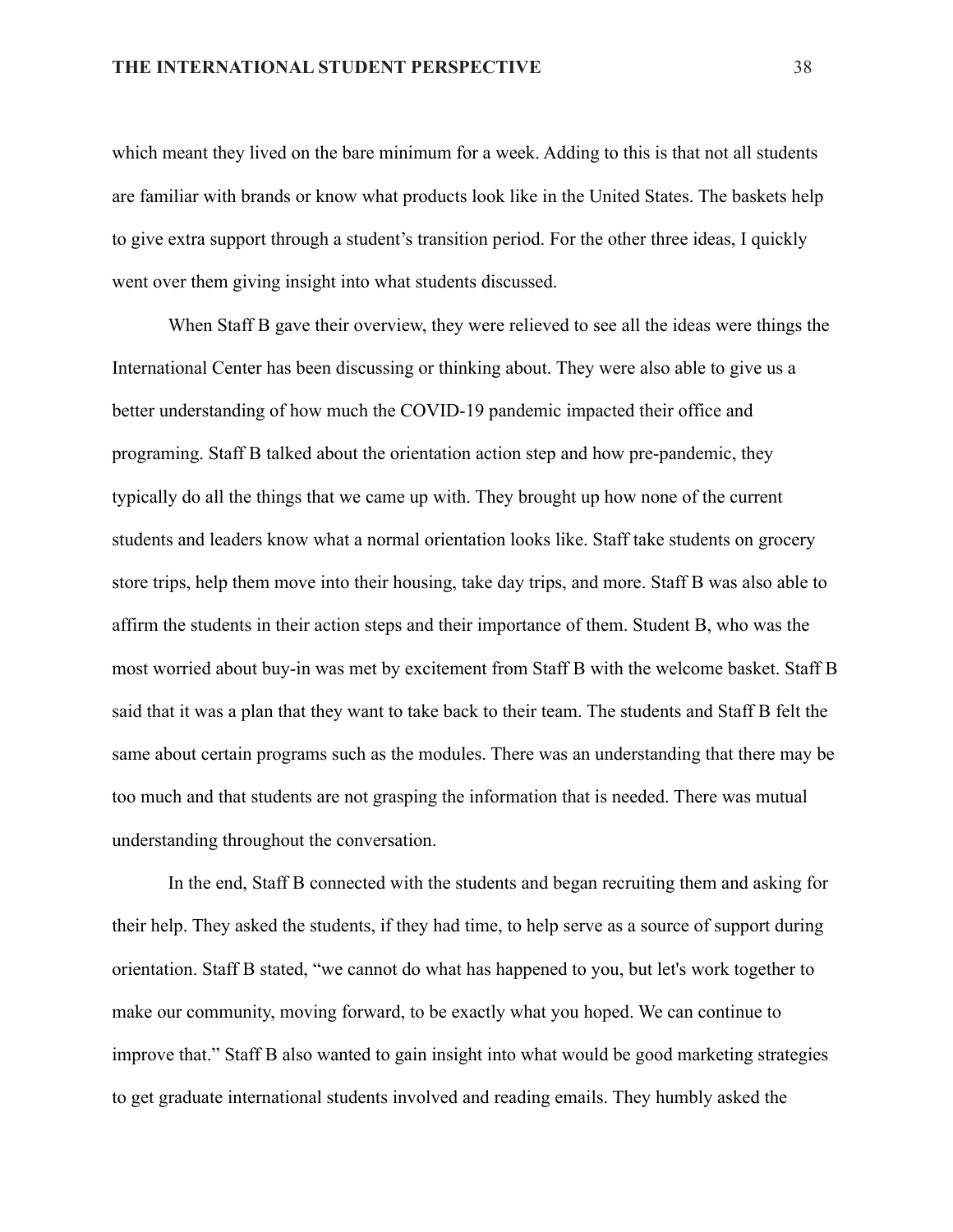students if they would be willing to email them with any strategies they have. Staff B ended the conversation by inviting the students to have a conversation with the new Associate Director for International Student Engagement, as soon as they were fully onboarded. They believed that the action plan would be a good meet and great piece. Staff B saw the plan of action as a conversation starter that will continue. This focus group allowed students to make a great connection with the International Center, giving power to their voices and helping to start the gears of change (the Plan of Action can be found in Appendix A).

#### **Limitations**

Although I received significant data, recruitment was a limitation. As mentioned, I did not receive any participants for the survey. I was told by one of the International Center staff members, staff member #1, that having an incentive would work best. I did not end up giving out an incentive, and through my colleagues, I learned that an incentive might not have been enough for recruitment. Many of my colleagues offered incentives and received little to no engagement. My colleague who worked with undergraduate international students gained roughly four participants for their survey, having offered an incentive. When I recruited for my survey, the staff member #1 I worked with suggested names of students I have contact with, and I used my report with them to recruit them. I ended up recruiting students who are more engaged on campus, and the majority are enrolled at the Kroc School of Peace and Justice. Who are the students who are not engaging with USD or their community, and why? I would have liked to see a greater insight as to the experiences faced by students in other schools, as we have seven schools. The top two schools Graduate international students enroll into are business and law school (Office of International Students and Scholars, 2021). Students are going to face similar and different challenges in terms of the schools they are enrolled in. Last, the data would have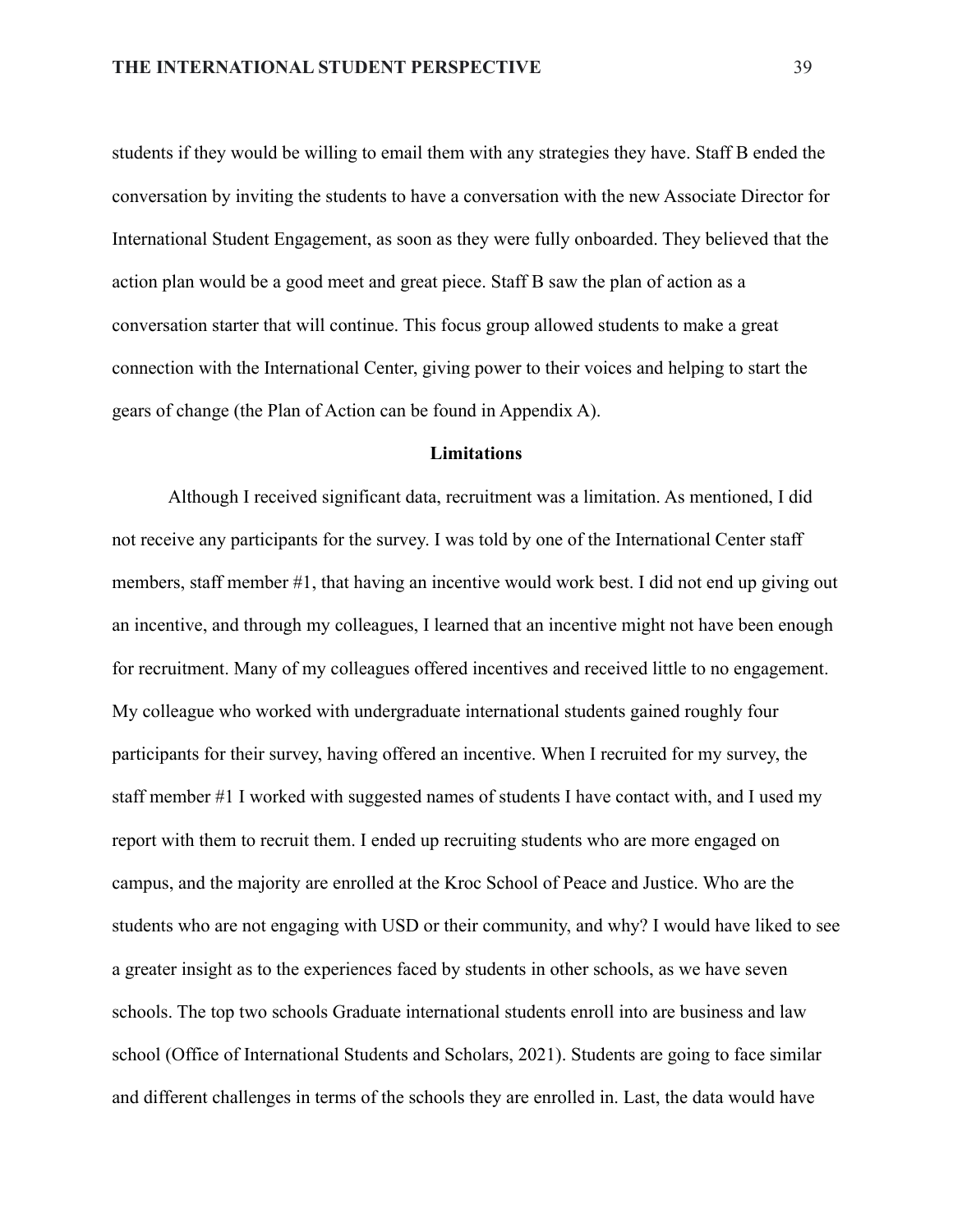been enhanced with a greater number of students from Asia or the Middle East. The top three geographical locations that graduate international students come from are China, Saudi Arabia, and Germany (Office of International Students and Scholars, 2021). As the majority population, they would have contributed vastly to the data collected, gaining an insight as to what the majority of students might be facing. In the end, the data I collected has tremendous value and impact.

#### **Recommendations**

Working with the graduate international students, together, we were able to create a plan of action with a variety of recommendations. At the same time, I saw there were a few things that the International Center can do more of or could begin to do. These were to do more collaborations, create focus groups, and begin to think about creating an international team for graduate international students.

### **Collaboration**

I would say that this project gives OISS a big opportunity to consider and engage more with campus partners and outside resources. OISS already engages with and has a variety of campus partner relationships. However, this could be a start to partnering differently with different departments and coming up with new ideas. Many students discussed wanting to have more social opportunities with other international students in their respective schools. OISS could partner with the schools on campus to think about and create events that would best engage support students. OISS could provide best practices and ways to interact with graduate international students. The International Center could also think about partnering with off-campus resources. Many students wanted to learn more about San Diego and city life. The International Center could partner with San Diego tour guides to create opportunities for students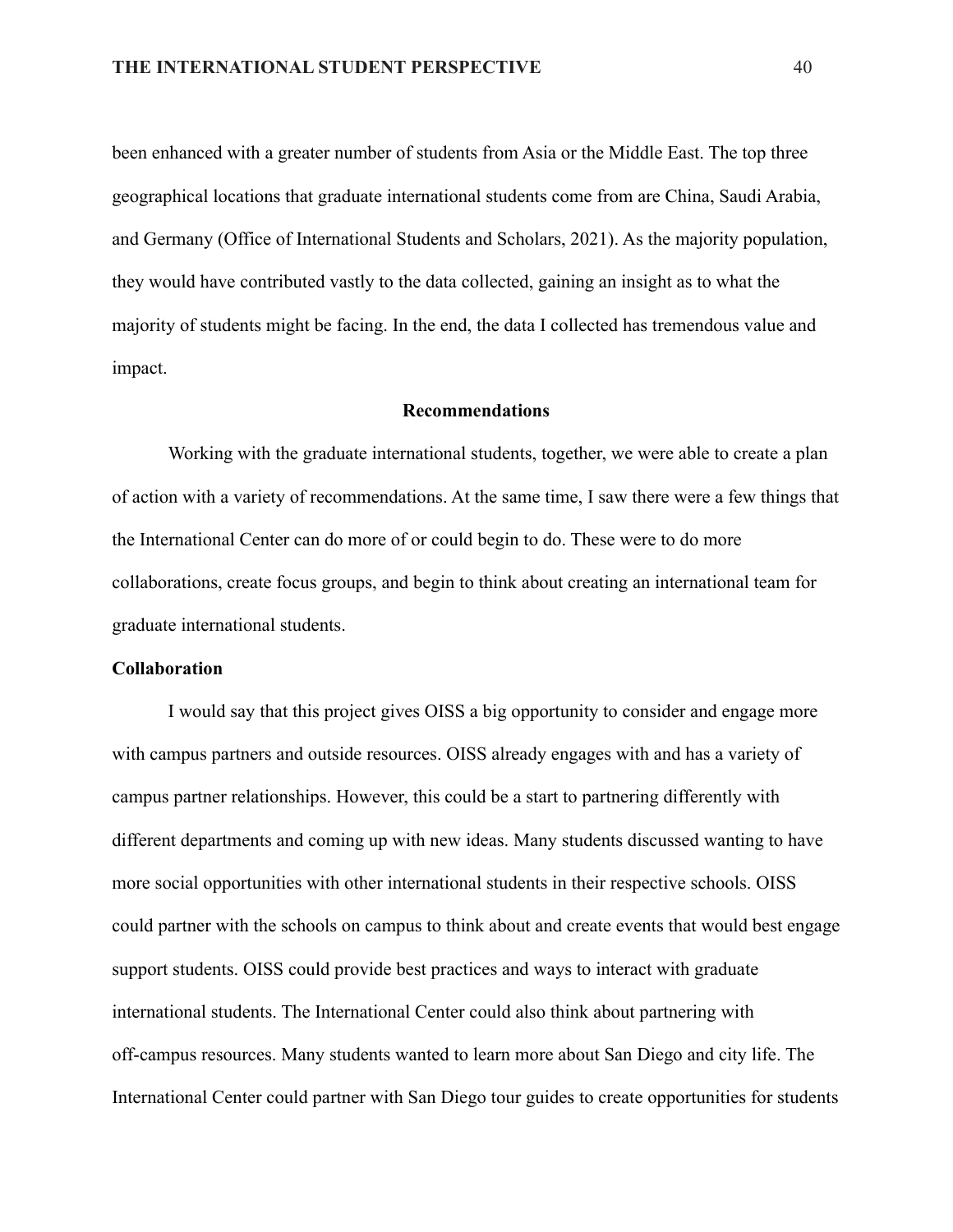to learn more about the city. There are endless possibilities as to what the International Center can do with its collaborations.

#### **Focus Groups**

After hosting the second focus group, I would like to recommend that the International Center continue hosting focus groups. This could be once a semester or every academic year. This will allow the International Center to keep up to date with any issues or challenges students may have. It can also start the conversation as to what the gaps in supporting students are. Yes, there is a graduate assistant that can give insight into the graduate international experience and how students are doing. However, much of their time is spent on programming and engaging with undergraduate students. Not only that, but they will only be able to speak to the experiences of those in their academic school, and those who engage with the International Center community. It would leave gaps, leaving out voices and experiences. The focus groups also allow the international graduate students and staff members to interact on another level. Students and staff can work together to support one another.

#### **International Team Ambassadors**

Another opportunity that OISS can begin to contemplate is expanding the International Team Ambassadors to support graduate international students. OISS has a team of international ambassadors that help support and serve undergraduate students. They become orientation leaders and members. They even recruit graduate international students to become a part of the team. However, these graduate international students work to support undergraduate students. If there are already graduate students on the team, they could make a shift to start supporting incoming graduate international students. It would make more sense to have these students support graduate students, rather than undergraduates, who will have somewhat of a different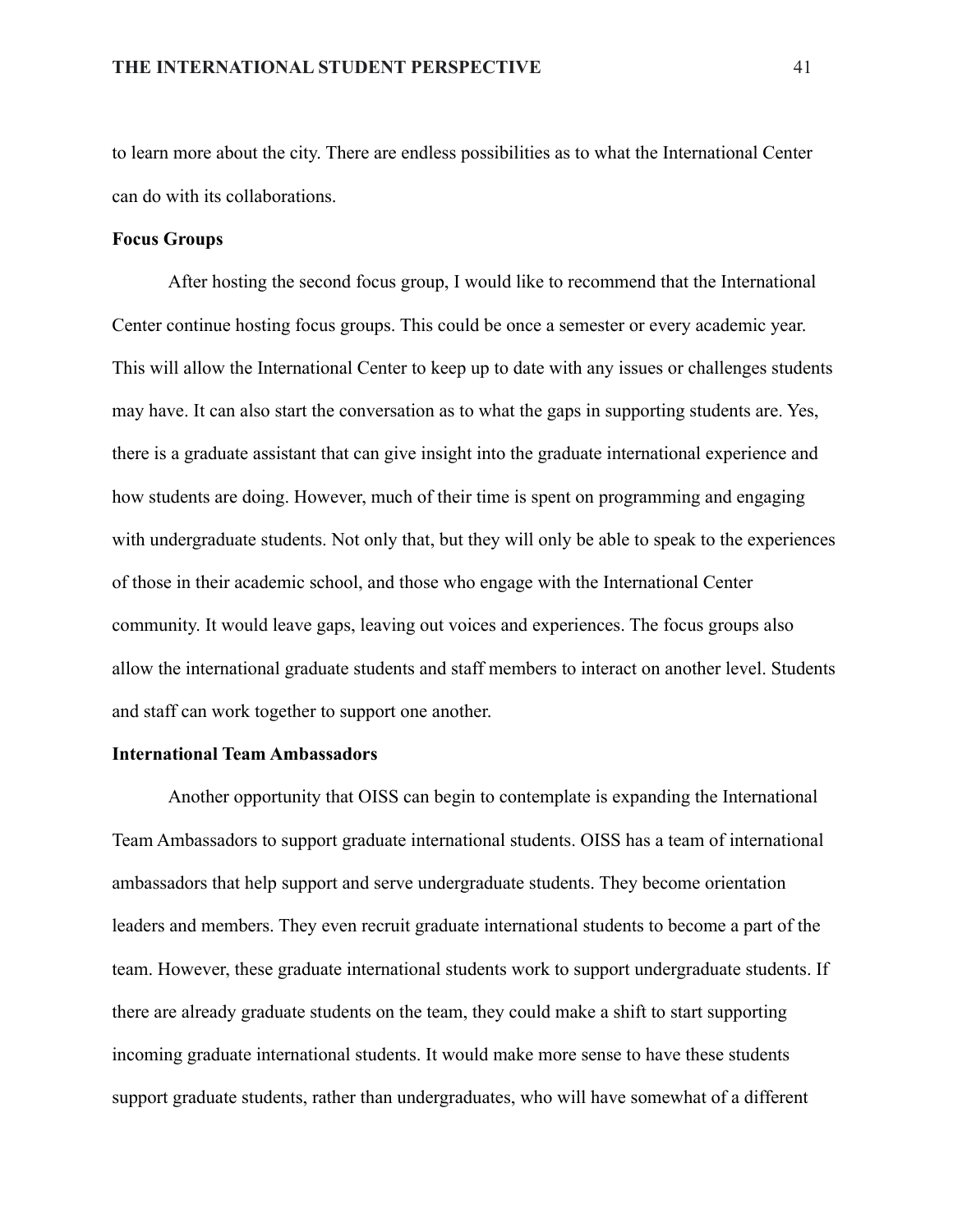experience. The graduate international ambassadors can help support incoming graduate international students by sharing their knowledge. They can tell them about the tips and tricks for campus and where to engage. They can support students by letting them know about the academic expectations and the academic system.

#### **Conclusion**

The International Center is constantly working to better engage and support its International Graduate students. I would say now is a time to start thinking about students and the various experiences they bring in. The COVID-19 pandemic has made room for new ideas and reshaping. At the same time, I think staff members need to work on how they are perceiving the graduate international students. I would make sure to not make assumptions about what students need and do not need. For example, Staff A mentioned graduate international students do not need much academic support because they have gone through an undergraduate experience. However, studying abroad is a different experience with a new academic culture and expectations. Along with that, students are going to face different issues based on where they are coming from and their backgrounds. Having informal conversations outside of the formal space of this project, I encountered quite a few students who struggled with the temperature change. Students from warmer regions were not prepared to face the dynamic weather of California. The International Office can work to see what gaps they are missing and fill them with information, resources, and programming. However, I do acknowledge it is difficult to support the needs of every student. The international student population is a diverse community with a mix of variables. I would make sure it is important to not miss the students that might fall through the cracks. A majority of the students I interviewed mentioned they were not struggling as much as other students, and one student mentioned they knew of one student who often cried. Graduate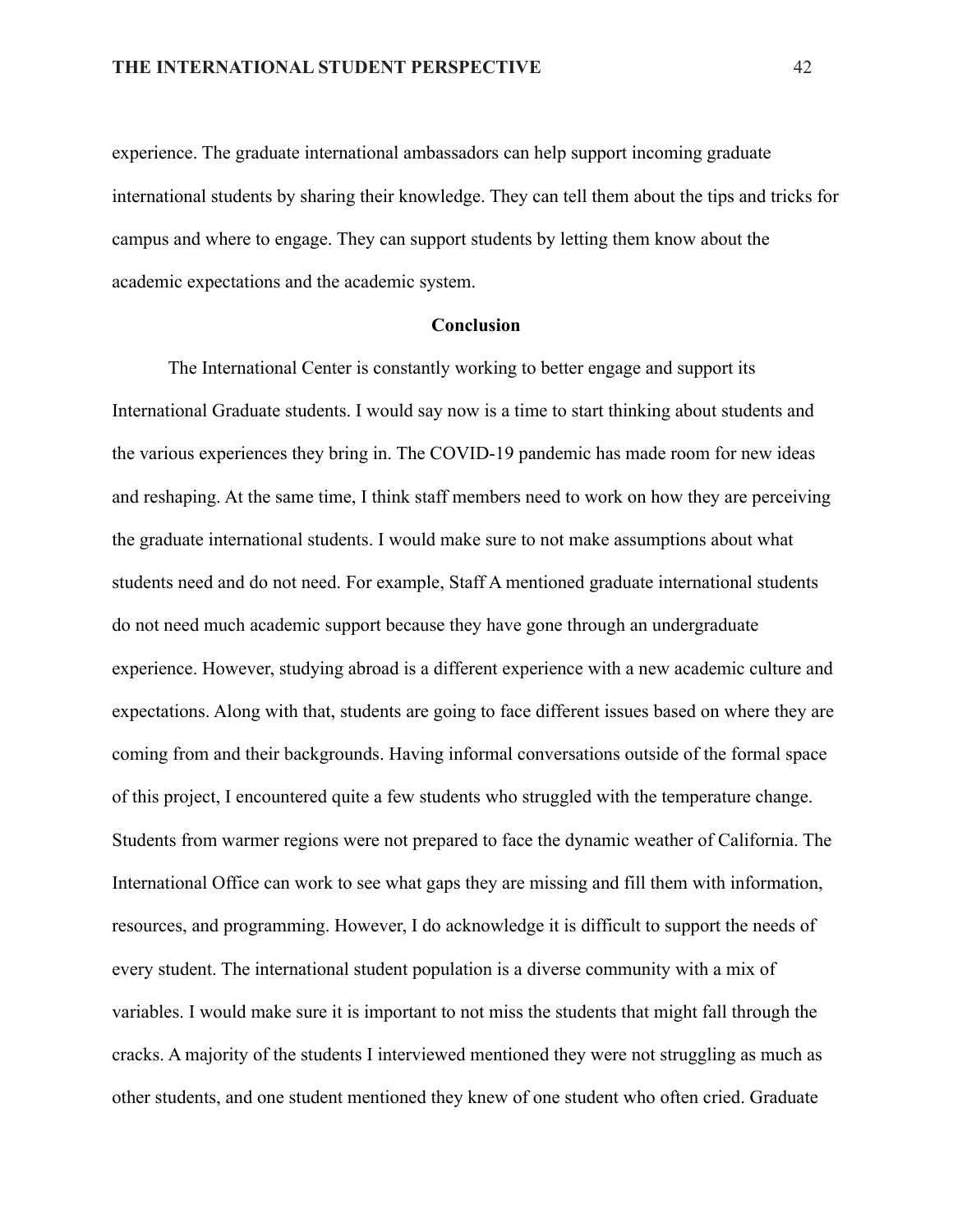International Students need as much support as any other student. Staff B said, "I believe it takes a whole community to make an international student have a great experience." To support graduate international students, a holistic point of view has to be considered to serve them.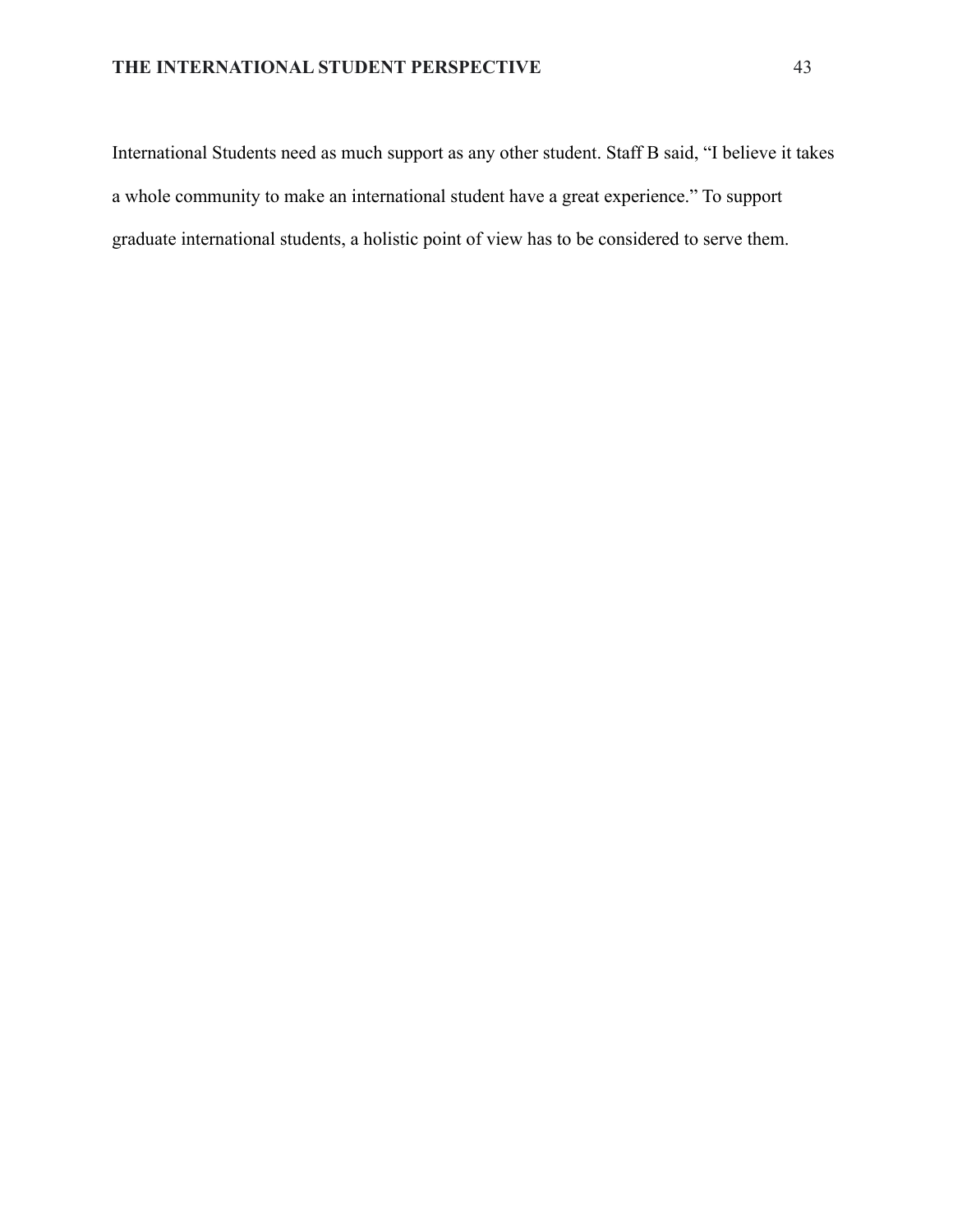#### **References**

- Acar Güvendir, M. (2016). The opinions of international students about an international student center's orientation training. *Ondokuz Mayis University Journal of Education*, *35*(2), 83–99. [https://doi.org/10.7822/omuefd.35.2.6](https://dergipark.org.tr/tr/download/article-file/264271)
- Akanwa, E. E. (2015). International students in western developed countries: History, challenges, and prospects. *Journal of International Students*, *5*(3), 271–284.
- Baklashova, T. A., & Kazakov, A. V. (2016). Challenges of international students' adjustment to a higher education institution. *International Journal of Environmental and Science Education*, *11*(8), 1821–1832. <https://eric.ed.gov/?id=EJ1114539>
- Brunsting, N. C., Smith, A. C., & Zachry, C. E. (2018). An academic and cultural transition course for international students: Efficacy and socioemotional outcomes. *Journal of International Students*, *8*(4), 1497–1521.
- Furnham, A. (2004). Foreign students: Education and culture shock. *The Psychologist, 17*(1), 16–19.
- Hughes, H. (2004). Researching the experience of international students. In P. A Danaher, C. Macpherson, & F. Nouwens, D. Orr (Eds.), Lifelong learning: Whose responsibility and what is your contribution?: Refereed papers from the 3rd International Lifelong Learning Conference, 168–174.
- Husted, H. S. (2017). *The relationship between psychological well-being and successfully transitioning to university* [Undergraduate honors thesis*,* King's University College]*.* Western Libraries. [https://ir.lib.uwo.ca/psychK\\_uht/54](https://ir.lib.uwo.ca/psychK_uht/54)
- Educationdata.org. (n.d.). *International student enrollment statistics*. <https://educationdata.org/international-student-enrollment-statistics>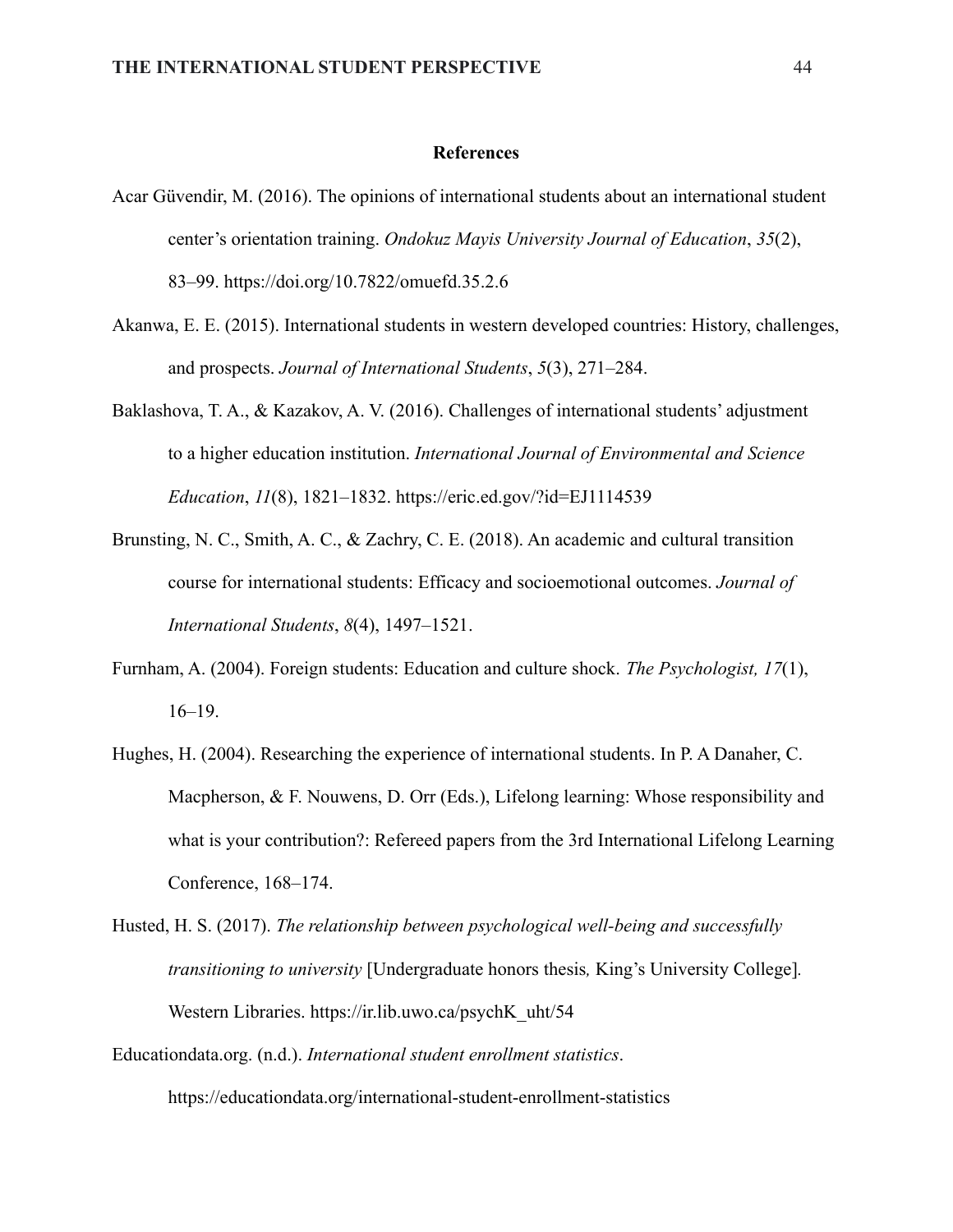- McLachlan, D. A., & Justice, J. (2009). A grounded theory of international student well-being. *Journal of Theory Construction & Testing*, *13*(1), 27–32.
- Mesidor, J. K., & Sly, K. F. (2016). Factors that contribute to the adjustment of international students. *Journal of International Students*, *6*(1), 262–282.
- Oberg, K. (1960). Culture shock: Adjustment to new cultural environments. *Practical Anthropology*, *os-7*(4), 177–182.
- Office of International Students and Scholars (2021). Statistical report fall 2021. [https://www.sandiego.edu/international/documents/Fall%202021%20Statistical%20Repo](https://www.sandiego.edu/international/documents/Fall%202021%20Statistical%20Report.pdf) [rt.pdf](https://www.sandiego.edu/international/documents/Fall%202021%20Statistical%20Report.pdf)
- O'Leary, Z. (2004). *The essential guide to doing research*. Sage.
- Rhoden, C., & Boin, K. (2004). Transition strategies for international students, Melbourne: University of Melbourne Transition Program.

[http://isana.proceedings.com.au/docs/2004/paper\\_rhoden.pdf](http://isana.proceedings.com.au/docs/2004/paper_rhoden.pdf)

- Sarkodie-Mensah, K., & Aman, M. M. (1998). International students in the U.S.: Trends, cultural adjustments, and solutions for a better experience. *Journal of Education for Library & Information Science*, *39*(3), 214. <https://doi-org.sandiego.idm.oclc.org/10.2307/40324159>
- Senyshyn, R. M. (2019). A first-year seminar course that supports the transition of international students to higher education and fosters the development of intercultural communication competence. *Journal of Intercultural Communication Research*, *48*(2), 150–170.
- Sherry, M., Thomas, P., & Chui, W. H. (2009). International students: A vulnerable student population. *Higher Education*, *60*(1), 33–46.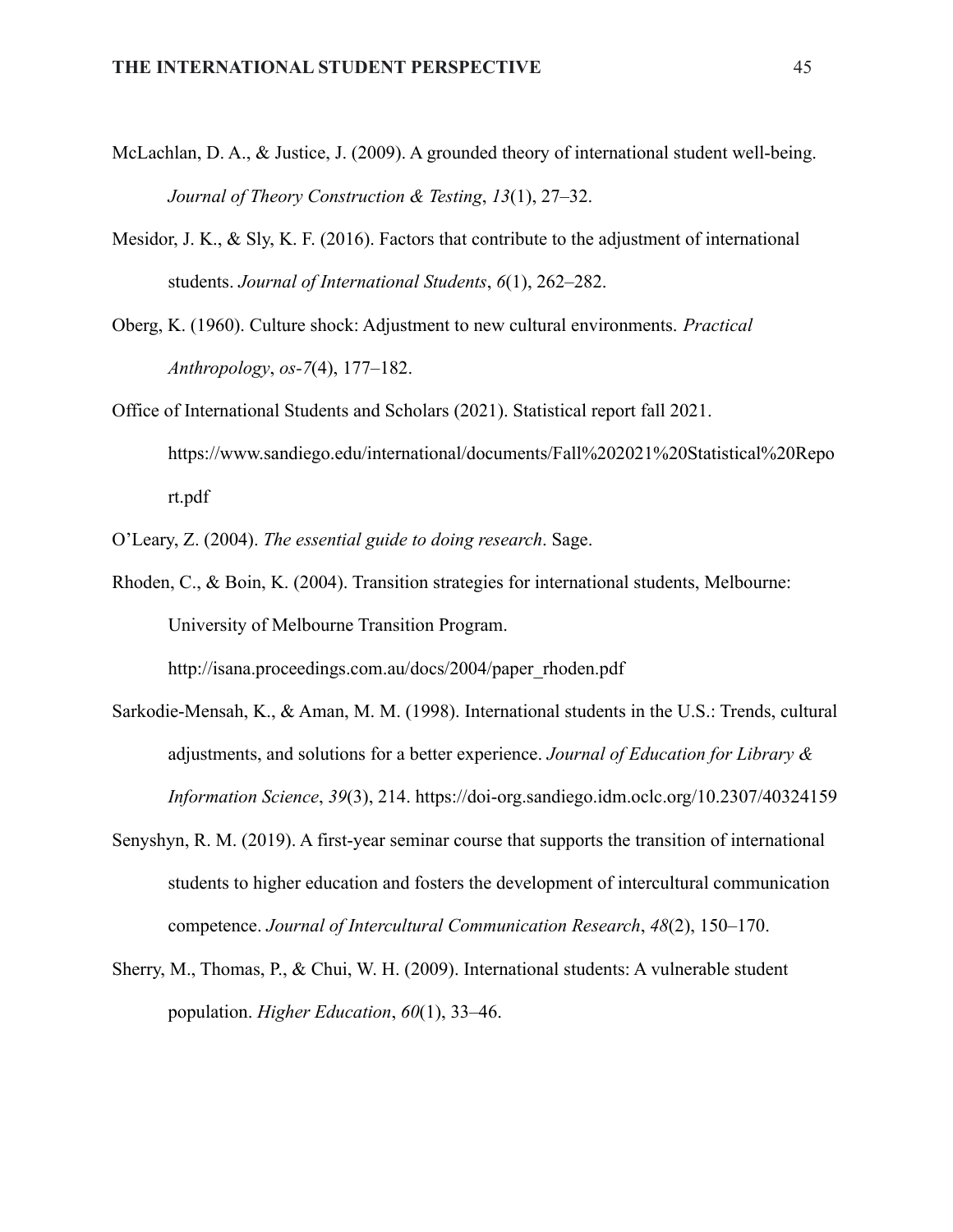- Sidoryn, T., & Slade, J. (2008). To transition and beyond! Strategies to assist international students' throughout their university experience. [http://isana.proceedings.com.au/docs/2008/paper\\_Sidoryn.pdf](http://isana.proceedings.com.au/docs/2008/paper_Sidoryn.pdf)
- Wang, Y. (2004). Pursuing cross-cultural graduate education: A multifaceted investigation. *International Education*, *33*(2), 52–72.
- Zhai, L. (2002). Studying international students: Adjustment issues and social support. *Journal of International Agricultural and Extension Education*, *11*(1), 97–104.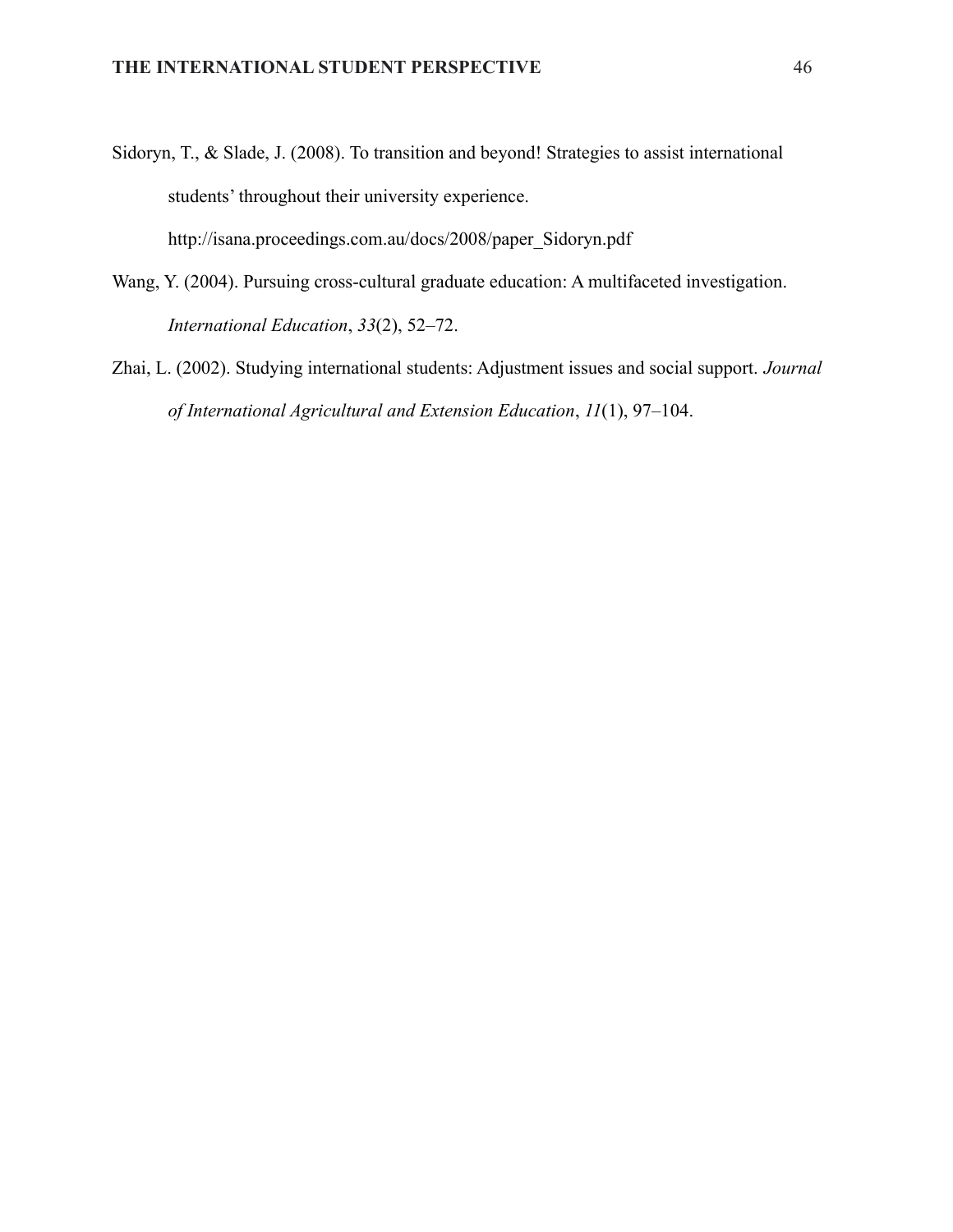# **Appendix A**

# **Plan of Action**

| <b>Action Step</b>                                                                                                                                                                                                                                                                                                                        | Responsible                                                                                          | Required        | Desired outcome                                                                                                                                                                                                                        |
|-------------------------------------------------------------------------------------------------------------------------------------------------------------------------------------------------------------------------------------------------------------------------------------------------------------------------------------------|------------------------------------------------------------------------------------------------------|-----------------|----------------------------------------------------------------------------------------------------------------------------------------------------------------------------------------------------------------------------------------|
|                                                                                                                                                                                                                                                                                                                                           | Departments/Employee                                                                                 | Resources       |                                                                                                                                                                                                                                        |
|                                                                                                                                                                                                                                                                                                                                           | S                                                                                                    |                 |                                                                                                                                                                                                                                        |
| Create orientations on San<br>Diego and navigating the<br>city. (Housing, weather,<br>transportation, food, etc.)                                                                                                                                                                                                                         | OISS, partner with<br><b>Outdoor Adventures for</b><br>field trips targeted for<br>graduate students | Maps, brochures | The goal is to allow<br>incoming graduate<br>international students to<br>gain a better<br>understanding of what<br>San Diego is like prior<br>to arrival. It helps<br>students become better<br>prepared to transition<br>and adjust. |
| Create workshops to gain<br>more information on how to<br>navigate resources.<br>Partnering with banks to<br>learn how to open a bank<br>account, partnering with<br>phone companies to learn<br>about SIM cards and phone<br>plans, Talking to housing<br>agents to learn more about<br>navigating the San Diego<br>housing market, etc. | OISS partnering<br>without outside campus<br>partners                                                |                 | Gain more knowledge<br>to better navigate<br>different aspects of<br>transitioning to the<br><b>United States.</b>                                                                                                                     |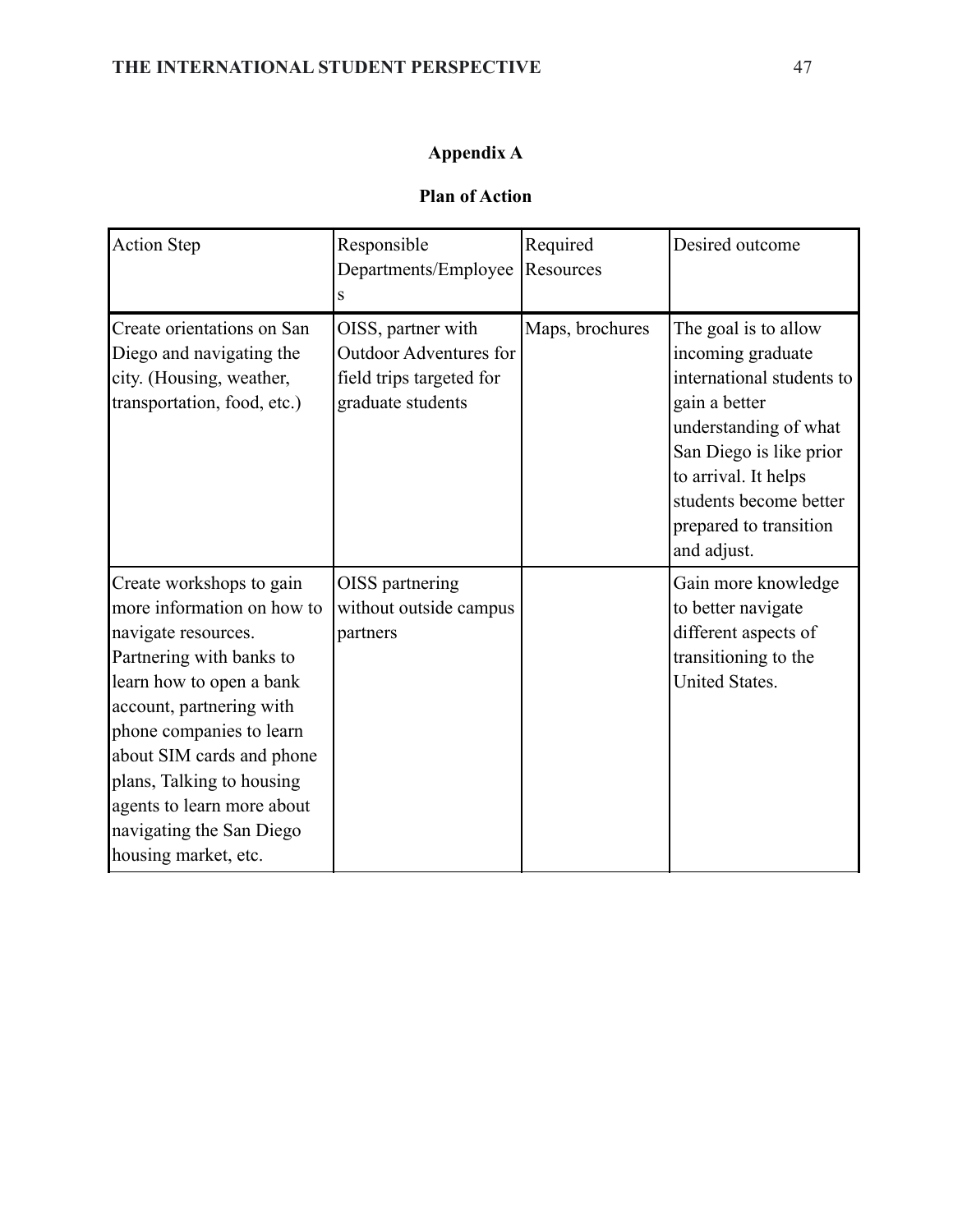| Create an ambassador        | OISS, Academic         |                     | Having ambassadors        |
|-----------------------------|------------------------|---------------------|---------------------------|
| program for students to     | schools, summer bridge |                     | allows students to better |
| interact with a current     | program team           |                     | adjust and integrate at   |
| graduate international      |                        |                     | USD and America.          |
| student or current domestic |                        |                     | International             |
| student, pre-arrival and    |                        |                     | ambassadors allow         |
| during their time at USD.   |                        |                     | incoming graduate         |
|                             |                        |                     | international students to |
|                             |                        |                     | gain a better             |
|                             |                        |                     | understanding of what     |
|                             |                        |                     | the international student |
|                             |                        |                     | experience is like at     |
|                             |                        |                     | USD and how to            |
|                             |                        |                     | navigate it. Having a     |
|                             |                        |                     | domestic ambassador       |
|                             |                        |                     | allows for incoming       |
|                             |                        |                     | graduate international    |
|                             |                        |                     | students to better        |
|                             |                        |                     | understand the            |
|                             |                        |                     | American culture and      |
|                             |                        |                     | society. Having both      |
|                             |                        |                     | options allows students   |
|                             |                        |                     | to interact with who      |
|                             |                        |                     | they feel most            |
|                             |                        |                     | comfortable with and      |
|                             |                        |                     | gain the knowledge        |
|                             |                        |                     | they are seeking.         |
| Partner with the different  | Academic schools       | Funding for         | It will allow students to |
| schools to put on social    |                        | hospitality, follow | build community with      |
| gatherings for graduate     |                        | up on the events    | other graduate            |
| International students.     |                        |                     | international students    |
| (Social hour)               |                        |                     | from their schools.       |
|                             |                        |                     | Students want to know     |
|                             |                        |                     | who the other graduate    |
|                             |                        |                     | international students    |
|                             |                        |                     | are, and make             |
|                             |                        |                     | connections.              |
|                             |                        |                     |                           |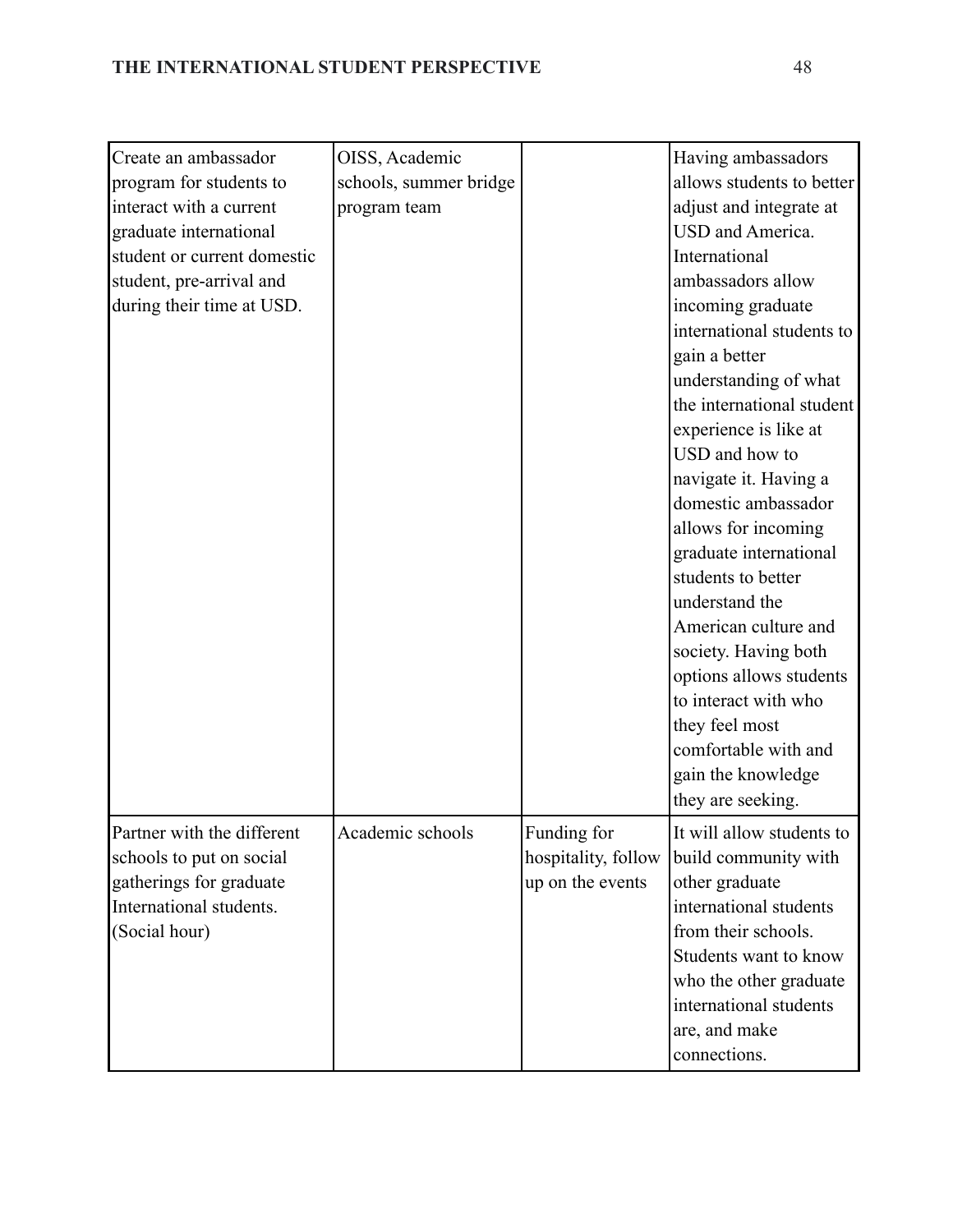| Restructure pre-arrival      | OISS, team to work on   | Look at previous   | This will help students                    |
|------------------------------|-------------------------|--------------------|--------------------------------------------|
| learning modules.            | the syllabus, testing   | syllabus of other  | better grasp the                           |
| (Asynchronous)               | with current            | schools            | concepts they are                          |
|                              | international students, |                    | learning while also                        |
|                              | IT department           |                    | working to build                           |
|                              |                         |                    | community.                                 |
| Provide welcome baskets,     | Partnering with Food    |                    | Sponsors from the  Allows students to feel |
| filled with necessities and  | Pantry / establish a    | supermarkets,      | welcomed and valued.                       |
| resources, for students when | team to prepare list of | collaboration with | It also allows students                    |
| they arrive to USD. Filling  | grocery stores / work   | hotels: Soap,      | to gain an                                 |
| the baskets with necessities | with auxiliary services | detergent,         | understanding of the                       |
| such as soap, detergent,     |                         | shampoo,           | consumer products sold                     |
| snacks, a list of grocery    |                         | toothbrush,        | in the United States,                      |
| stores and the price points, |                         | toothpaste, snacks | and learn more about                       |
| etc.                         |                         |                    | the different stores.                      |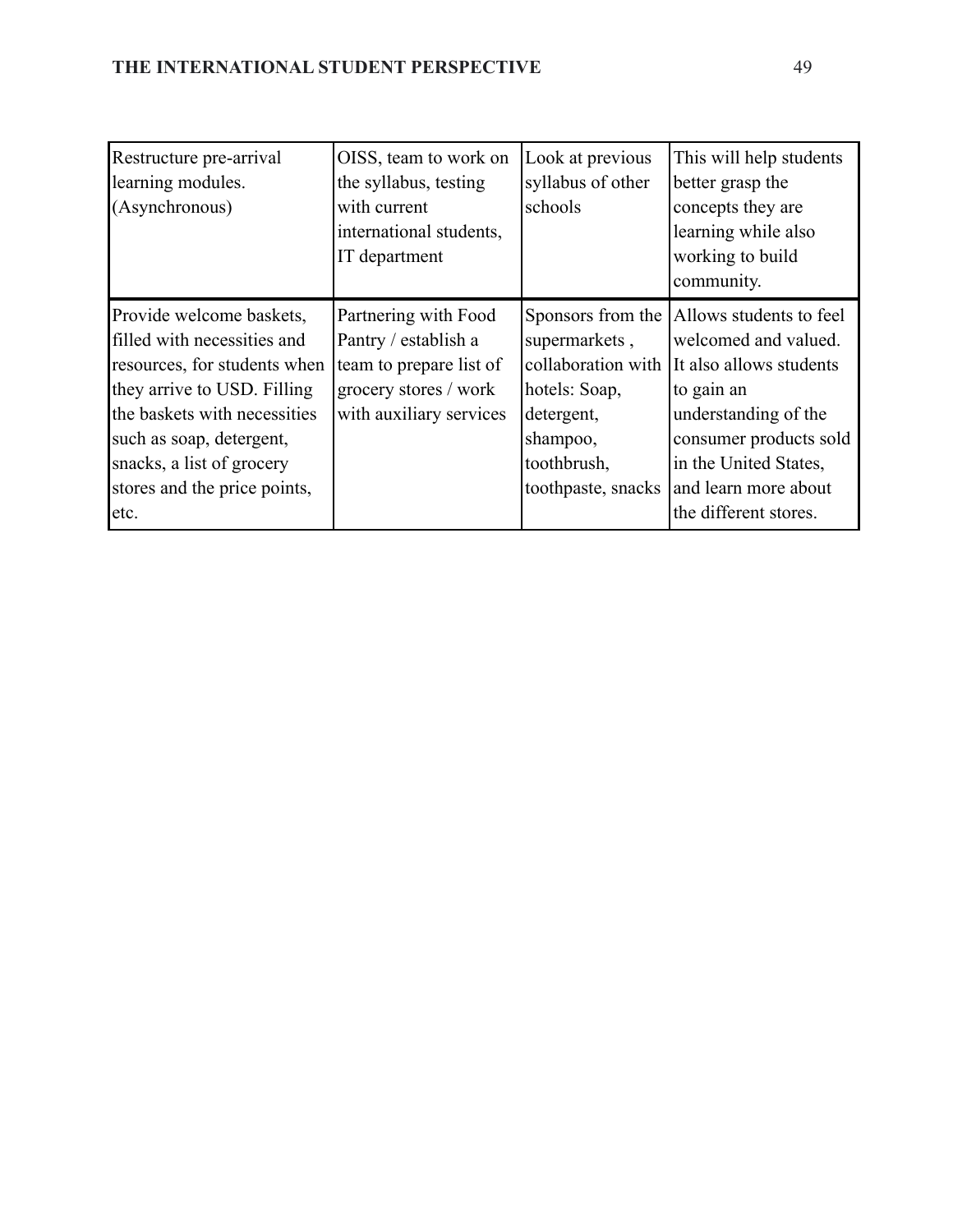# **Appendix B**

# **Consent Forms**

# **Google Form:**

[https://docs.google.com/forms/d/1DVBsiWrR5jJvujrFdT6tweRwY08WSPEKJRDIOGtw34c/edi](https://docs.google.com/forms/d/1DVBsiWrR5jJvujrFdT6tweRwY08WSPEKJRDIOGtw34c/edit)

[t](https://docs.google.com/forms/d/1DVBsiWrR5jJvujrFdT6tweRwY08WSPEKJRDIOGtw34c/edit)

# **Research Participant Consent Form for Graduate International Students** For the research study entitled: **Exploration into the Graduate International Student Narratives**

# **I. Purpose of the research study**

Diana BuDoff is a student in the SOLES department at the University of San Diego. You are invited to participate in a research study she is conducting. The purpose of this research study is: to explore the narratives of international graduate students at USD and how greater support can be provided to them.

# **II. What you will be asked to do**

If you decide to be in this study, you will be asked to:

- 1. Complete a survey to gain a general understanding of those completing the survey and an overview of their experience at the University of San Diego.
- 2. Have the option to participate in a one-on-one interview to learn more about the issues facing international graduate students and how to support them?
- 3. Have the option to participate in two focus groups to create a plan of action to better support international graduate students. If you participate in one of the focus groups, you have to participate in the second one as well.

There will be roughly 40 questions asked overall if you choose to participate in all three activities. There are 30 survey questions, 7 interview questions, and 3 focus group questions. There are close-ended and open-ended questions ranging from multiple choice to text box. The questions revolve around personal identity, one's experience at the University of San Diego, and how one would like to be better supported. Two of the activities will be done through Zoom. You will be audio recorded during the activities. Your participation in this study will take a total of 3 hours for all three activities. The survey takes roughly 15 minutes, the survey will be around 45 minutes, and each focus group will last approximately 45 minutes to complete.

# **III. Foreseeable risks or discomforts**

This study involves no more risk than the risks you encounter in daily Life.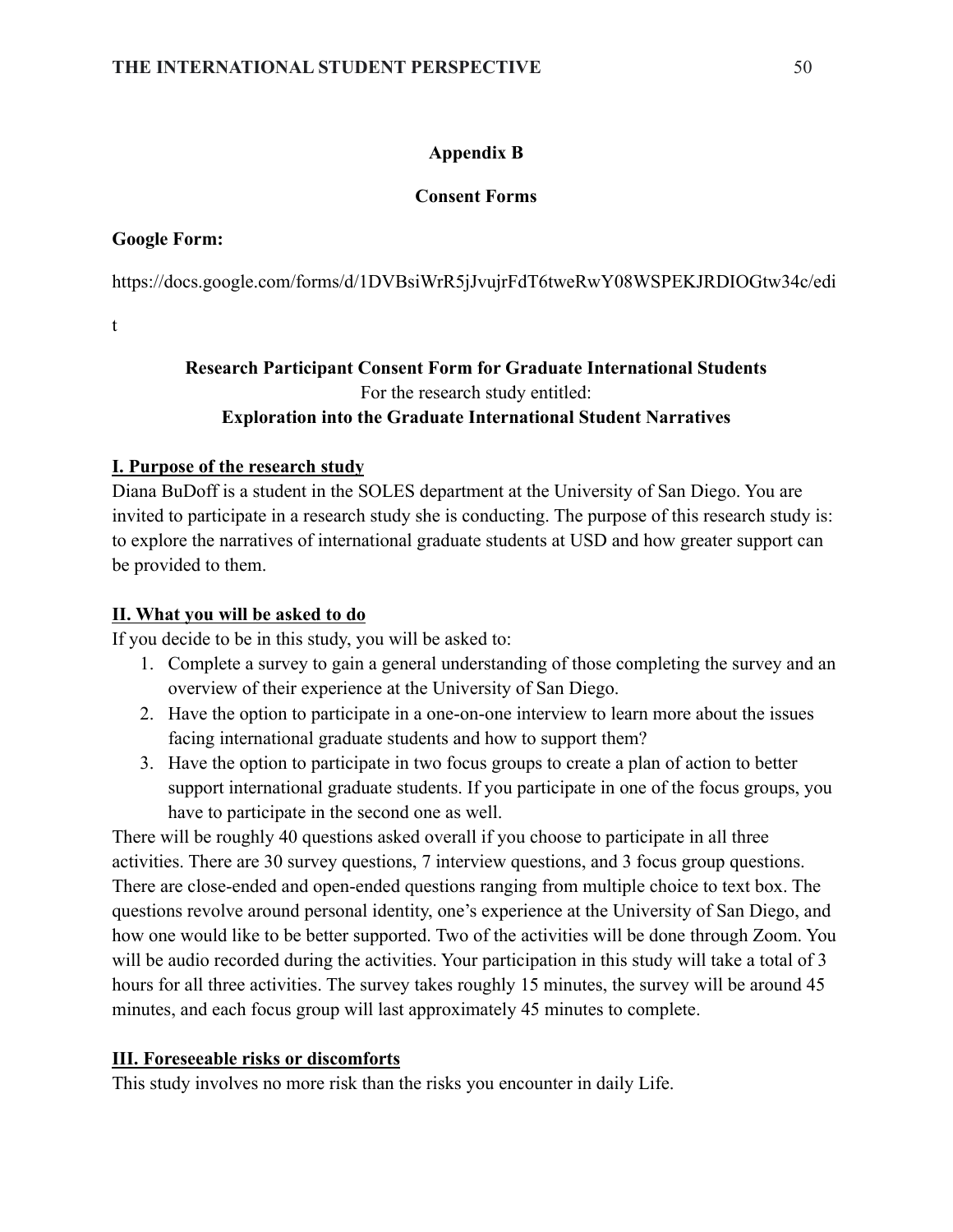# **IV. Benefits**

While there may be no direct benefit to you from participating in this study, the indirect benefit of participating will be knowing that you helped researchers better understand the dilemmas of international graduate students and how they may create change to support them. It will also help you share your narrative and bring awareness to graduate international students.

### **V. Confidentiality**

Any information provided and/or identifying records will remain confidential and kept in a locked file and/or password-protected computer file in the researcher's office for a minimum of five years. All data collected from you will be coded with a number or pseudonym (fake name). Your real name will not be used. The results of this research project may be made public and information quoted in professional journals and meetings, but information from this study will only be reported as a group, and not individually. The information or materials you provide will be cleansed of all identifiers (like your name) and may not be used in future research.

# **VI. Compensation**

You will receive no compensation for your participation in the study.

# **VII. Voluntary Nature of this Research**

Participation in this study is entirely voluntary. You do not have to do this, and you can refuse to answer any question or quit at any time. Deciding not to participate or not answering any of the questions will have no effect on any benefits you're entitled to, like your health care, or your employment or grades. You can withdraw from this study at any time without penalty.

### **VIII. Contact Information**

If you have any questions about this research, you may contact either:

1) Diana BuDoff Email: dbudoff@sandiego.edu Phone: (760)277-1130

2) Kecia Brown Email: Keciabrown@sandiego.edu Phone: (760)566-7917

Name

By checking the box below, you are stating that you understand the information above and consent to participation in this voluntary interview.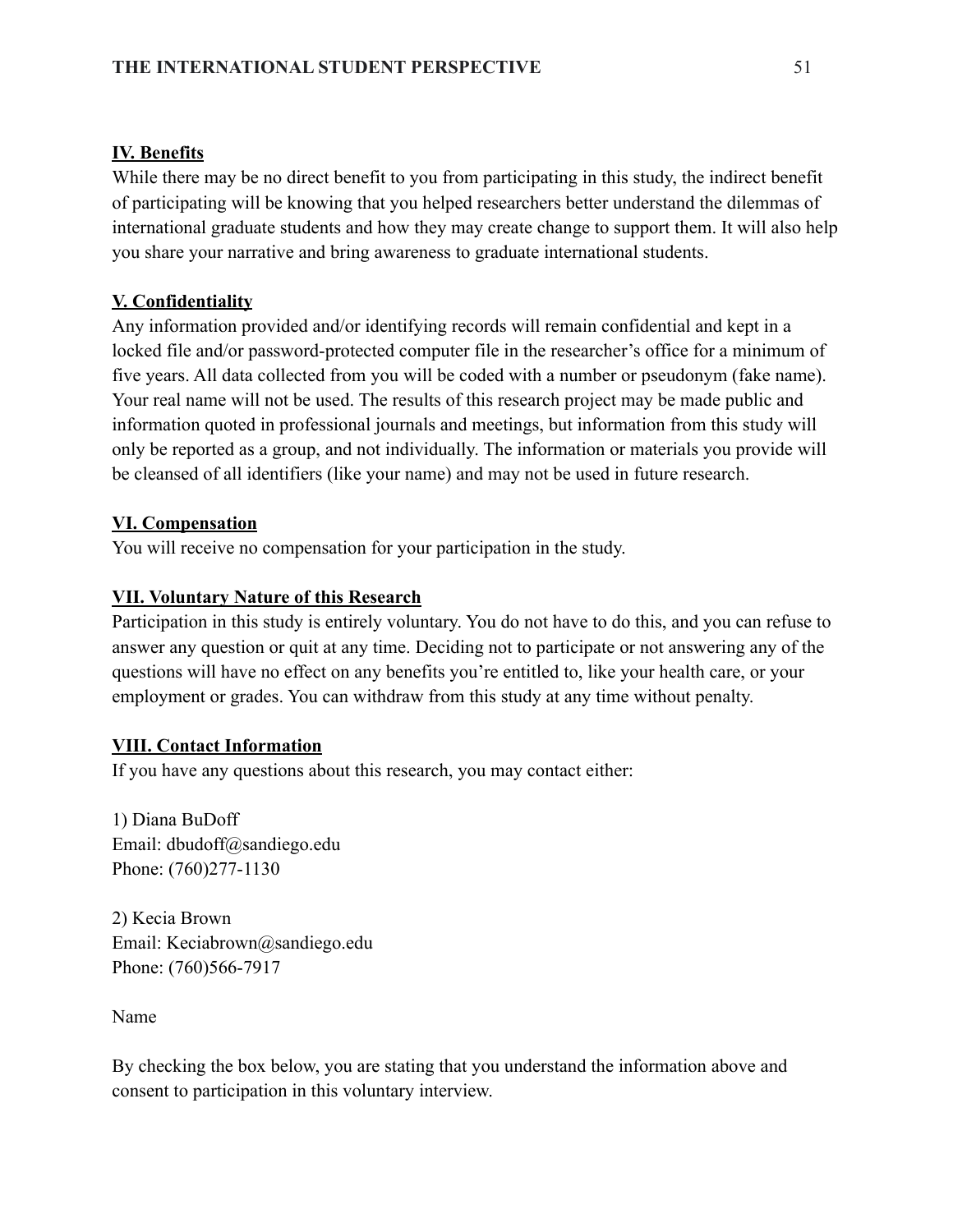By checking the box below, you are stating that you understand the information above and consent to participation in the voluntary focus groups.

# **Zoom Video Recording: Additional Consent**

Google Form: [https://docs.google.com/forms/d/17P4owR\\_jjozMT8\\_xJ\\_OPbuOodzq9BCJNa9g64buh548/edit](https://docs.google.com/forms/d/17P4owR_jjozMT8_xJ_OPbuOodzq9BCJNa9g64buh548/edit)

A video recording will be made of you during your participation in the study. This video recording will only be used for data collection purposes and transcript analysis. The video recordings will not be shared and will be deleted upon completion of the project.

In addition to consenting to participate in the research study, you may choose to sign or NOT sign the statement below.

I hereby give permission for the Zoom video recording for this research study to be used for data collection purposes. I understand that the Zoom recording will not be publicly released and will be deleted upon completion of the project.

Signature of Research Participant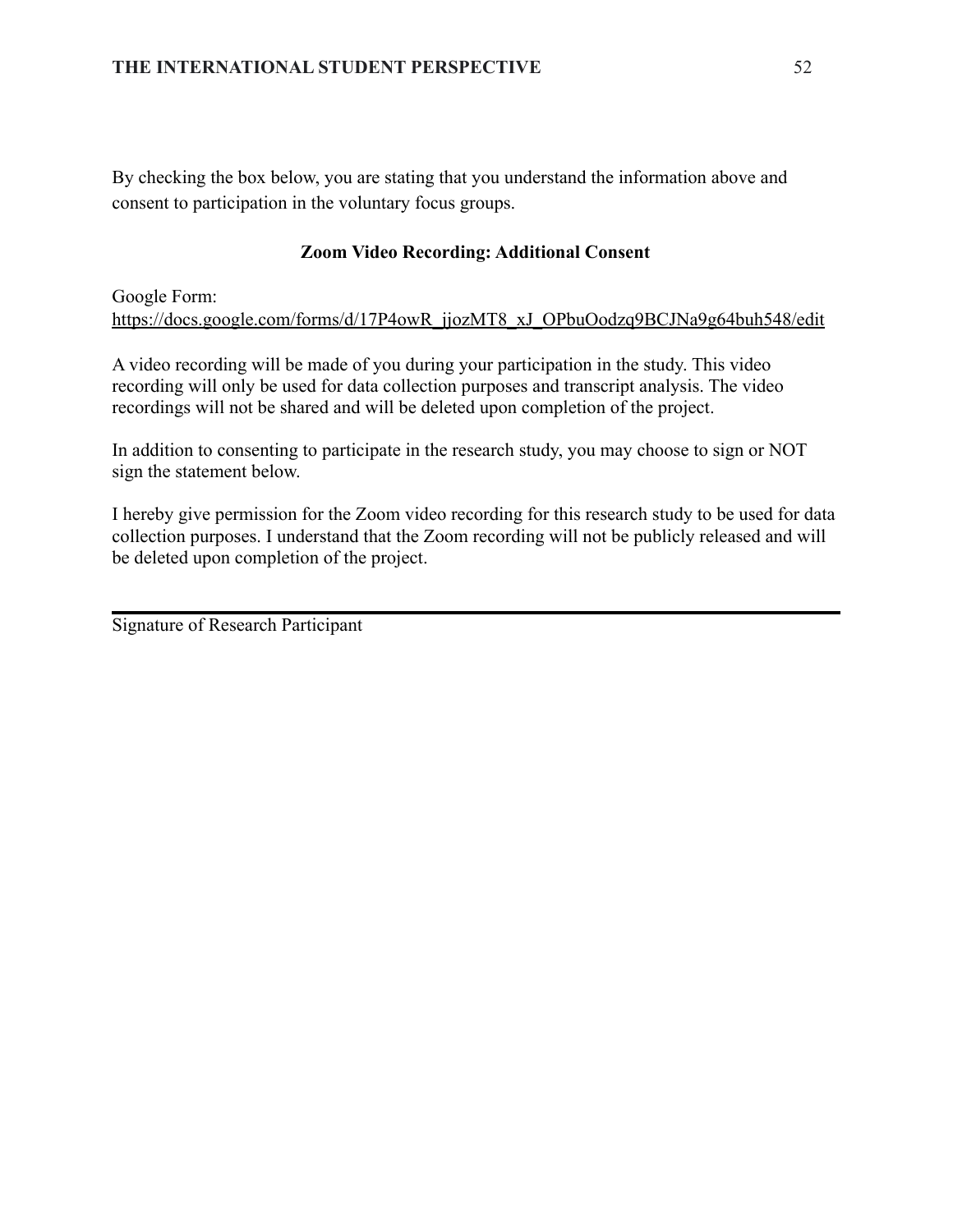# **Research Participant Consent Form for Staff** For the research study entitled: **Exploration into the Graduate International Student Narratives**

# **I. Purpose of the research study**

Diana BuDoff is a student in the SOLES department at the University of San Diego. You are invited to participate in a research study she is conducting. The purpose of this research study is: to explore the narratives of international graduate students at USD and how greater support can be provided to them.

# **II. What you will be asked to do**

If you decide to be in this study, you will be asked to:

- 1. Participate in a one-on-one interview to learn more about the International Center, and the various resources available for international students.
- 2. Have the optional choice to participate in a focus groups to create a plan of action to better support international graduate students alongside international students.

There will be roughly 11 questions, 7 questions for the interview and four questions for the focus group. The questions revolve around the support that is available and given to graduate international students, and how the International Center can better support them. These activities will be held through Zoom. You will be audio recorded during these activities. Your participation in this study will take a total of an hour and a half with roughly 45 minutes allotted to both activities.

# **III. Foreseeable risks or discomforts**

This study involves no more risk than the risks you encounter in daily Life.

# **IV. Benefits**

While there may be no direct benefit to you from participating in this study, the indirect benefit of participating will be knowing that you have helped uplift the international graduate narrative.

# **V. Confidentiality**

Any information provided and/or identifying records will remain confidential and kept in a locked file and/or password-protected computer file in the researcher's office for a minimum of five years. All data collected from you will be coded with a number or pseudonym (fake name). Your real name will not be used. The results of this research project may be made public and information quoted in professional journals and meetings, but information from this study will only be reported as a group, and not individually. The information or materials you provide will be cleansed of all identifiers (like your name) and may not be used in future research.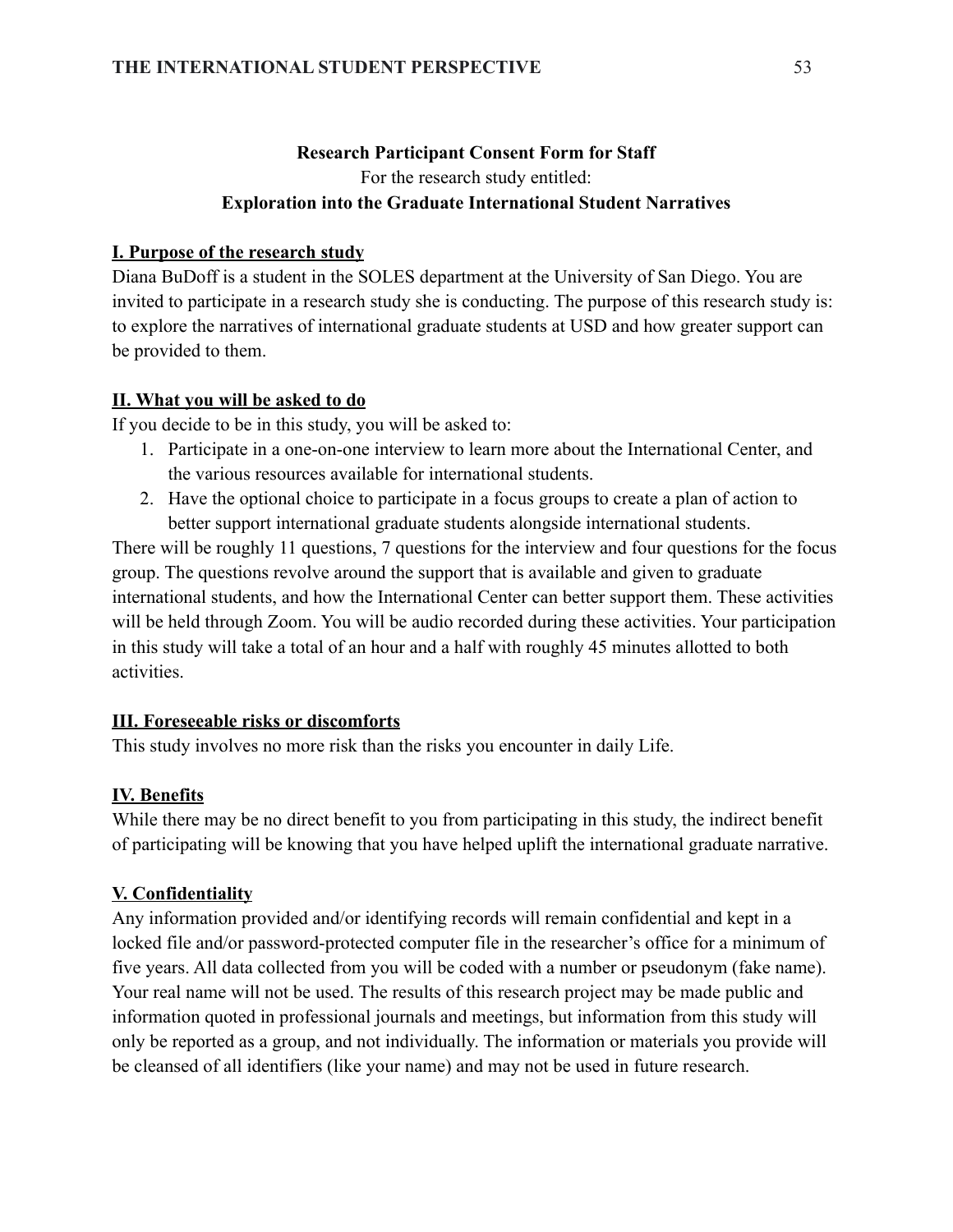# **VI. Compensation**

You will receive no compensation for your participation in the study.

# **VII. Voluntary Nature of this Research**

Participation in this study is entirely voluntary. You do not have to do this, and you can refuse to answer any question or quit at any time. Deciding not to participate or not answering any of the questions will have no effect on any benefits you're entitled to, like your health care, or your employment or grades. You can withdraw from this study at any time without penalty.

# **VIII. Contact Information**

If you have any questions about this research, you may contact either:

1) Diana BuDoff Email: dbudoff@sandiego.edu Phone: (760)277-1130

2) Kecia Brown Email: Keciabrown@sandiego.edu Phone: (760)566-7917

I have read and understand this form, and consent to the research it describes to me. I have received a copy of this consent form for my records.

Signature of Participant Date

Name of Participant (Printed)

# **Zoom Video Recording: Additional Consent**

A video recording will be made of you during your participation in the study. This video recording will only be used for data collection purposes and transcript analysis. The video recordings will not be shared and will be deleted upon completion of the project.

In addition to consenting to participate in the research study, you may choose to sign or NOT sign the statement below.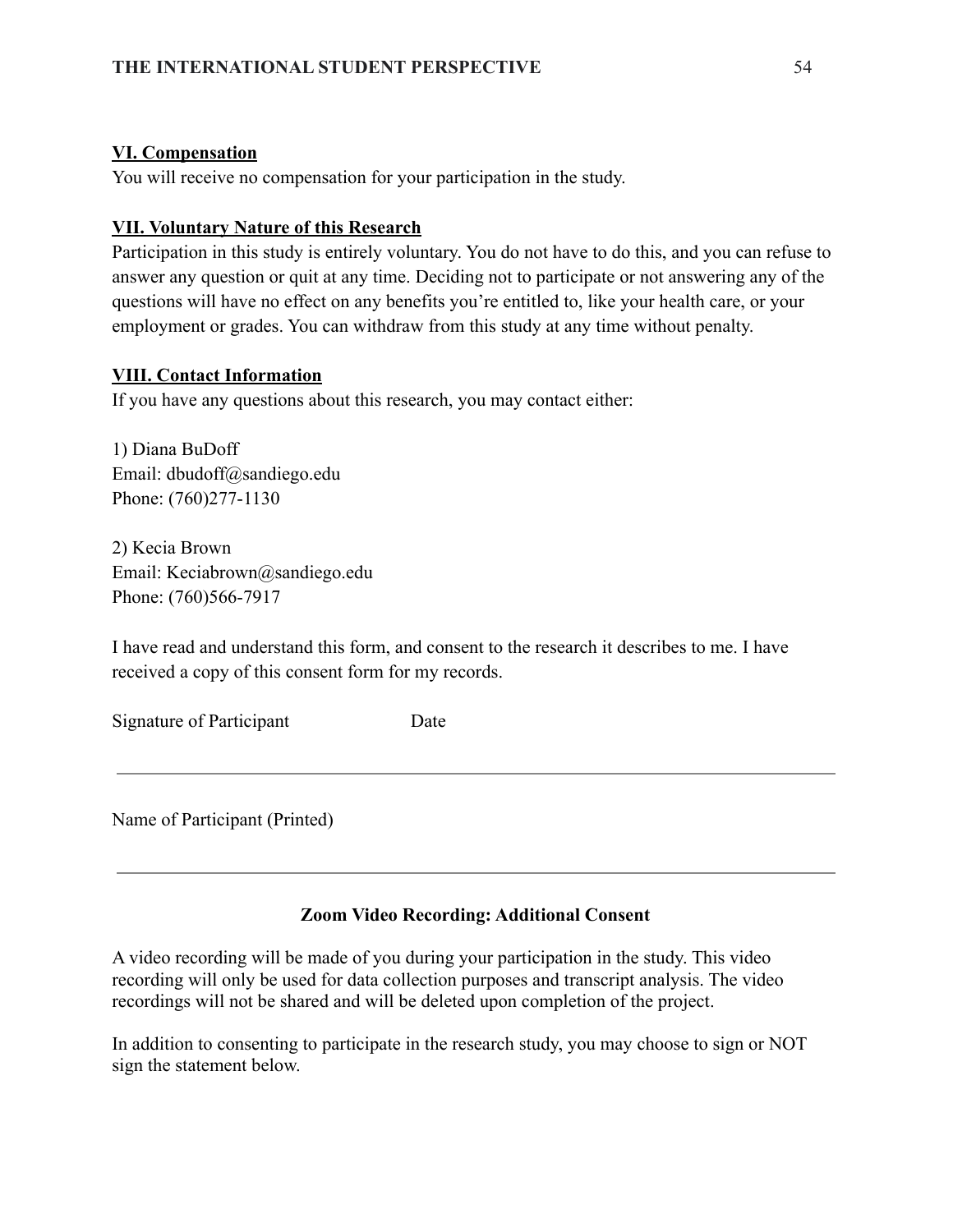I hereby give permission for the Zoom video recording for this research study to be used for data collection purposes. I understand that the Zoom recording will not be publicly released and will be deleted upon completion of the project.

Signature of Research Participant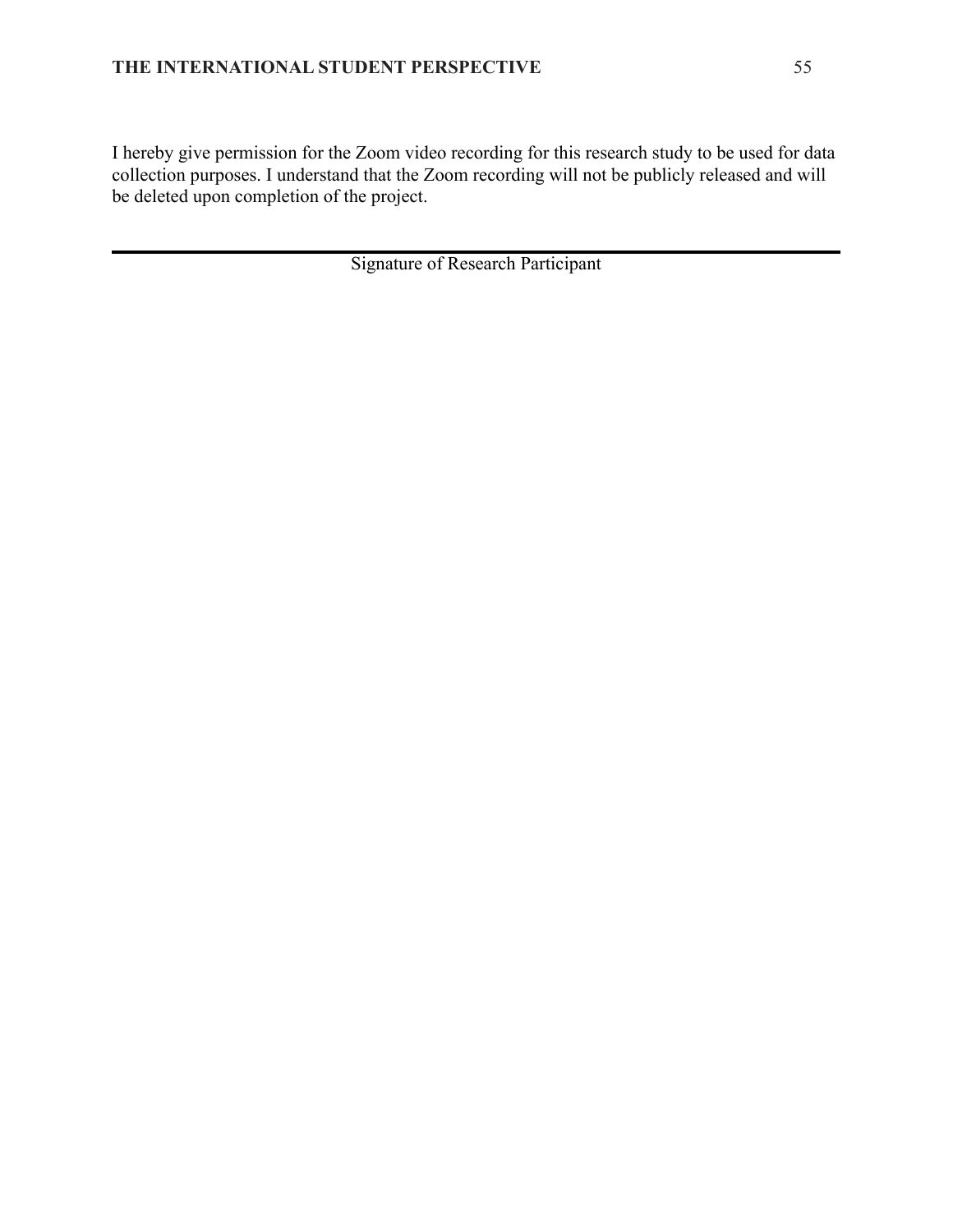# **Appendix C**

# **Permission Consent**

# **Letter for Permission**

9/29/21 Chia-Yen Lin, Director, International Students and Scholars 5998 Alcalá Park San Diego, CA 92110-2492

Dear Chia-Yen:

My name is Diana BuDoff and I am currently a second-year graduate student at the University of San Diego earning a M.A. degree in Higher Education Leadership. As a part of my graduation requirement, I am conducting an Action Research study Exploration into the Graduate International Student Narratives. The purpose of this letter is to ask permission to work with the graduate international student and International Center staff at the University of San Diego and request assistance with participant outreach.

In my study, I will use the following process to engage my participants:

- A survey to gauge where the participants are coming from and their relation to USD.
- One-on-one interviews with staff and students to learn more about USD, the International Center, and the issues facing international graduate students.
- Focus groups, involving both students and staff to create a plan of action to better support international graduate students.

I would greatly appreciate your permission to engage graduate international students and International Center Staff. If my request to conduct research with graduate international students and International Center staff is acceptable, please confirm with a letter of permission with your signature and date on letterhead via email to: dbudoff@sandiego.edu. Please note that this letter is required for the Institutional Review Board at the University of San Diego.

If you would like further clarification prior to approving this request, please feel free to contact me directly by phone at: (760) 277-1130 or via email: dbudoff@sandiego.edu. You may also contact my faculty advisor, Dr. Kecia C. Brown at keciabrown@sandiego.edu for more information about our Action Research requirements.

Thank you so much for your consideration. I look forward to hearing from you.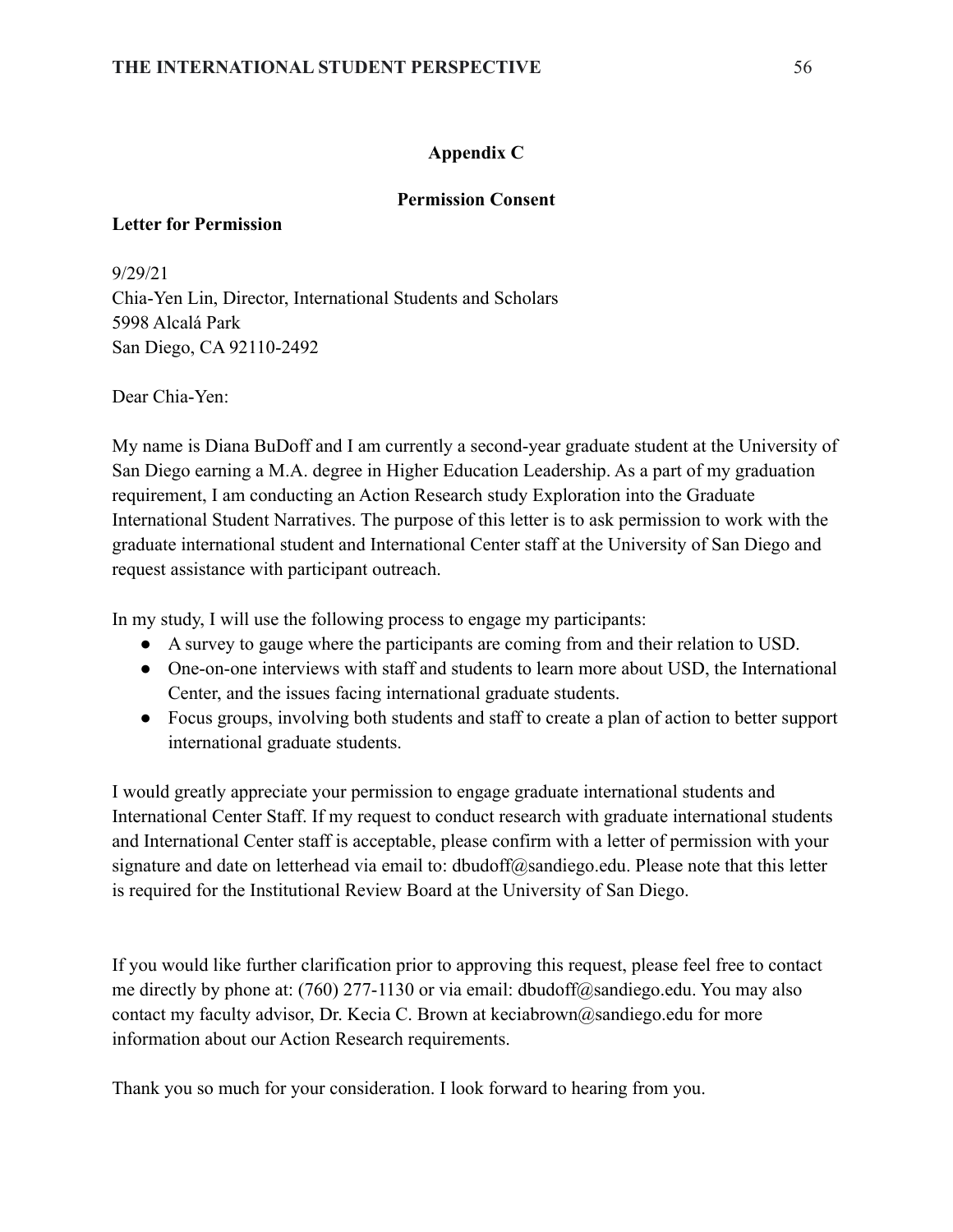# **THE INTERNATIONAL STUDENT PERSPECTIVE** 57

Sincerely, Diana BuDoff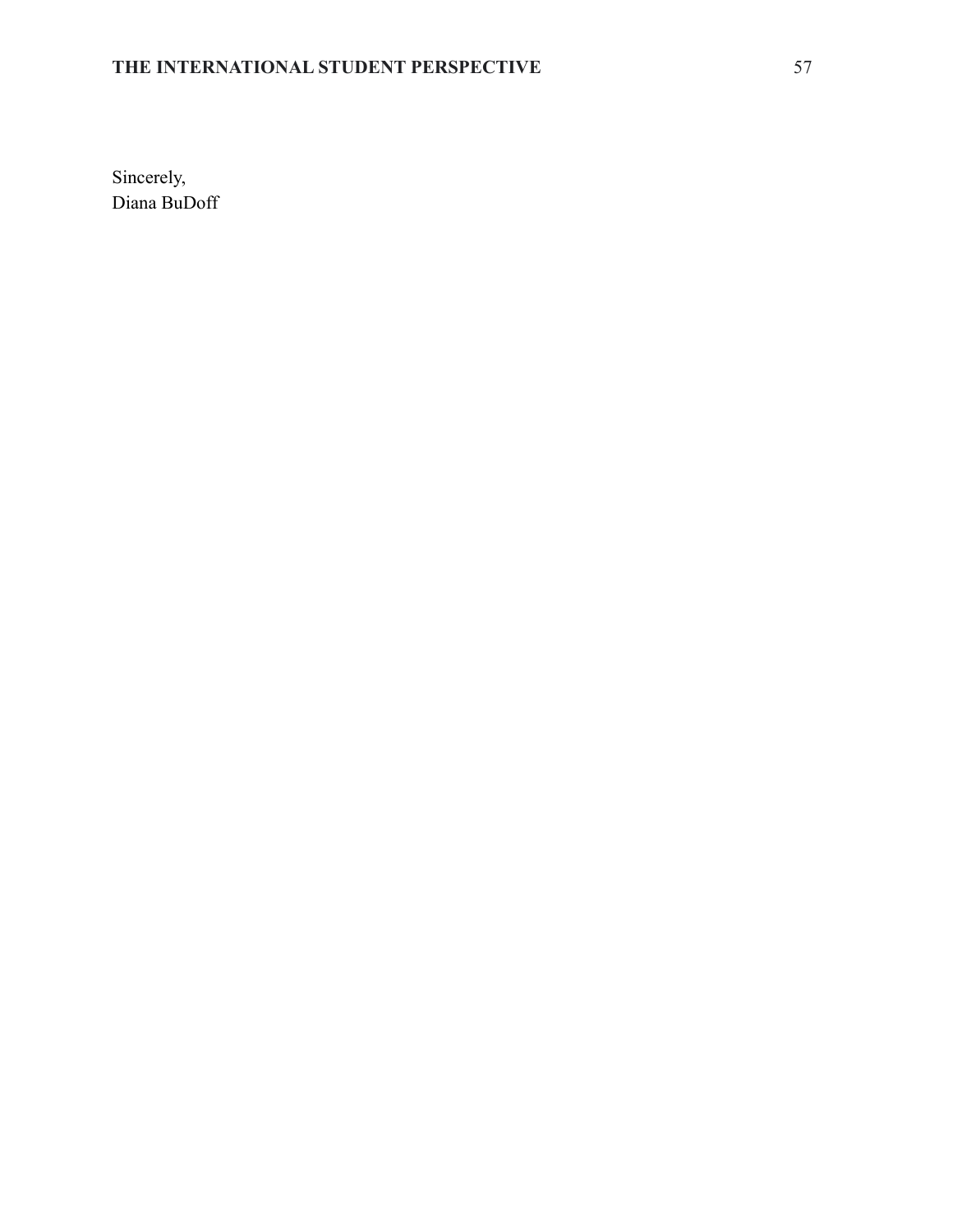

Office of International Students<br>and Scholars (OISS) Serra Hall, Rm 201<br>
S998 Alcalá Park<br>
San Diego, CA 92110-2492<br>
P: (619) 260-4598<br>
F: (619) 260-4170

October 1st, 2021

Dear Diana BuDoff:

In my capacity as the Director at the Office of International Students and Scholars, I support the research project titled "Exploration into the Graduate International Student Narratives." I am prepared to support you research endeavors, which includes giving permission to recruit participants and outreach through the Office of International Students and Scholars at the University of San Diego. I also understand that this research will be carried out following ethical principles and that participant involvement in this research study is strictly voluntary and provides confidentiality of research data.

Sincerely,

enyl.

**CHIA-YEN LIN** Director, Office of International Students and Scholars International Center, University of San Diego www.sandiego.edu/oiss Email: linc@sandiego.edu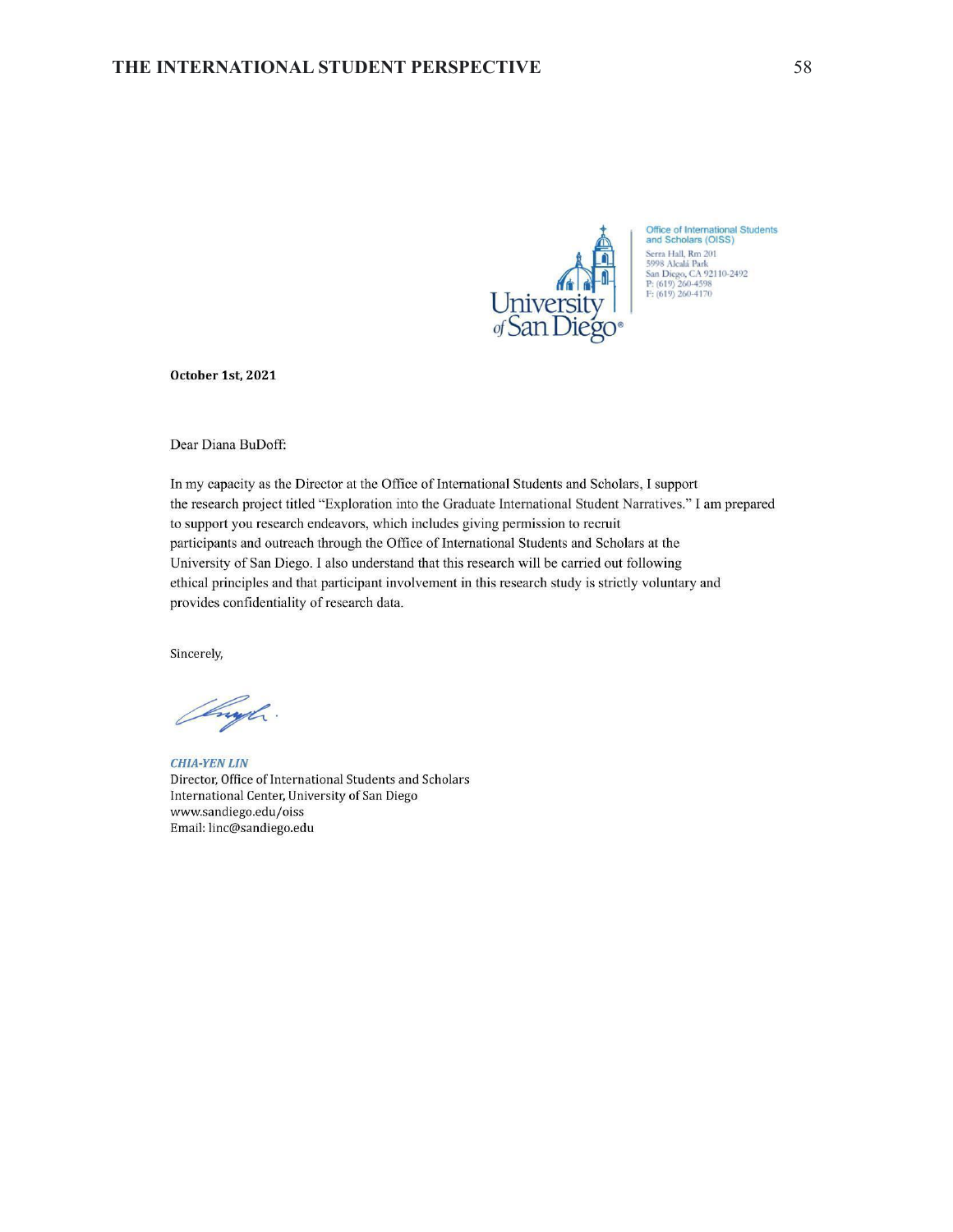### **Letter for Permission**

Dear Lijuan Zhai:

My name is Diana BuDoff and I am earning a Master of Arts degree in Higher Education Leadership from the School of Leadership and Education Sciences at the University of San Diego. I am currently working on my capstone Action Research project in partial fulfillment of my degree requirement. As I was reviewing the literature, I learned about your four questions from your article entitled: "Studying International Students: Adjustment Issues and Social Support." This instrument is aligned with my research and I would like to request your permission to adapt it for my study.

My research examines the narratives of International Graduate Students. I will be researching the transition process and issues that our graduate students at the University of San Diego face. The overall goal is to work alongside international students and staff to create a plan of action to better support international graduate students. I am excited about this deeply personal work given my experience working with international students in student leadership roles as an undergraduate. As a graduate assistant working with graduate students, I noticed a disconnect between undergraduate and graduate international students that led to my passion for wanting to see greater support for this population.

I am requesting your permission to access and adapt the four questions used in your research, alongside other questions I am using, using the online survey software on Qualtrics. If you will permit my use of your instrument, I will cite your work and name according to APA 7 standards and, if you would like, share my findings with you.

Thank you for your time and I look forward to hearing from you.

Respectfully,

Diana BuDoff Graduate Student Department of Leadership Studies (760)277-1130 dbudoff@sandiego.edu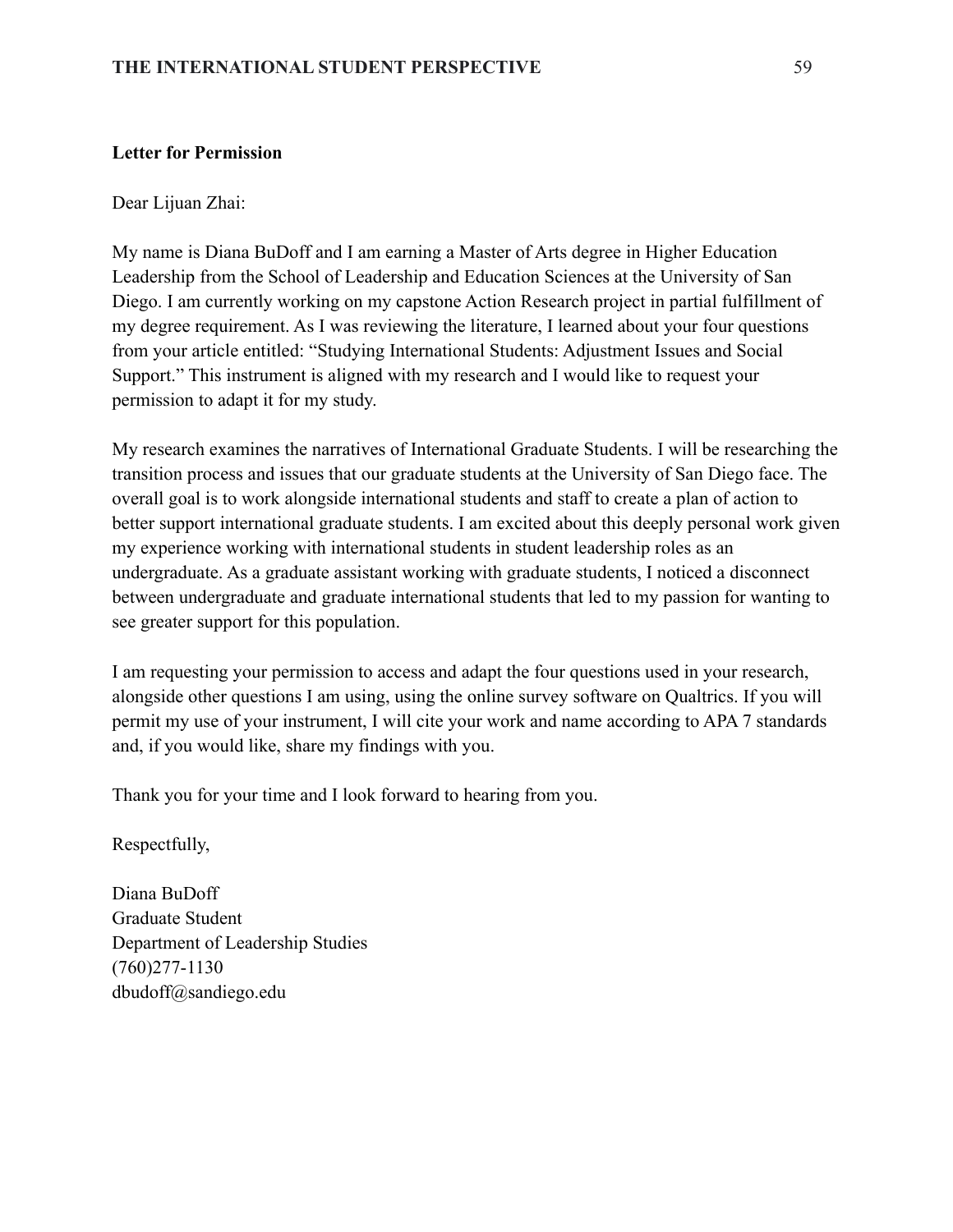# **THE INTERNATIONAL STUDENT PERSPECTIVE** 60

| <b>Permission Letter for Use of Instruments External</b><br>Inbox $\times$                                                                                                                                 |                                    |  |              |       |
|------------------------------------------------------------------------------------------------------------------------------------------------------------------------------------------------------------|------------------------------------|--|--------------|-------|
| <b>Diana BuDoff</b><br>Wed, Sep 29, 12:33 PM (4 days ago)<br>Dear Lijuan Zhai: My name is Diana BuDoff and I am earning a Master of Arts degree in Higher Education Leadership from the School of Leadersh |                                    |  |              | ☆     |
| Zhai, Lijuan<br>to me, Kecia -                                                                                                                                                                             | Wed, Sep 29, 12:59 PM (4 days ago) |  | $\leftarrow$ | $\pm$ |
| Hi Diana,                                                                                                                                                                                                  |                                    |  |              |       |
| Thanks for reaching out to me. Yes, you have my permission to use these questions for your research.<br>If possible, I would like to read your research after completion.                                  |                                    |  |              |       |
| Good luck!                                                                                                                                                                                                 |                                    |  |              |       |
| Lijuan                                                                                                                                                                                                     |                                    |  |              |       |

# **Letter for Permission**

Dear Drs. Mark Sherry, Peter Thomas and Wing Hong Chui:

My name is Diana BuDoff and I am earning a Master of Arts degree in Higher Education Leadership from the School of Leadership and Education Sciences at the University of San Diego. I am currently working on my capstone Action Research project in partial fulfillment of my degree requirement. As I was reviewing the literature, I learned about your survey and interview questions from your article entitled: "International Students: A Vulnerable Student Population." This instrument appears to be aligned with my research and I would like to request your permission to adapt it for my study.

My research examines the narratives of International Graduate Students. I will be researching the transition process and issues that our graduate students at the University of San Diego face. The overall goal is to work alongside international students and staff to create a plan of action to better support international graduate students. I am excited about this deeply personal work given my experience working with international students in student leadership roles as an undergraduate. As a graduate assistant working with graduate students, I noticed a disconnect between undergraduate and graduate international students that led to my passion for wanting to see greater support for this population.

I am requesting your permission to access and adapt the survey and interview questions used in your research, using the online survey software on Qualtrics. If you will permit my use of your instrument, I will cite your work and name according to APA 7 standards and, if you would like, share my findings with you.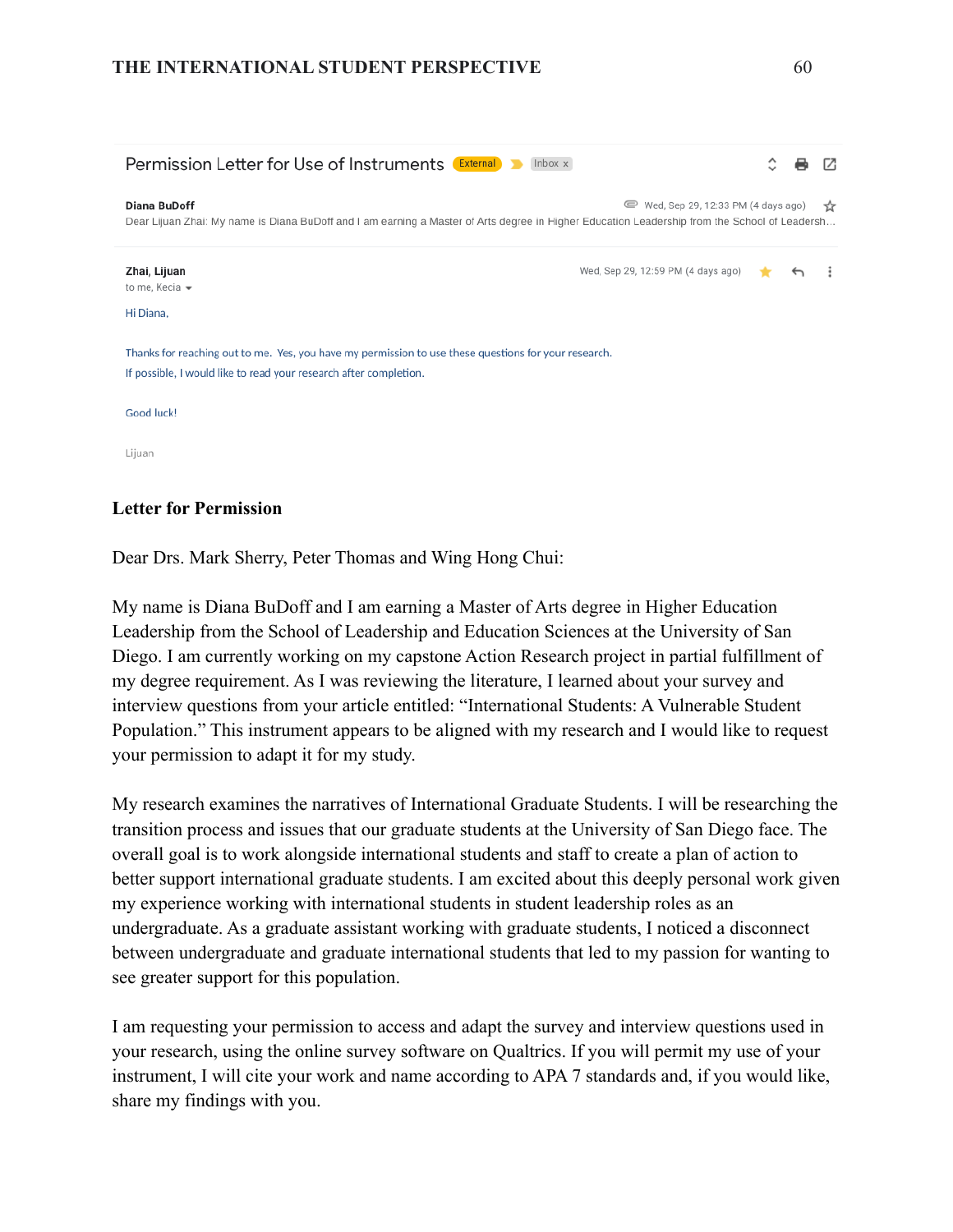#### **THE INTERNATIONAL STUDENT PERSPECTIVE** 61

Thank you for your time and I look forward to hearing from you.

Respectfully,

Diana BuDoff Graduate Student Department of Leadership Studies (760)277-1130 dbudoff@sandiego.edu

Dear Ms. BuDoff:

Thank you for your inquiry. I permit you to utilize the survey and interview questions. I would like to see your findings as this was a great experience and allowed me to dramatically improve the OISS at my former institution. Currently, I am writing my dissertation on Internationalizing the Campus and I will be surveying international student services staff to assess whether their respective background's influence the success of internationalization of the university.

If you are member of NAFSA you will surely get a request.

I wish you the best in your research and thank you for embarking on this very important research. Please keep in touch.

Yours truly,

Pete

#### **Peter Thomas**

Director, International Affairs **Principal Designated School Official** CAMPBELLSVILLE UNIVERSITY

2300 Greene Way Louisville, KY 40220 www.culouisville.com

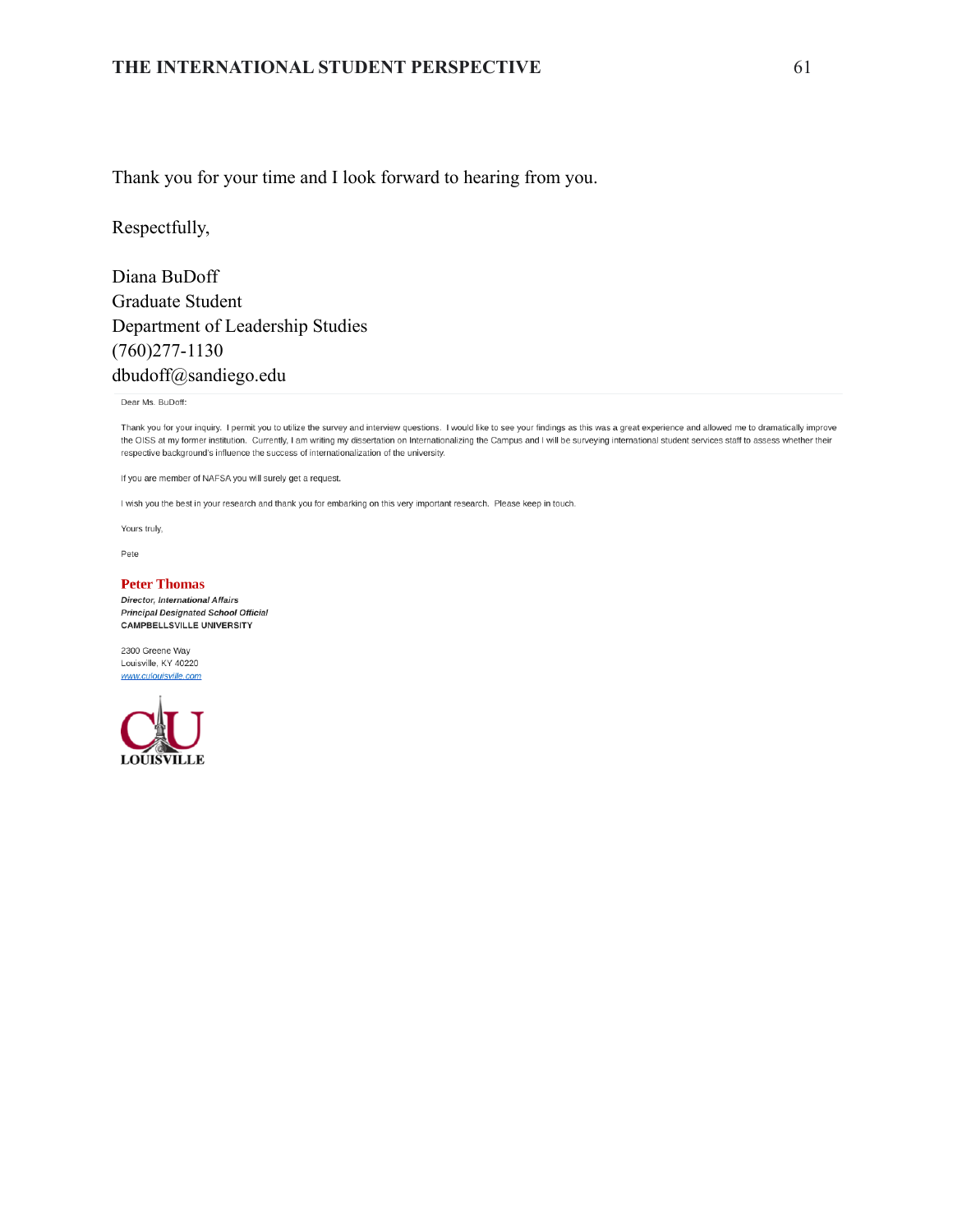# **Appendix D**

# **Survey - Qualtrics**

- 1. What is your country of origin?
- 2. What is your native language?
- 3. How old are you?
- 4. What do you identify as?
- 5. How would you identify your ethnicity or cultural background?
- 6. What is your Status?
- 7. How long have you been in the country?
- 8. Have you previously spent time in the United States?
- 9. Which school are you a part of?
- 10. Are you working on a Master's degree or PhD?
- 11. How long will you be at the University of San Diego to complete your studies?
- 12. Thinking about your experience at the University of San Diego, have you felt included in the university community?
- 13. Have you felt that people at the University of San Diego understand your culture?
- 14. Have you had difficulties adjusting to the cultural norms? What have these difficulties been?
- 15. Have you been able to create friendships here?
- 16. What other social support do you have here?
- 17. Have you encountered language barriers?
- 18. Have you experienced financial problems while at the University of San Diego?
- 19. Have you experienced academic difficulties?
- 20. Have you experienced difficulties at the University of San Diego? What have these difficulties been?
- 21. Do you feel that the University of San Diego was able to help you successfully transition? Please explain.
- 22. What has been helpful for your transition?
- 23. What are your most frequently used resources to get help?
- 24. Have you ever used student services provided by the university? If yes, what kind? If no, why not?
- 25. Do you believe the University of San Diego has the resources to support you? If no, why not?
- 26. What do you think your college or department should do to help intentional students better adjust?

[https://qfreeaccountssjc1.az1.qualtrics.com/jfe/form/SV\\_1YBgfDxWDPM0LZQ](https://qfreeaccountssjc1.az1.qualtrics.com/jfe/form/SV_1YBgfDxWDPM0LZQ)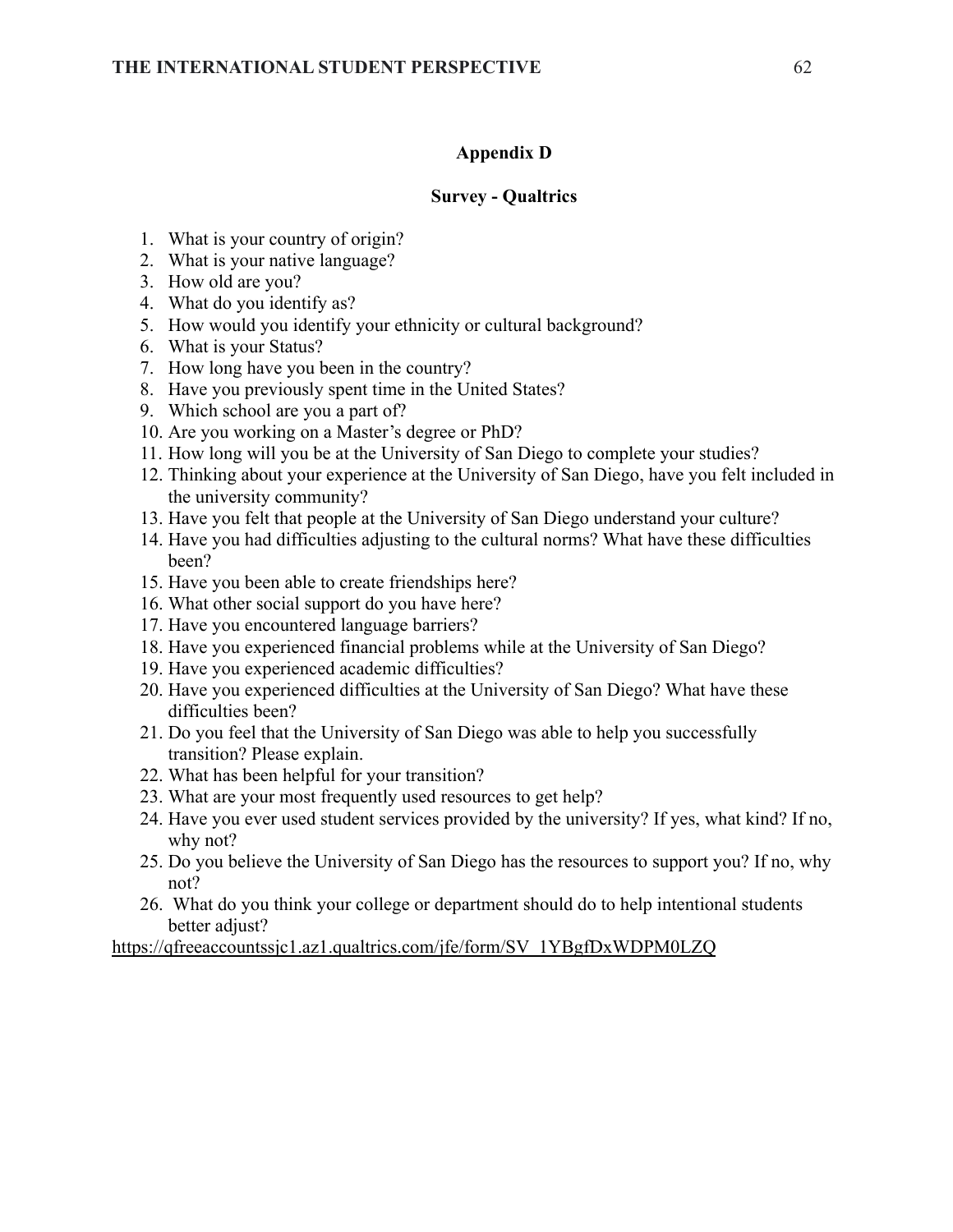### **Appendix E**

#### **One-on-One Interviews - Via Zoom**

### **Opening Script**

Thank you for taking the time to join me for an interview. My name is Diana BuDoff and I am working on my M.A. in Higher Education Leadership. I am conducting a project to learn more about the graduate international experience and the narratives of the students. I am hoping to learn more about how graduate international students can be better supported and how the University of San Diego can aid in this support.

Prior to this, you completed a consent form to participate in my project. During this interview, I will be asking you questions around your experience as an international graduate student. If you do not want to answer a question, you are welcome to choose not to. If after the interview, you decide you no longer wish to be involved, you have the right to withdraw. Other than that, please answer each question in detail. Before we begin, do I have your permission to record? *Interview Questions For Students*

- 1. What is your country of origin?
- 2. Before entering your program, had you previously spent time in the United States?
- 3. Which school are you a part of?
- 4. How long will you be at the University of San Diego to complete your studies?
- 5. What was your transition into the United States and to the University of San Diego like?
- 6. What could have been done better to support your transition?
- 7. What are the most important adjustment problems you encountered after you came to the United States?
- 8. What other barriers have you faced? (Cultural, academic, social, etc.)
- 9. Do you think the university is meeting your needs and is able to respond to your difficulties, and if no, why not?
- 10. Have you ever used student services provided by the university? What resources have been the most beneficial or helpful?
- 11. What do you think your college or department should do to help international students make better adjustments or to provide better support?
- 12. Thinking about your experience at the University of San Diego, have you felt included in the university community?

### **Closing Script**

Thank you for your time and for choosing to participate in this project. All of your information will be kept private and protected. Please let me know if you would like to participate in a focus group to create a plan of action to support you and fellow graduate international students.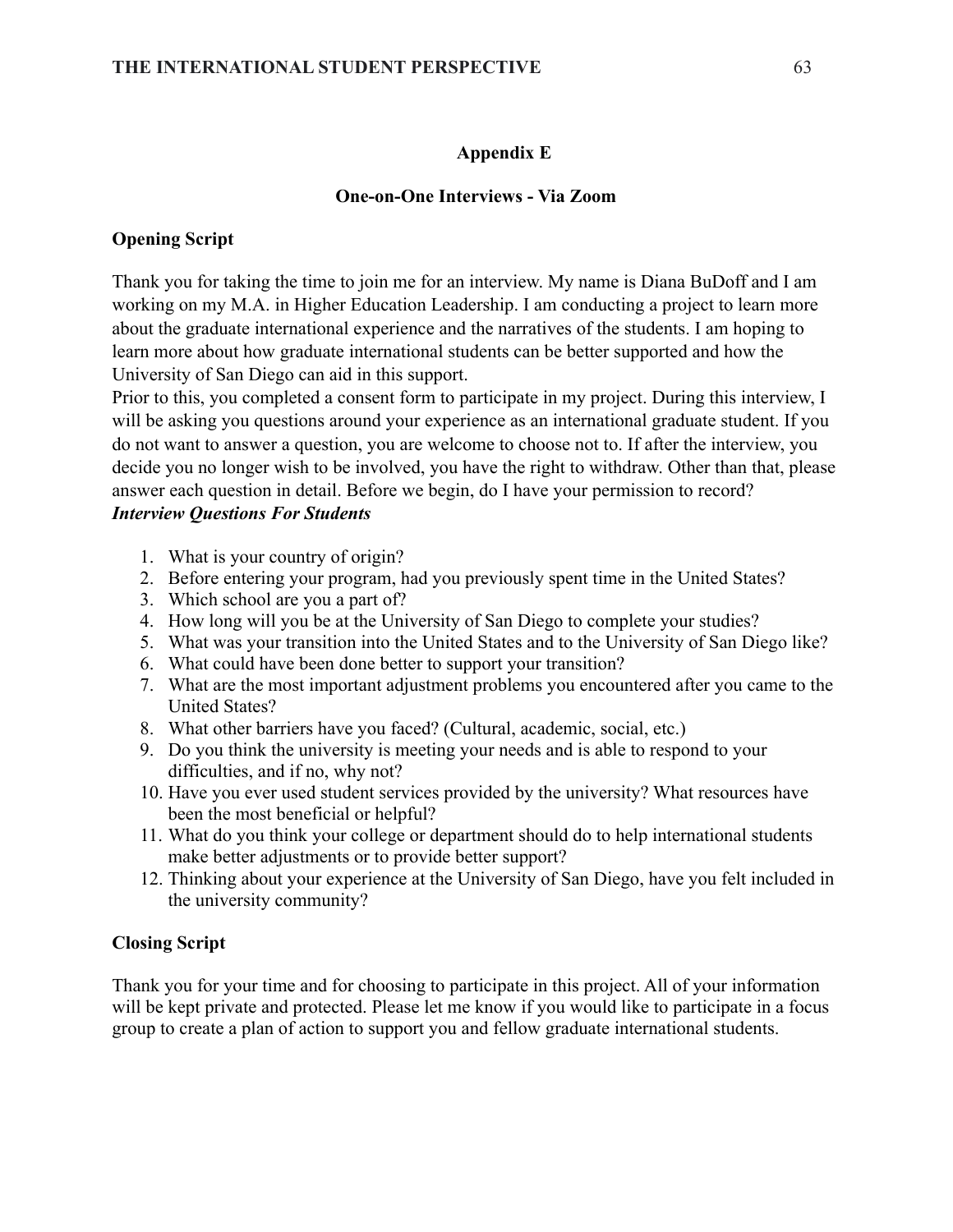# **Opening Script**

Thank you for taking the time to join me for an interview. My name is Diana BuDoff and I am working on my M.A. in Higher Education Leadership. I am conducting a project to learn more about the graduate international experience and the narratives of the students. I am hoping to learn more about how graduate international students can be better supported and how the University of San Diego can aid in this support.

Prior to this, you completed a consent form to participate in my project. During this interview, I will be asking you questions around the various resources provided to graduate international students, and how the International Center supports them through their transition. If you do not want to answer a question, you are welcome to choose not to. If after the interview, you decide you no longer wish to be involved, you have the right to withdraw. Other than that, please answer each question in detail. Before we begin, do I have your permission to record?

# *Interview Questions for Staff*

- 1. How many graduate international students are currently attending the University of San Diego?
- 2. How do you support graduate international students as they transition?
- 3. What resources do you provide and or are available to graduate international students?
- 4. What types of events or programming are available to graduate international students?
- 5. How do you help support them through creating a sense of belonging?
- 6. How are they supported through their acculturation process?
- 7. What resources are available to support their barriers such as cultural, academic, language, and social barriers?

# **Closing Script**

Thank you for your time and for choosing to participate in this project. All of your information will be kept private and protected. Please let me know if you would like to participate in a focus group to listen, support, and collaborate with graduate international students to help create a plan of action to better support them.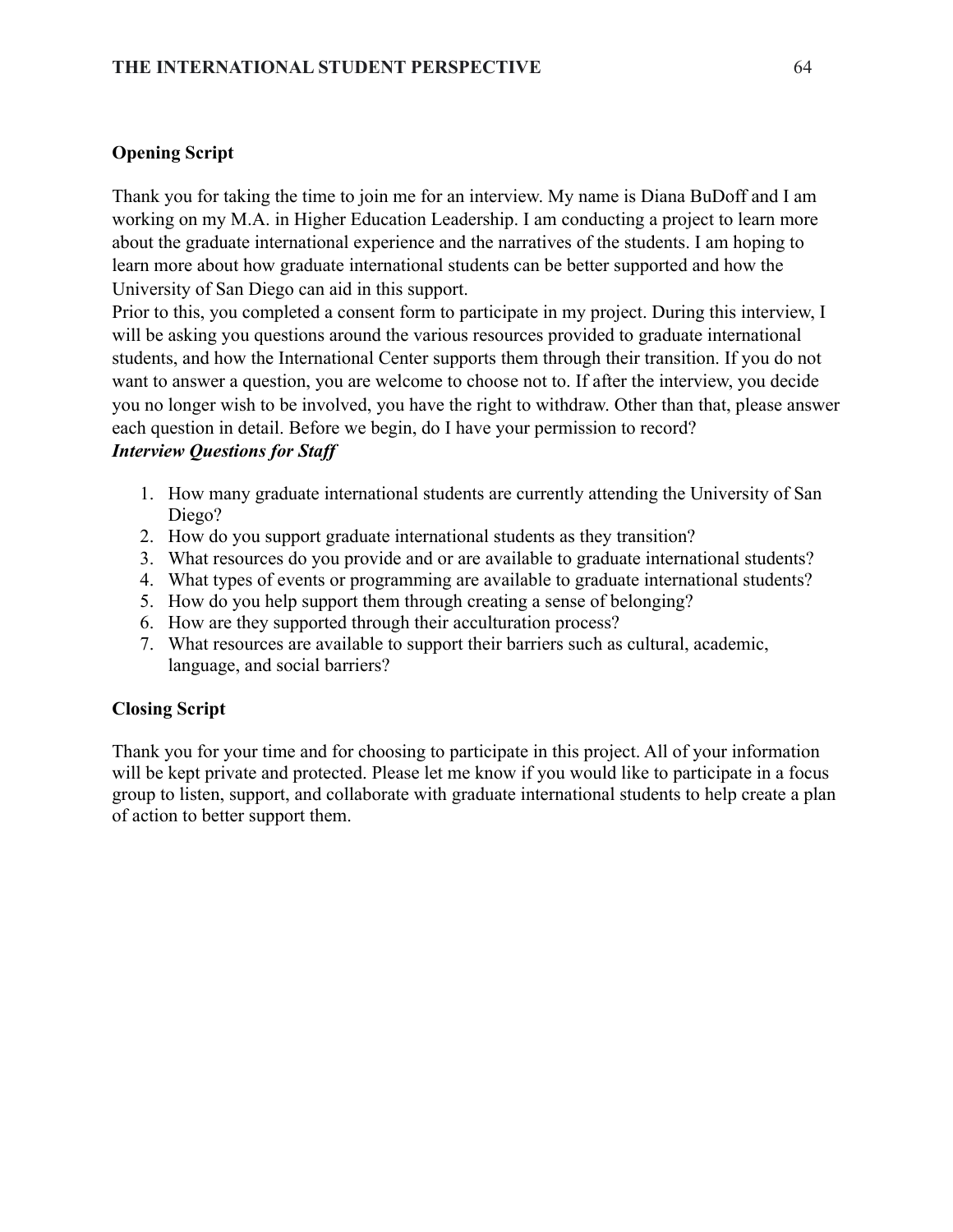# **Appendix F**

### **Focus Groups**

# **Focus Group #1 Opening Script**

Thank you for participating in this focus group and for joining me. As you may already know, my name is Diana BuDoff and I am currently working on my M.A. in Higher Education Leadership. I also work as a graduate assistant for Graduate Student Life. The question I have proposed is: In what ways can the University of San Diego work to better aid graduate international students through the difficulties they face as they transition and adapt to studying in the United States? Along with this, how can a sense of belonging be created? My project is a participatory action research project, meaning I am hoping to work alongside graduate international students to begin creating a plan of action to support them. In this session, we will begin thinking about the actions or implementations that you would like to make, see, or begin thinking about.

Previously, you have all completed a consent form, through Google Forms, which included your consent to participate in this activity. Please let me know if you would like a copy of it. This focus group and the one following this, will take no more than 60 minutes. If you are okay with me recording this Zoom session, so that I can more easily analyze and transcribe my data, please type yes in the chat. Using the data I have previously collected, we will be working to think of ideas of how all of you, as international graduate students, wanted to be supported or would have liked to be supported through your transition and during your time here. To keep anonymity, I ask that you refer to each other through pseudonyms.

# **Questions**

I will begin by sharing the various issues faced by international students here at the University of San Diego based on the data I have collected.

- 1. What are the issues that stand out to you and or that you would like to focus on?
- 2. What programming or events do you want to see or that you can think about?
- 3. What are the steps we need to face to be able to create change?
- 4. How can the University of San Diego support graduate international students to create change?

# **Closing script**

Thank you for participating in this focus group. If you have any questions or concerns, please feel free to reach out to me. I will see you again for the second focus group.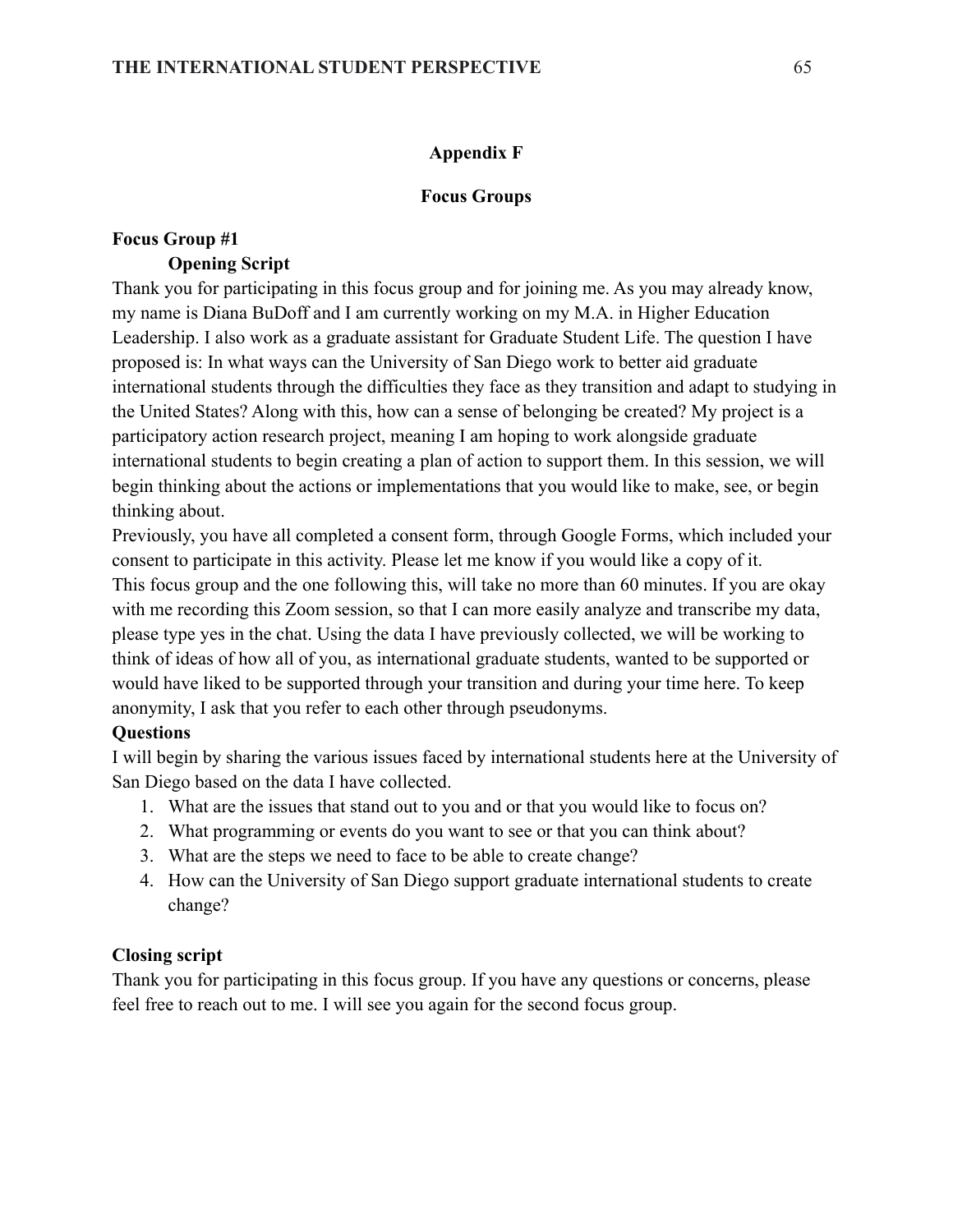# **Focus Group #2**

#### **Opening Script**

Hello again and thank you for participating in this focus group. As a reminder, my name is Diana BuDoff and I am currently working on my M.A. in Higher Education Leadership. I also work as a graduate assistant for Graduate Student Life. The question I have proposed is: In what ways can the University of San Diego work to better aid graduate international students through the difficulties they face as they transition and adapt to studying in the United States? Along with this, how can a sense of belonging be created? My project is a participatory action research project, meaning I am hoping to work alongside graduate international students and staff to begin creating a plan of action to support them. In this session, we will continue where we left off and now include staff members in the discussion. We will share with them the ideas that have been created and how they, as staff, can help you through this process. It also allows them to hear the voice of graduate international students.

Previously, you have all completed a consent form, through Google Forms, which included your consent to participate in this activity. Please let me know if you would like a copy of it. This focus group will take no more than 60 minutes. If you are okay with me recording this Zoom session, so that I can more easily analyze and transcribe my data, please type yes in the chat. To keep anonymity, I ask that you refer to each other through pseudonyms.

### **Questions**

I will begin by sharing the data collected in the first focus group.

- 1. Are there any thoughts or ideas that want to be added to the previous data collected?
- 2. What stands out and what do you want to focus on?
- 3. What are the staff's thoughts on the initial stages of the plan of action?
- 4. Is there any important information the students should know about that may support or impede their plan of action?
- 5. How can the University of San Diego support graduate international students to create change?

### **Closing script**

Thank you for participating in this focus group. This concludes our time together. I will make sure to keep all this information safe and protected. If you have any questions or concerns, please feel free to reach out to me.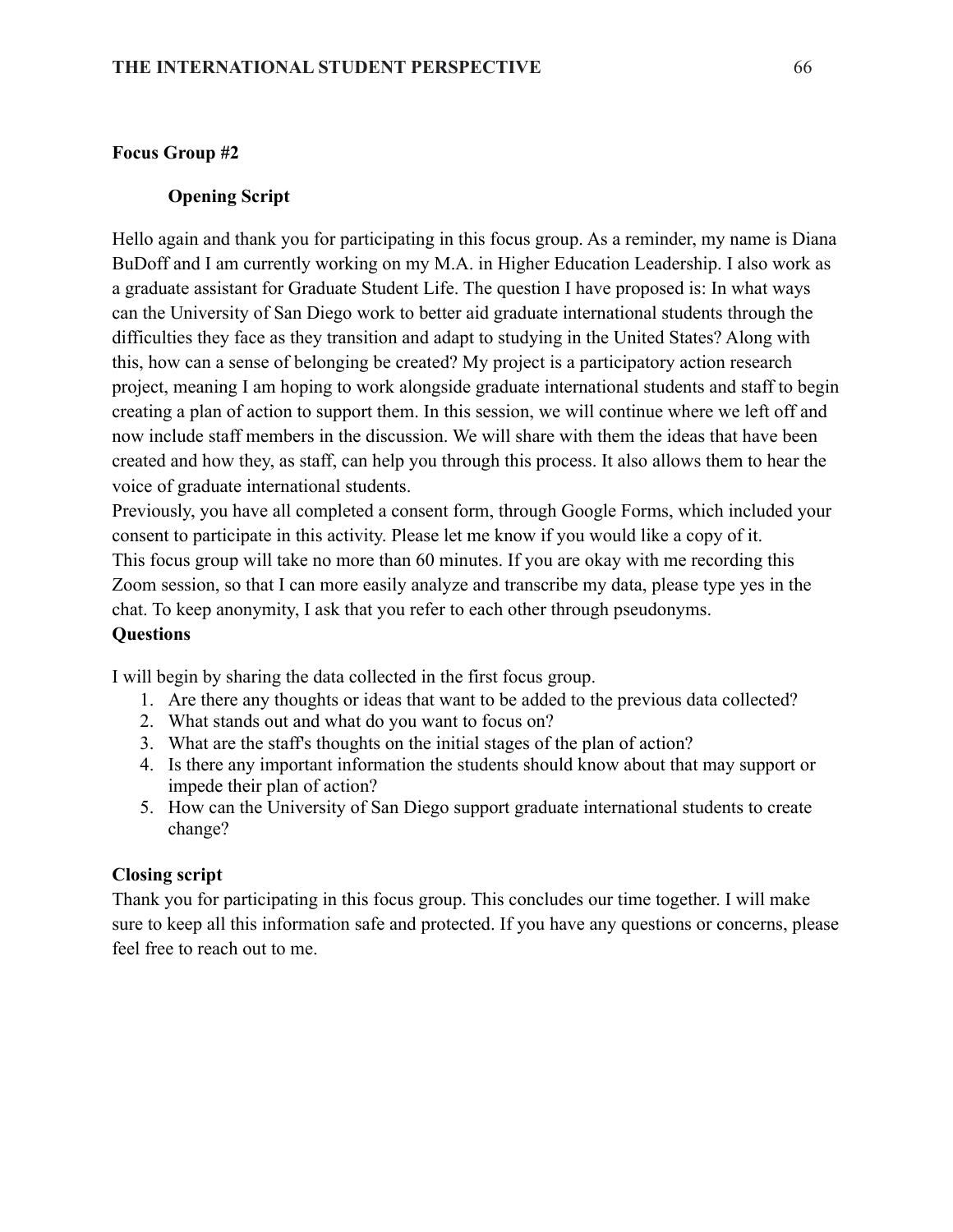# **Appendix G**

# **Survey Recruitment Form**

Hello,

My name is Diana BuDoff. I am a student in the Higher Education Leadership program at the University of San Diego, San Diego, CA. I am conducting a research study about international graduate students and their experiences at USD, and I would like to invite you to participate.

The purpose of this study is to create a plan of action that will allow students to better transition and engage with USD. You are being asked to participate because you are an international graduate student at USD.

If you decide to participate, you will be asked to complete an online survey once that takes about 15 minutes to complete. You will be asked things like:

- Thinking about your experience at the University of San Diego, have you felt included in the university community?
- Have you ever faced difficulties at the University of San Diego?
- What do you think your college or department should do to help intentional students better adjust?

You will also be asked a few questions about yourself, such as your age, program, gender, and country of origin.

This study involves no more risk than the risks you encounter in daily life. Your responses will be kept confidential and all your information will be coded with a number. Your email or IP address will automatically be deleted, and nobody will know your identity. I will keep the study data for a minimum of 5 years.

Taking part in this study is entirely optional. *Choosing not to participate will have no effect on your employment status, grades, or any other benefits to which you are entitled.* You may also quit being in the study at any time or decide not to answer any specific questions. Should you decide to participate, *please print out a copy of this page for future reference.*

I will be happy to answer any questions you have about the study. You may contact me at [dbudoff@sandiego.edu.](mailto:dbudoff@sandiego.edu)

Thank you for your consideration. Diana BuDoff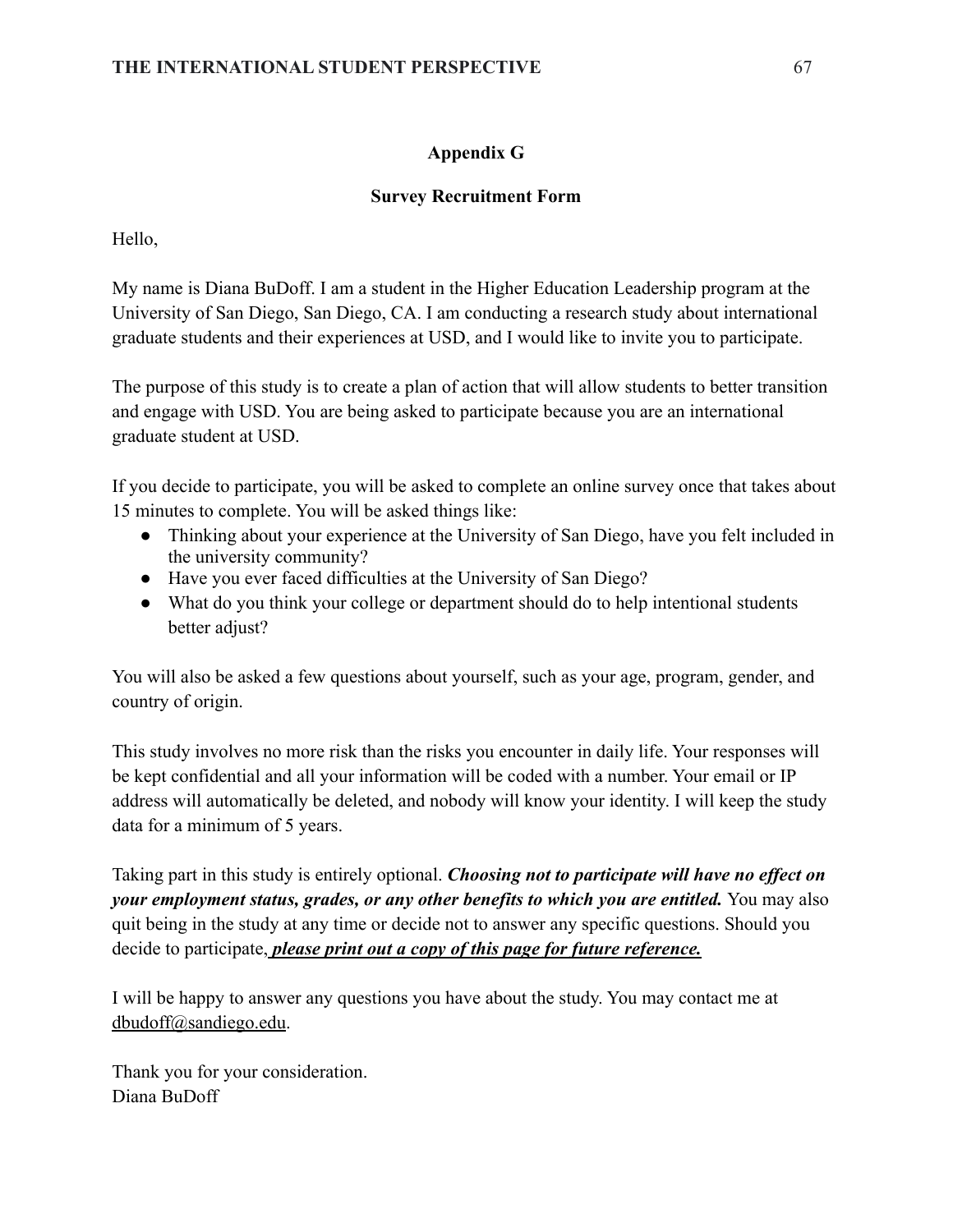### **THE INTERNATIONAL STUDENT PERSPECTIVE** 68

If you would like to participate, please click on this link to begin the study: [https://qfreeaccountssjc1.az1.qualtrics.com/jfe/form/SV\\_1YBgfDxWDPM0LZQ](https://qfreeaccountssjc1.az1.qualtrics.com/jfe/form/SV_1YBgfDxWDPM0LZQ)

### **Interview Recruitment Form**

Hello,

My name is Diana BuDoff. I am a student in the Higher Education Leadership program at the University of San Diego, San Diego, CA. I am conducting a research study about international graduate students and their experiences at USD, and I would like to invite you to participate.

If you decide to participate, you will be asked to participate in a one-on-one Zoom interview that will take about 45 minutes to complete. You will be asked things like:

- Thinking about your experience at the University of San Diego, have you felt included in the university community?
- Have you ever faced difficulties at the University of San Diego?
- What do you think your college or department should do to help intentional students better adjust?

You will also be asked a few questions about yourself, such as your age, program, gender, and country of origin.

The purpose of this study is to create a plan of action that will allow students to better transition and engage with USD. You are being asked to participate because you are an international graduate student at USD.

After the interview, you will have the option to participate in two focus groups. In the first focus group, you will have the opportunity to work together with other international students to come up with a plan of action as to how the International Center at USD can better support graduate international students. In the second focus group, you will have the opportunity to work together with an International Staff member to come up with ideas.

This study involves no more risk than the risks you encounter in daily life. Your responses will be kept confidential and all your information will be coded with a number. Your email or IP address will automatically be deleted. I will keep the study data for a minimum of 5 years.

Taking part in this study is entirely optional. *Choosing not to participate will have no effect on your employment status, grades, or any other benefits to which you are entitled.* You may also